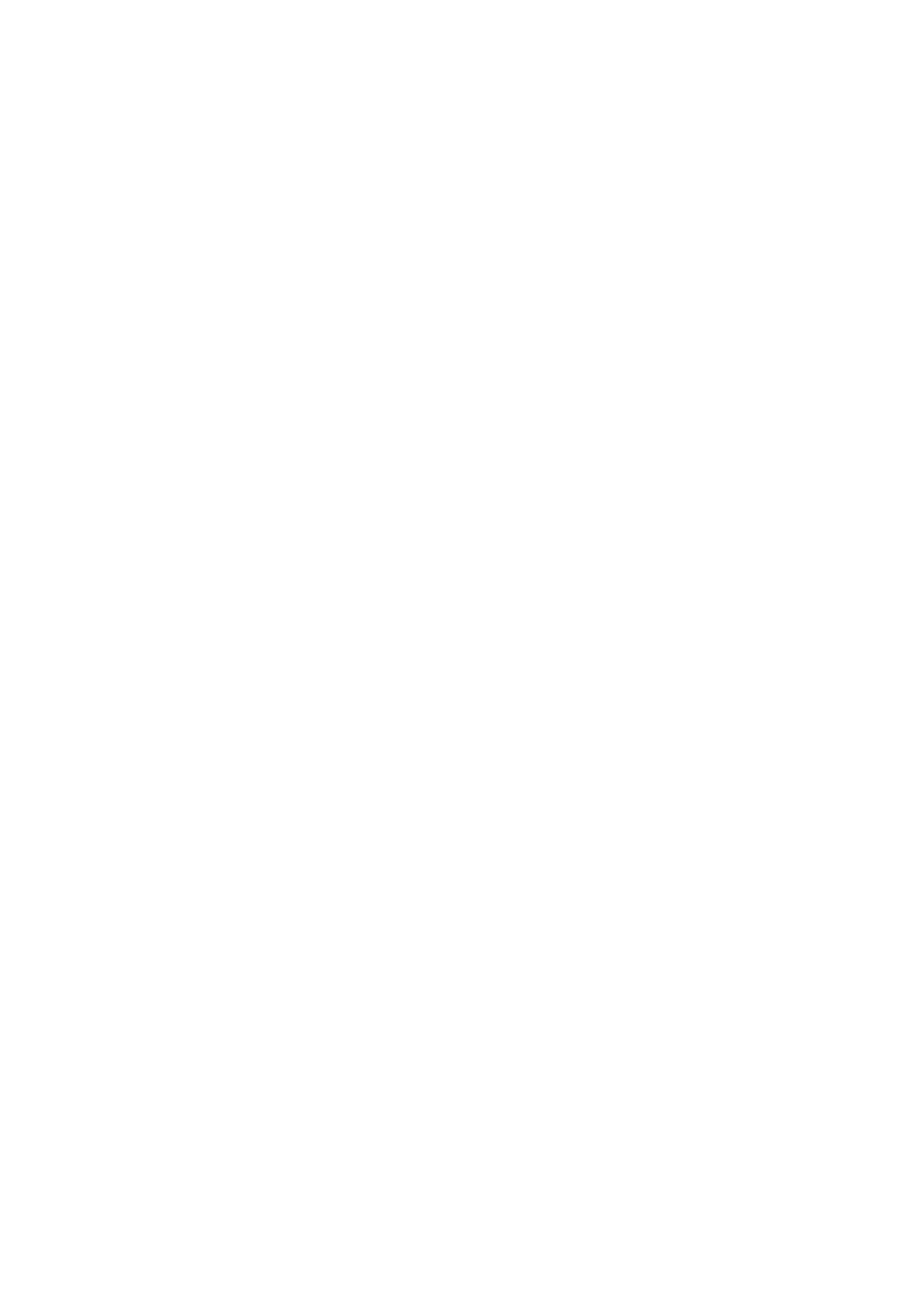# **CITY OF COCKBURN**

# **SUMMARY OF AGENDA TO BE PRESENTED TO THE ORDINARY COUNCIL MEETING TO BE HELD ON TUESDAY, 19 DECEMBER 2000 AT 7:30 P.M.**

# **Page**

 $\overline{\phantom{0}}$ 

| 1.  |                                                    |                                                                                                                                                                                                                                                   |        |
|-----|----------------------------------------------------|---------------------------------------------------------------------------------------------------------------------------------------------------------------------------------------------------------------------------------------------------|--------|
| 2.  | APPOINTMENT OF PRESIDING MEMBER (IF REQUIRED) 1    |                                                                                                                                                                                                                                                   |        |
| 3.  |                                                    |                                                                                                                                                                                                                                                   |        |
| 4.  | ACKNOWLEDGEMENT OF RECEIPT OF WRITTEN DECLARATIONS |                                                                                                                                                                                                                                                   |        |
| 5.  |                                                    |                                                                                                                                                                                                                                                   |        |
| 6.  | ACTION TAKEN ON PREVIOUS PUBLIC QUESTIONS TAKEN ON |                                                                                                                                                                                                                                                   |        |
| 7.  |                                                    |                                                                                                                                                                                                                                                   |        |
| 8.  | 8.1<br>8.2                                         | (OCM1_12_2000) - ORDINARY COUNCIL MEETING - 21/11/00<br>(OCM1 12 2000) - SPECIAL COUNCIL MEETING - 12/12/2000                                                                                                                                     | 2<br>3 |
| 9.  |                                                    |                                                                                                                                                                                                                                                   |        |
| 10. |                                                    |                                                                                                                                                                                                                                                   |        |
| 11. |                                                    | BUSINESS LEFT OVER FROM THE PREVIOUS MEETING (If                                                                                                                                                                                                  |        |
| 12. |                                                    | DECLARATION BY COUNCILLORS WHO HAVE NOT GIVEN DUE<br>CONSIDERATION TO MATTERS CONTAINED IN THE BUSINESS                                                                                                                                           |        |
| 13. |                                                    |                                                                                                                                                                                                                                                   |        |
|     | 13.1                                               | (OCM1 12 2000) - TENDER NO. 2/2000 (RECALLED) PUBLIC ABLUTION<br>FACILITY AT NORTH COOGEE (2200418; 2213420) (JR) (WEST) -<br>REVOCATION MINUTE NO. 844 COUNCIL MEETING - 21 NOVEMBER 2000<br>(RWB)                                               | 3      |
|     | 13.2                                               | (OCM1 12 2000) - ANNUAL REPORT 1999/2000 (1712) (DMG) (ATTACH)                                                                                                                                                                                    | 5      |
|     | 13.3                                               | (OCM1 12 2000) - APPOINTMENT<br>OF AUTHORISED<br><b>PERSONS</b><br>PURSUANT TO SECTION 9.10(1) OF THE LOCAL GOVERNMENT ACT,<br>1995 FOR THE PURPOSE OF ADMINISTERING THE CITY OF COCKBURN<br>(LOCAL GOVERNMENT ACT) LOCAL LAWS 2000 (1116) (LJCD) | 7      |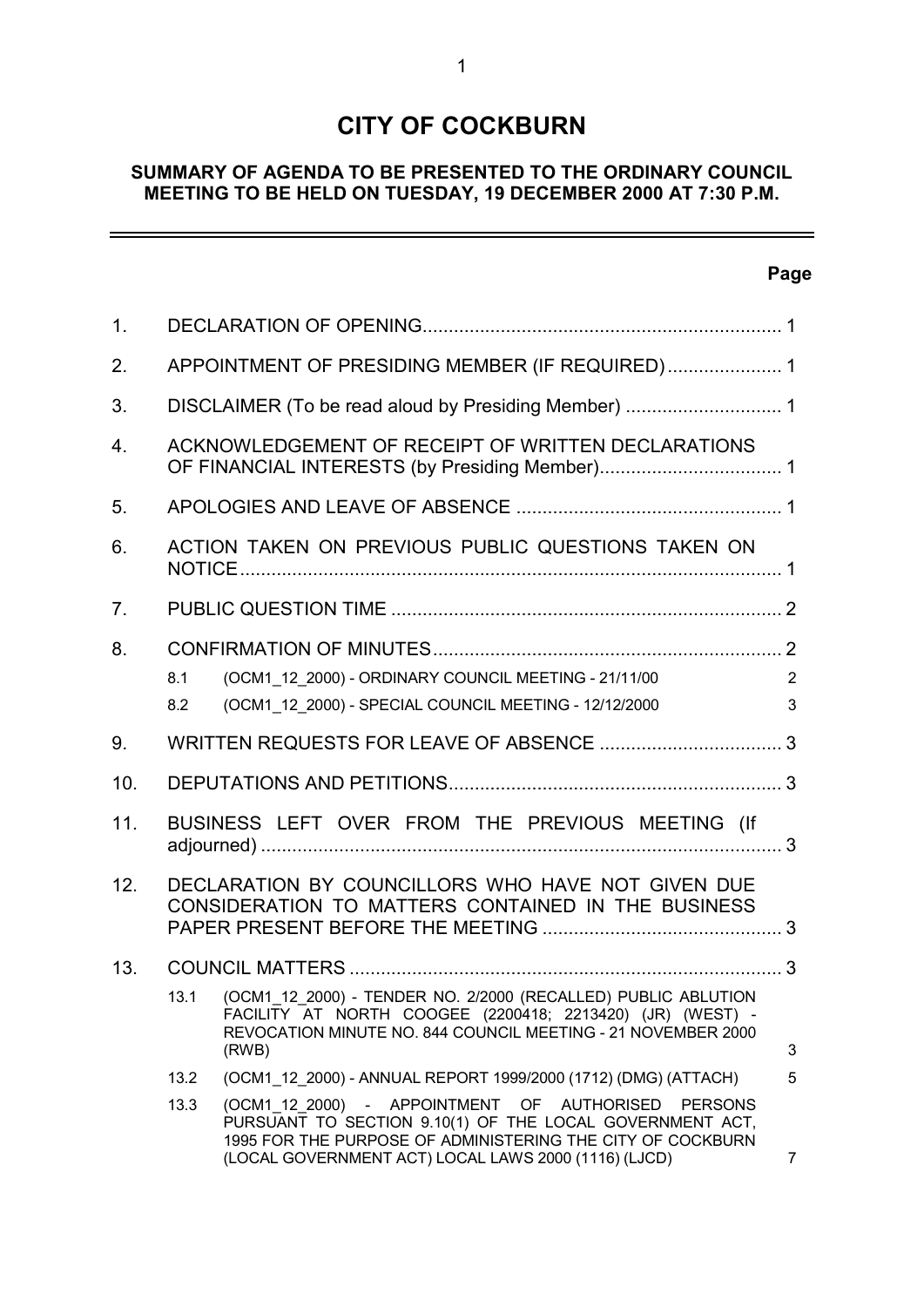|     | 13.4 | (OCM1 12 2000) - APPOINTMENT OF A CLASS OF PERSONS TO BE<br>AUTHORISED PERSONS PURSUANT TO SECTION 9.10(1) OF THE LOCAL<br>GOVERNMENT ACT 1995 FOR THE PURPOSE OF ADMINISTERING THE<br>CITY OF COCKBURN (LOCAL GOVERNMENT ACT) LOCAL LAWS 2000<br>(1116) (LJCD)                 | 8  |
|-----|------|---------------------------------------------------------------------------------------------------------------------------------------------------------------------------------------------------------------------------------------------------------------------------------|----|
|     | 13.5 | (OCM1 12 2000) - HOPE VALLEY-WATTLEUP REDEVELOPMENT -<br>APPOINTMENT OF COUNCIL REPRESENTATION (RWB) (9311) (ATTACH)                                                                                                                                                            | 10 |
| 14. |      |                                                                                                                                                                                                                                                                                 | 12 |
|     | 14.1 | (OCM1 12 2000) - HEALTH ACT AMENDMENT - SCHEDULE 2 -<br>OFFENSIVE TRADES - MCNIECE (4412617/4309104/1132/1125) (SMH)<br>(ATTACH)                                                                                                                                                | 12 |
|     | 14.2 | (OCM1_12_2000) - CITY OF COCKBURN INQUIRY - RECOMMENDATIONS<br>4, 5 AND 6 - RESPONSE (1335) (SMH)                                                                                                                                                                               | 16 |
|     | 14.3 | (OCM1 12 2000) - ITEM RAISED BY QUESTION TIME AT MEETING 21<br>NOVEMBER 2000 - MOBILE PHONE TOWERS (9003) (SA)                                                                                                                                                                  | 20 |
|     | 14.4 | (OCM1 12 2000)<br><b>PROPOSED</b><br><b>SCHOOL</b><br><b>EXTENSION</b><br>(CLASSROOM/STORE/TOILETS) - LOT 67; 4 HOMESTEAD ROAD, BIBRA<br>LAKE - OWNER: BLUE GUM MONTESSORI CHILDRENS CENTRE INC. -<br>APPLICANT: MICHAEL BURT HOMES PTY LTD (1108028) (RH) (MAP 13)<br>(ATTACH) | 24 |
|     | 14.5 | (OCM1 12 2000) - MODIFICATIONS TO AMENDMENT NO. 193 -<br>DEVELOPER CONTRIBUTION REQUIREMENTS (92193) (SOS)                                                                                                                                                                      | 26 |
|     | 14.6 | (OCM1 12 2000) - ENERGY CONSERVATION PROGRAM - LIGHTING IN<br>THE ADMINISTRATION BUILDING (6018) (PS/CB)                                                                                                                                                                        | 29 |
|     | 14.7 | (OCM1 12 2000) - AMENDMENT NO. 192 - STRUCTURE PLANNING -<br>MODIFICATIONS TO AMENDMENT TEXT (92192) (SOS) (ATTACH)                                                                                                                                                             | 30 |
|     | 14.8 | (OCM1 12 2000) - COMPLAINT TO COURT OF PETTY SESSIONS<br>FAILURE TO CARRY OUT REQUISITIONS OF NOTICE TO BRING<br>BUILDING INTO COMPLIANCE WITH APPROVAL OF COUNCIL - LOT 3 PT,<br>CNR ROCKINGHAM/COCKBURN ROADS, HAMILTON HILL - OWNER:<br>KEE-VEE PROPERTIES (2212274) (VG)    | 36 |
| 15. |      | FINANCE AND CORPORATE SERVICES DIVISION ISSUES.                                                                                                                                                                                                                                 | 37 |
|     | 15.1 | (OCM1 12 2000) - LIST OF CREDITORS PAID (5605) (KL) (ATTACH)                                                                                                                                                                                                                    | 37 |
|     | 15.2 | (OCM1 12 2000) - COOGEE BEACH RESTAURANT/SHOP PROPOSAL -<br>MARKET RESEARCH (3300004) (KJS)                                                                                                                                                                                     | 38 |
| 16. |      |                                                                                                                                                                                                                                                                                 | 40 |
|     | 16.1 | (OCM1_12_2000) - TENDER NO. 2/2000 (RECALLED) - PUBLIC ABLUTION<br>FACILITY AT NORTH COOGEE (2200418) (2213420) (JR) (WEST)<br>(ATTACH)                                                                                                                                         | 41 |
|     | 16.2 | (OCM1 12 2000) - CONTRIBUTION TO NATIONAL ROADS FUNDING<br>CAMPAIGN (5911) (BKG)                                                                                                                                                                                                | 43 |
|     | 16.3 | (OCM1 12 2000) - PRIORITY OF WORKS - GERALD STREET TRAFFIC<br>MANAGEMENT TREATMENT (450037) (BG/JR) (WEST)                                                                                                                                                                      | 45 |
| 17. |      |                                                                                                                                                                                                                                                                                 | 48 |
|     | 17.1 | (OCM1 12 2000) - DONATION - COMMUNITY POLICING VAN (8950)<br>(DMG)                                                                                                                                                                                                              | 48 |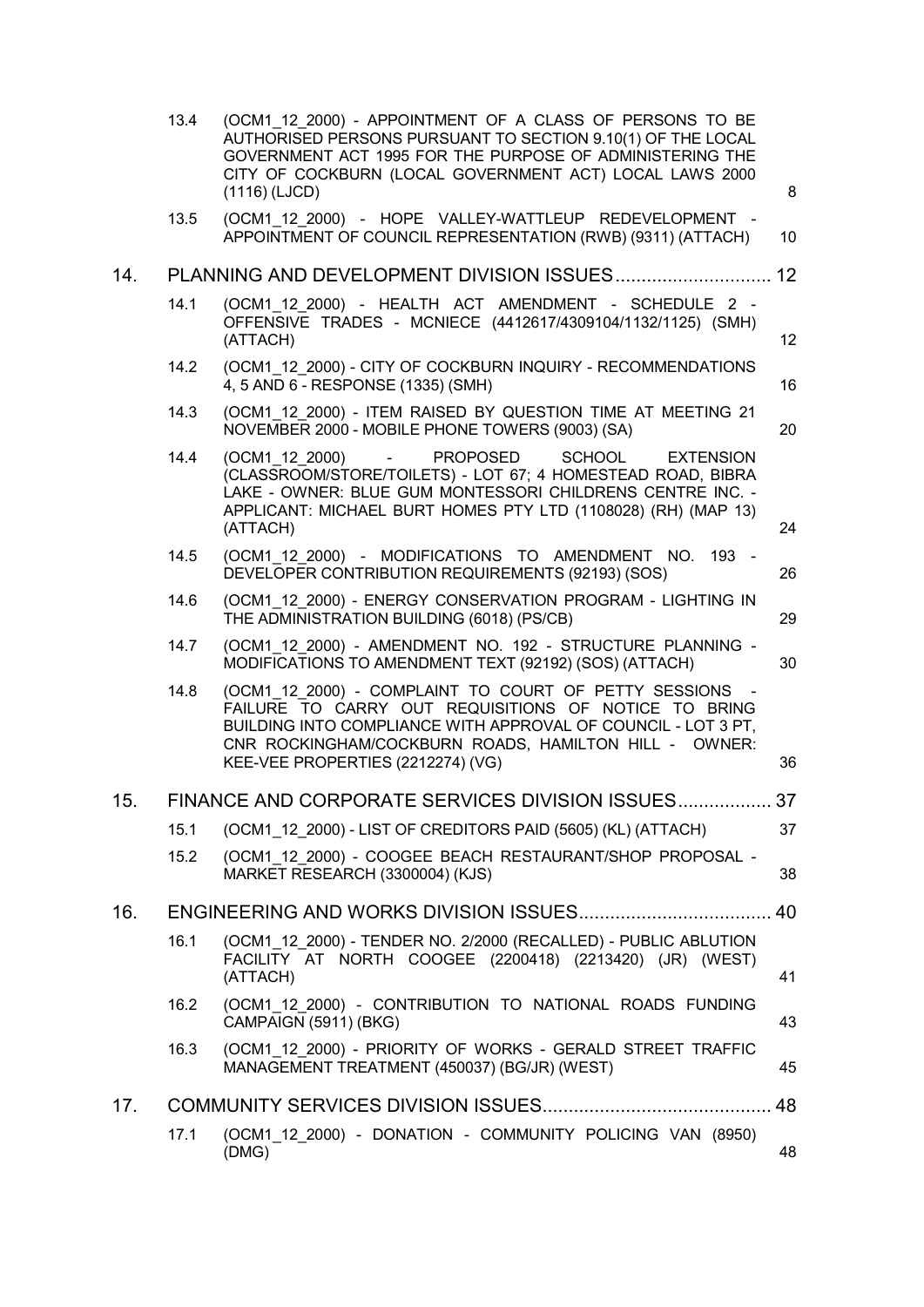|     | 17.2 (OCM1_12_2000) - SOUTHERN DISTRICTS INLINE HOCKEY HIRE<br>AGREEMENT FOR USE OF THE JOE COOPER RECREATION CENTRE<br>(8140) (DMG) (ATTACH) | 52 |
|-----|-----------------------------------------------------------------------------------------------------------------------------------------------|----|
|     | 17.3 (OCM1_12_2000) - BEELIAR (PANORAMA GARDENS) (9519) (RA)                                                                                  | 55 |
| 18. |                                                                                                                                               |    |
| 19. | MOTIONS OF WHICH PREVIOUS NOTICE HAS BEEN GIVEN 59                                                                                            |    |
| 20. | NOTICES OF MOTION GIVEN AT THE MEETING FOR                                                                                                    |    |
| 21. | NEW BUSINESS OF AN URGENT NATURE INTRODUCED BY<br>DECISION OF MEETING BY COUNCILLORS OR OFFICERS 59                                           |    |
| 22. | MATTERS TO BE NOTED FOR INVESTIGATION, WITHOUT                                                                                                |    |
| 23. |                                                                                                                                               |    |
| 24. | RESOLUTION OF COMPLIANCE (Section 3.18(3), Local Government                                                                                   |    |
|     |                                                                                                                                               |    |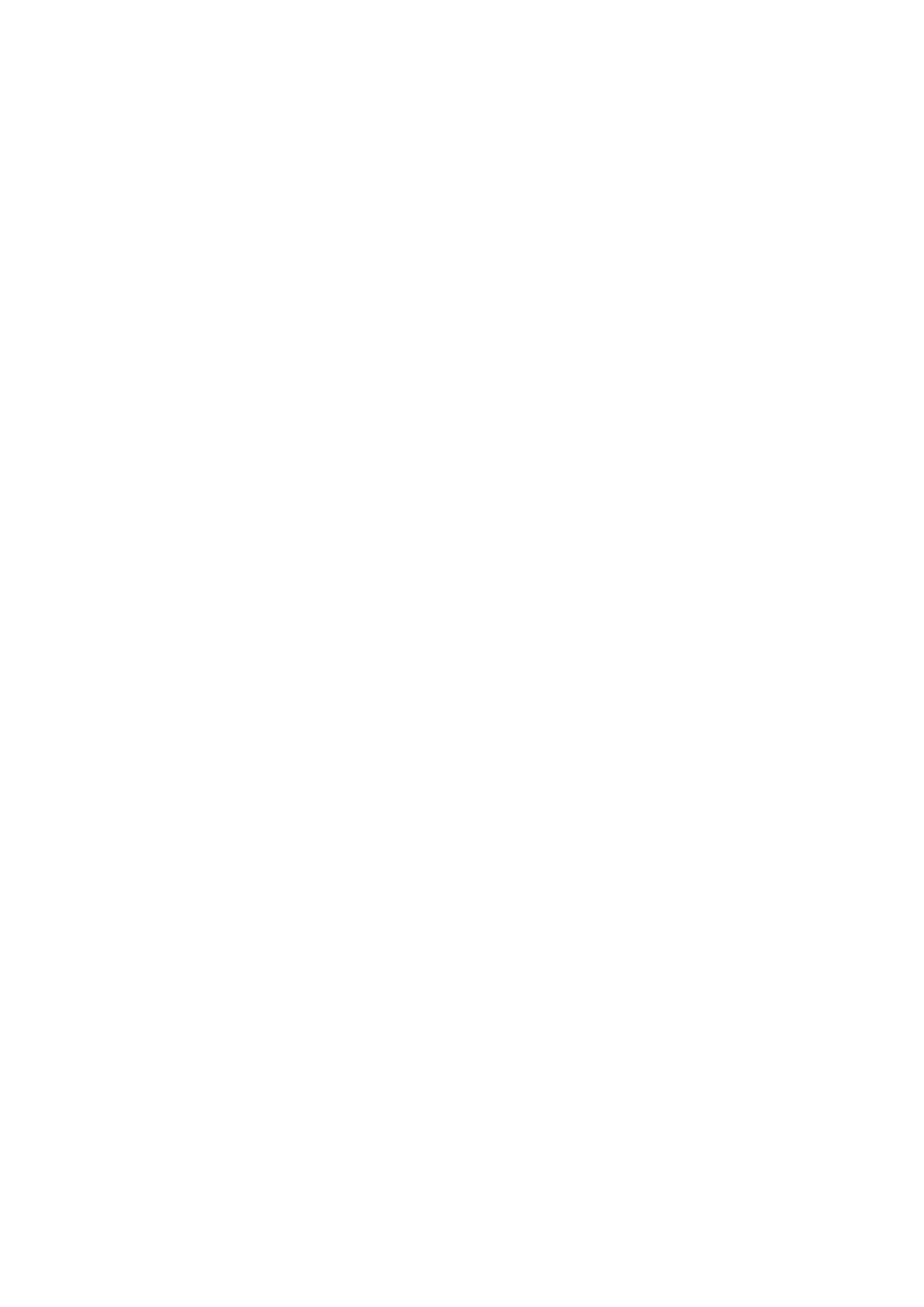# **CITY OF COCKBURN**

**AGENDA TO BE PRESENTED TO THE ORDINARY COUNCIL MEETING TO BE HELD ON TUESDAY, 19 DECEMBER 2000 AT 7:30 P.M.**

### **1. DECLARATION OF OPENING**

### **2. APPOINTMENT OF PRESIDING MEMBER** (IF REQUIRED)

# **3. DISCLAIMER (To be read aloud by Presiding Member)**

Members of the public who attend Council Meetings, should not act immediately on anything they hear at the Meetings, without first seeking clarification of Council's position. Persons are advised to wait for written advice from the Council prior to taking action on any matter that they may have before Council.

# **4. ACKNOWLEDGEMENT OF RECEIPT OF WRITTEN DECLARATIONS OF FINANCIAL INTERESTS (by Presiding Member)**

### **5. APOLOGIES AND LEAVE OF ABSENCE**

**6. ACTION TAKEN ON PREVIOUS PUBLIC QUESTIONS TAKEN ON NOTICE**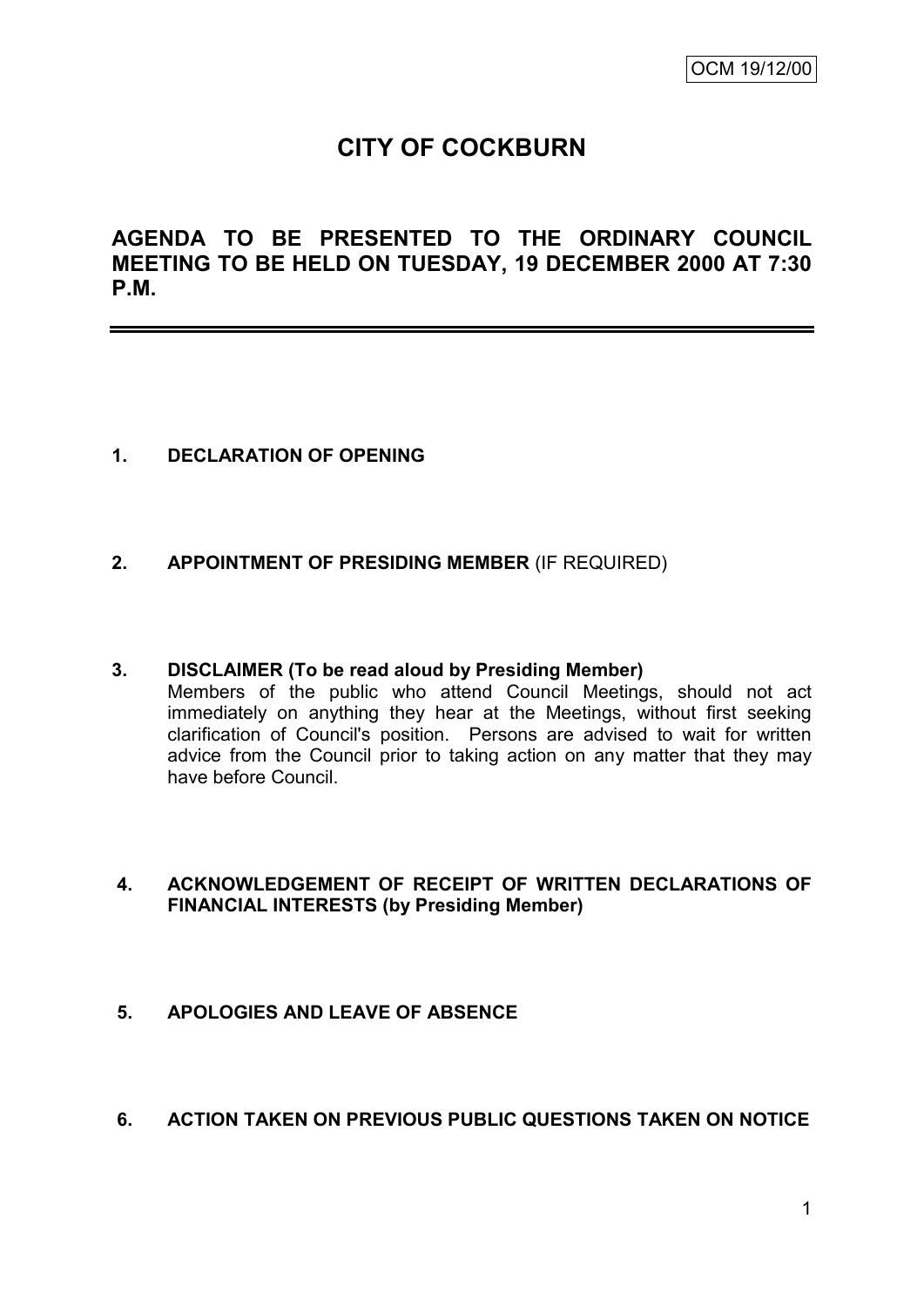**Ordinary Council Meeting - 21 November 2000 - Public Question Time -** Mrs V. Oliver raised concerns about safety with respect to newly installed traffic calming devices in Waverley Road, Coolbellup.

After investigation, the Director Engineering advised Mrs Oliver that the devices were installed in response to the community's request to slow down traffic. The devices were designed by qualified engineers to Australian Standard and were installed to reduce traffic speed to 40kph. There was some initial difficulty with buses but the kerbs have now been modified to accommodate the buses requirements.

**Ordinary Council Meeting - 21 November 2000 - Public Question Time -** Mr K. Allen, representing the Coogee Progress Association, requested that Council place a moratorium on any further phone tower applications until the newly elected Council was in place to review Council's policy.

Cmr Donaldson advised that the CEO would ensure that the issue of a moratorium was placed on the next Council Agenda. It should be noted that such an item is listed for Council's consideration at the Ordinary Council Meeting of 19 December 2000 as agenda item 14.3.

**Ordinary Council Meeting - 21 November 2000 - Public Question Time -** Ms L. Robson of Coogee asked why the Commissioners had not responded to her letter regarding research on impact of mobile phone towers in England and Europe.

Cmr Donaldson responded that he had not seen her letter but would investigate and respond in writing. However all efforts to locate Ms Robson's letter were unsuccessful. Ms Robson is not listed as a ratepayer nor in the telephone directory so Council has been unable to contact her.

### **7. PUBLIC QUESTION TIME**

### **8. CONFIRMATION OF MINUTES**

### **8.1 (OCM1\_12\_2000) - ORDINARY COUNCIL MEETING - 21/11/00**

That the Minutes of the Ordinary Council Meeting held on Tuesday, 21 November 2000 be confirmed as a true and accurate record.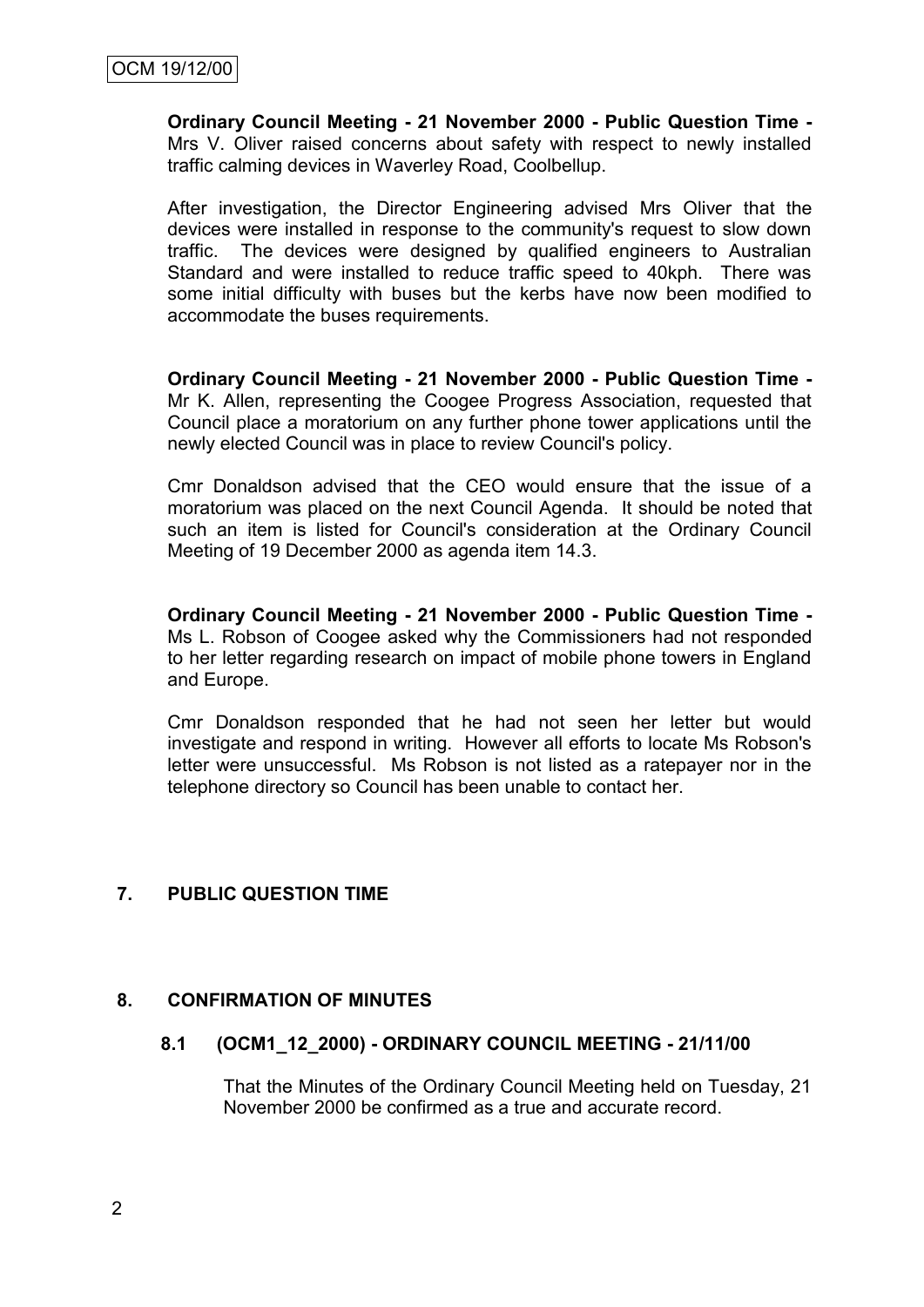### **8.2 (OCM1\_12\_2000) - SPECIAL COUNCIL MEETING - 12/12/2000**

That the Minutes of the Special Council Meeting held on Tuesday, 12 December 2000 be confirmed as a true and accurate record.

### **9. WRITTEN REQUESTS FOR LEAVE OF ABSENCE**

#### **10. DEPUTATIONS AND PETITIONS**

### **11. BUSINESS LEFT OVER FROM THE PREVIOUS MEETING (If adjourned)**

### **12. DECLARATION BY COUNCILLORS WHO HAVE NOT GIVEN DUE CONSIDERATION TO MATTERS CONTAINED IN THE BUSINESS PAPER PRESENT BEFORE THE MEETING**

#### **13. COUNCIL MATTERS**

**13.1 (OCM1\_12\_2000) - TENDER NO. 2/2000 (RECALLED) PUBLIC ABLUTION FACILITY AT NORTH COOGEE (2200418; 2213420) (JR) (WEST) - REVOCATION MINUTE NO. 844 COUNCIL MEETING - 21 NOVEMBER 2000 (RWB)**

# **RECOMMENDATION** That Council revoke Minute No. 844 as adopted by Council at its meeting of 21 November 2000, as follows :- "MOVED Cmr Jorgensen SECONDED Cmr Smithson that Council: (I) accept the tender from Dalcon Construction Pty Ltd for Tender No. 2/2000 (Recalled) - Public Ablution Facility at North Coogee in the sum of \$110,196 plus GST, which includes a septic tank

(2) approve the re-allocation of \$35,000 from the Budget item

and leach drain system; and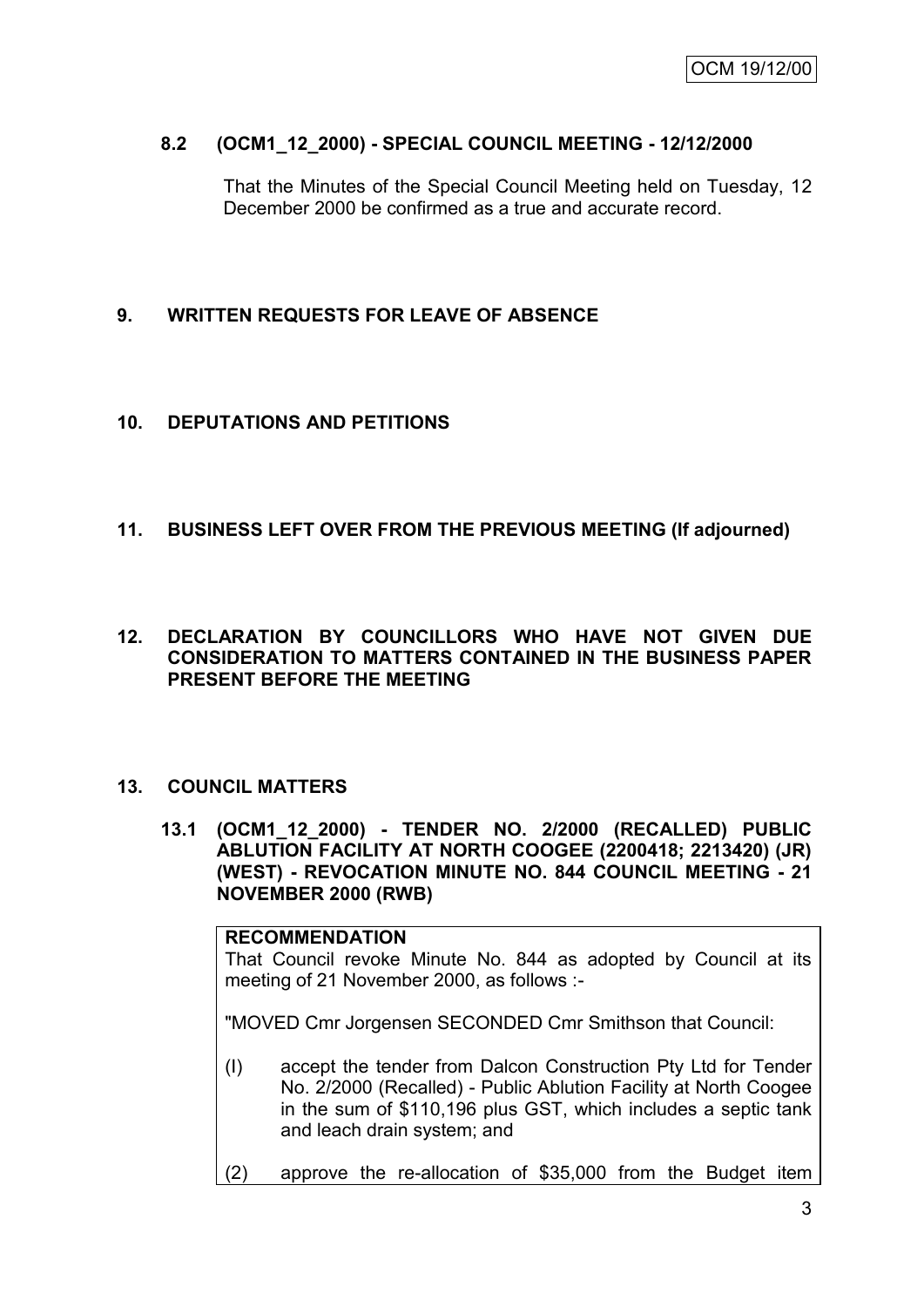*Replace Manning Park Toilets* (account no. 580755) to the item *Robb Jetty Beach Park Toilet Block* (account no. 580820) and the Budget be amended accordingly."

**TO BE CARRIED BY AN ABSOLUTE MAJORITY OF COUNCIL**

# **COUNCIL DECISION**

### **Background**

Council, at its meeting of 21 November 2000, accepted a staff recommendation relating to the acceptance of a tender for the construction of an ablution facility at North Coogee.

### **Submission**

The Chairman of Commissioners, following discussion with the Chief Executive Officer, provided by letter dated 22 November 2000, notice of intention to seek the revocation of the following resolution of Council which was taken at the Council meeting of 21 November, 2000:-

### *That Council:*

- *(I) accept the tender from Dalcon Construction Pty Ltd for Tender No. 2/2000 (Recalled) - Public Ablution Facility at North Coogee in the sum of \$110,196 plus GST, which includes a septic tank and leach drain system; and*
- *(2) approve the re-allocation of \$35,000 from the Budget item Replace Manning Park Toilets (account no. 580755) to the item Robb Jetty Beach Park Toilet Block (account no. 580820) and the Budget be amended accordingly.*

### **Report**

Council, at its meeting of 21 November 2000, adopted a staff recommendation to accept a tender from Dalcon Construction Pty Ltd for tender no. 2/2000.

The tender price had been wrongly stated as \$110,196 plus GST. The figure should have been \$101,146 plus GST.

The tender documents provided for two options: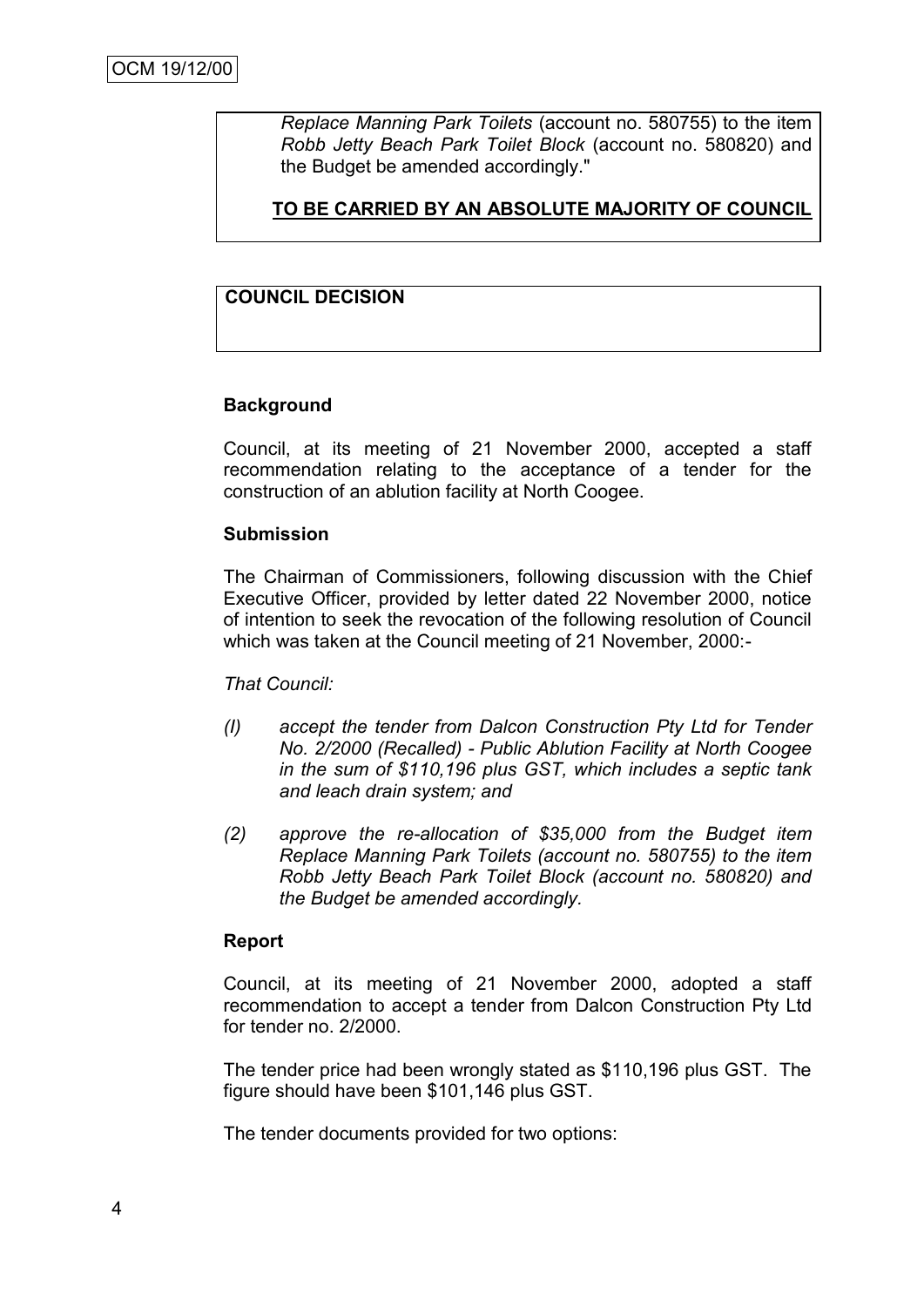- 1) a price for the construction including an environmental biocycle system;
- 2) a price for the construction including a septic tank and leach drain system.

The recommendation was for the septic tank and leach drain system.

The price recommended of \$110,196 was for the environmental biocycle system and not for the septic tank system.

The revocation notice has enabled the Council decision to be put on hold subject to further Council consideration.

Council's Standing Orders provides that an absolute majority of Council is required for the revocation (ie: six(6))

Attendance at the meeting by the person giving notice is not required.

### **Strategic Plan/Policy Implications**

Nil

### **Budget/Financial Implications**

The revocation will place Council in the same position as it was before the decision was taken.

Any subsequent acceptance of the tender will address the issue of financial implications.

### **Implications of Section 3.18(3) Local Government Act, 1995**

Nil

### **13.2 (OCM1\_12\_2000) - ANNUAL REPORT 1999/2000 (1712) (DMG) (ATTACH)**

### **RECOMMENDATION**

That Council accept the Annual Report for the 1999/2000 Financial Year, as presented, in accordance with Section 5.54(1) of the Local Government Act, 1995.

**COUNCIL DECISION**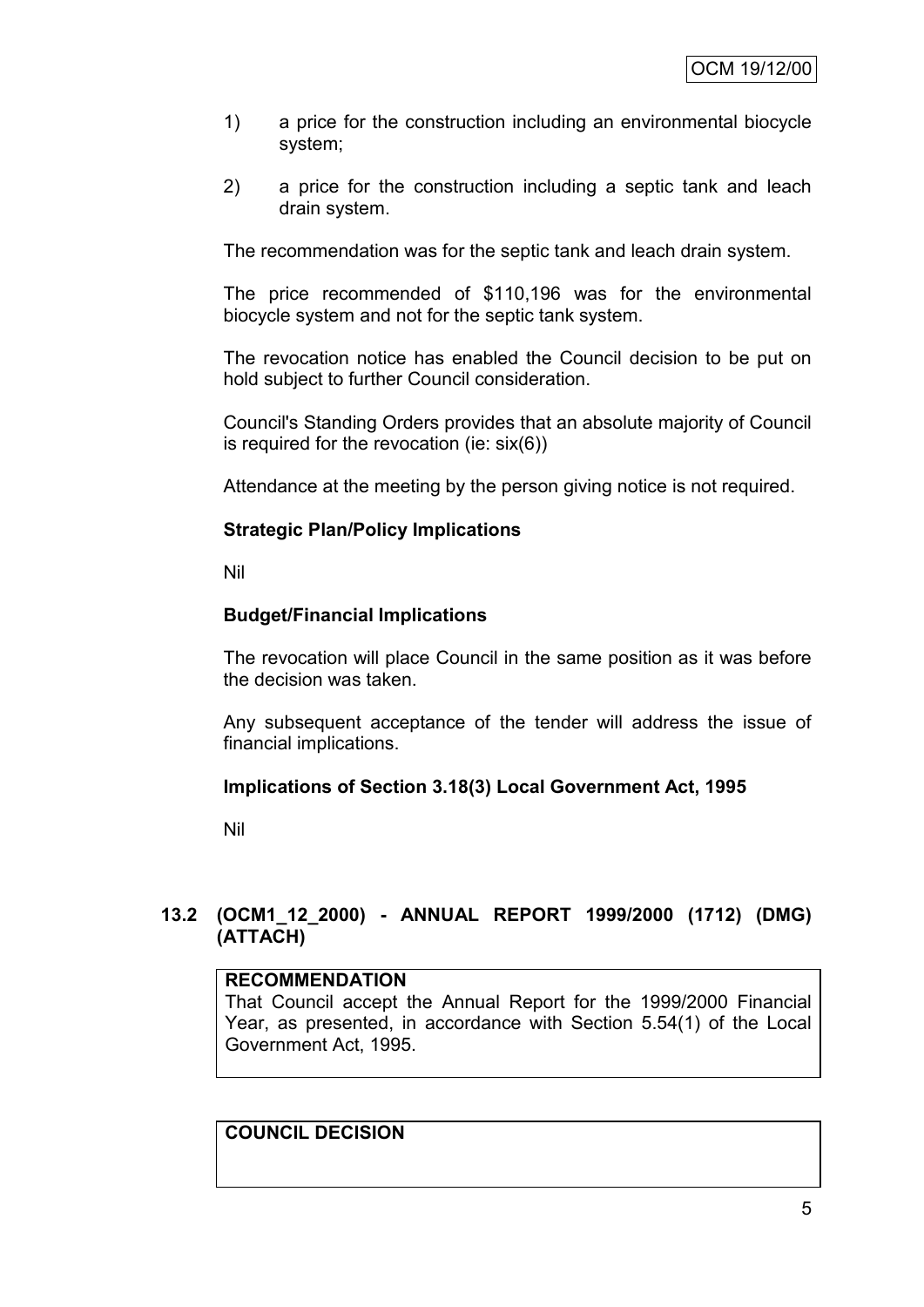### **Background**

Council is required to accept the 1999/2000 Annual Report to enable it to be available for the Annual Electors Meeting, scheduled to be held on Monday 5 February, 2001. The Act requires Council to accept the Report by no later than 31 December, 2000.

### **Submission**

N/A

### **Report**

The Annual Report for the 1999/2000 Financial Year is in conformity with the requirements of the Act and contains the following:

- (1) Chairman of Commissioners Report.
- (2) Chief Executive Officer"s Report.
- (3) 1999/00 Principal Activities Report and Assessment Against Performance.
- (4) Legislative Review Report/Competitive Neutrality Statement.
- (5) Financial Report.
- (6) Auditor"s Report.
- (7) Overview of Principal Activities proposed during the 2000/01 2003/04 period.

### **Strategic Plan/Policy Implications**

Council Policy A1.1 refers.

### **Budget/Financial Implications**

The cost of producing 500 copies of the Report (est. \$11,000) is provided for in Council"s Governance Budget.

### **Implications of Section 3.18(3) Local Government Act, 1995**

Nil.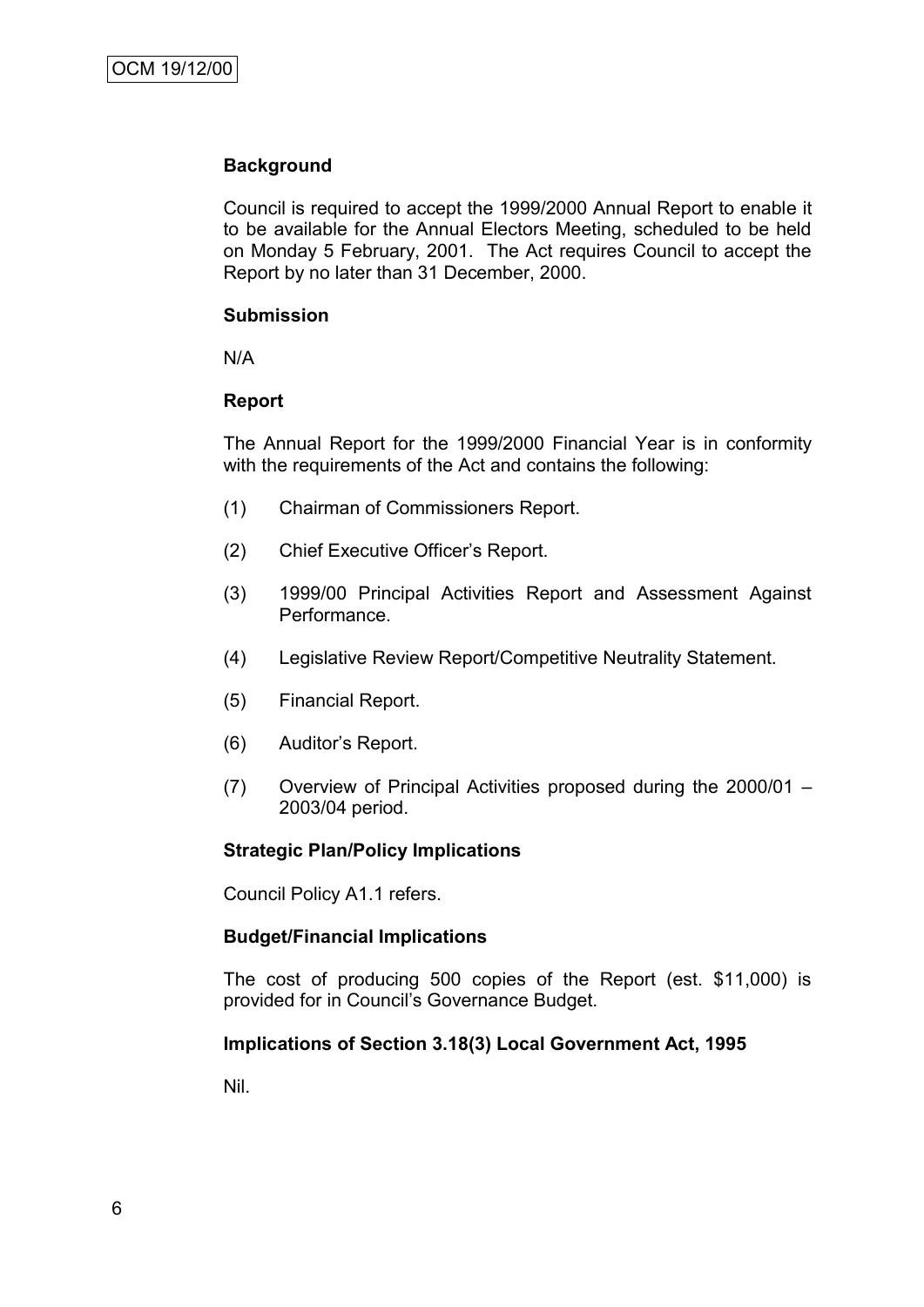**13.3 (OCM1\_12\_2000) - APPOINTMENT OF AUTHORISED PERSONS PURSUANT TO SECTION 9.10(1) OF THE LOCAL GOVERNMENT ACT, 1995 FOR THE PURPOSE OF ADMINISTERING THE CITY OF COCKBURN (LOCAL GOVERNMENT ACT) LOCAL LAWS 2000 (1116) (LJCD)**

# **RECOMMENDATION**

That Council:

(1) formally appoints the persons herein mentioned pursuant to section 9.10(1) of the Local Government Act 1995 to administer the areas of responsibility the City of Cockburn (Local Government Act) Local Laws 2000 as mentioned:

| <b>Authorised Person</b>    | <b>Area of Responsibility</b>        |
|-----------------------------|--------------------------------------|
| Allen James Blood           | Division 5 of Part IX - Streets and  |
|                             | Public Places (street numbering)     |
| <b>Allan Wilfred Conroy</b> | Sections 9.3, 9.4, 9.5, 9.6, 9.7 and |
| Lawrence John Murnane       | 9.8 of Part IX - Streets and Public  |
|                             | Places except section 9.5(b)         |

(2) issue to each authorised person, a Certificate stating the authority for production as required, pursuant to section 9.10(2) of the Local Government Act 1995.

# **COUNCIL DECISION**

# **Background**

The City of Cockburn (Local Government Act) Local Laws 2000 were published in a Special Gazette on 9 October 2000 and came into operation on 23 October 2000.

Council, at its meeting of 17 October 2000, appointed various persons to be authorised persons to administer specific areas of the local laws.

### **Submission**

N/A

### **Report**

It is stipulated within the Local Government Act 1995, that authorised persons are to be appointed by the local government to administer the local laws.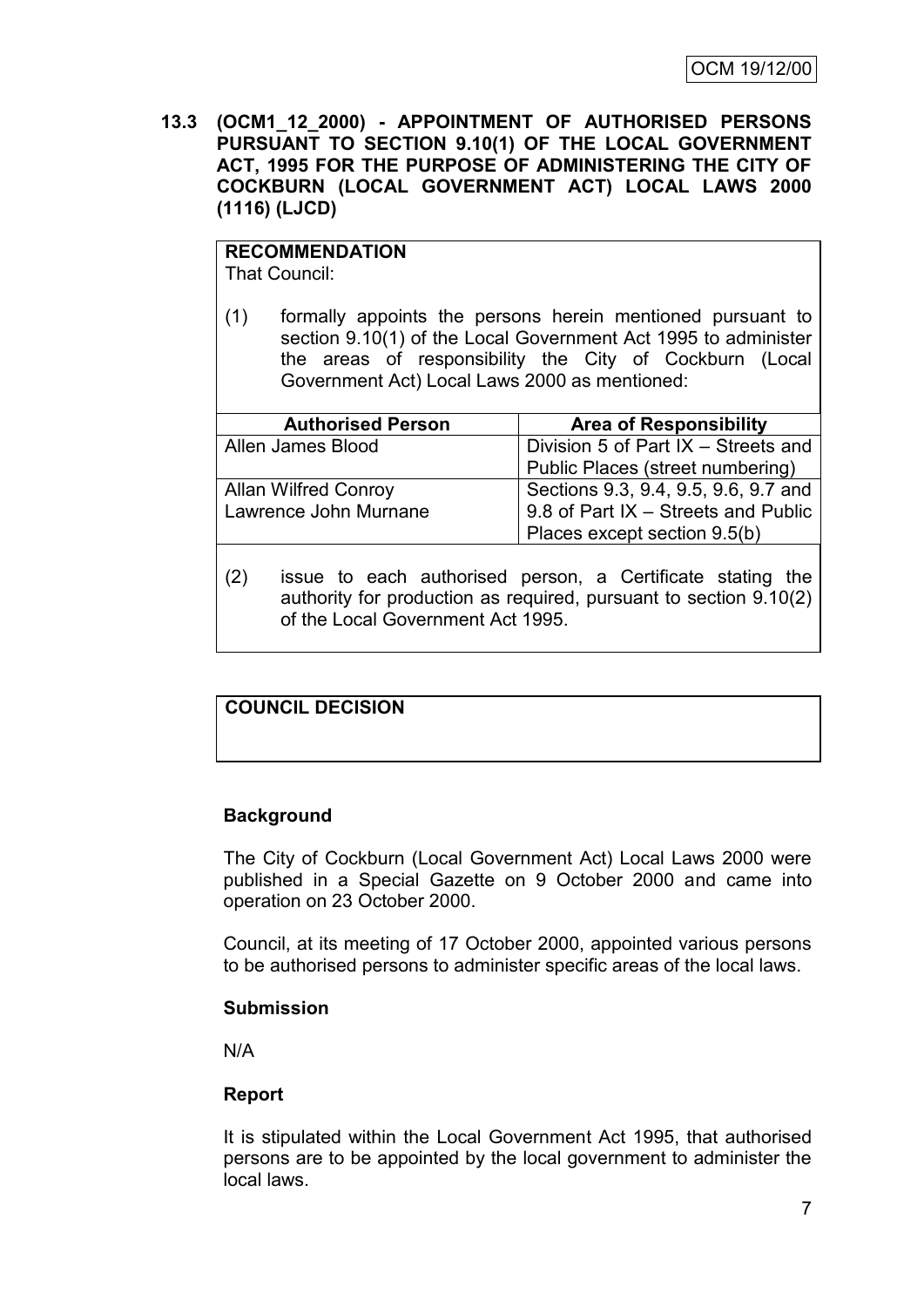It is considered appropriate for an additional person to be authorised to deal with street numbering allocations, as currently there is only one Council officer with that authority. Should that officer be absent or on extended leave, it is probable that street number allotments for any new subdivisions will be unduly delayed, unless another officer is available to undertake that function.

Similarly, it is considered necessary for persons from Council"s Parks Service Unit to be authorised to administer those parts of the Local Law dealing with street verges and gardens and contained within the Streets and Public Places provisions. Consequently, two senior Council employees representing the Parks Service, are recommended for inclusion as Authorised Persons for these purposes.

### **Strategic Plan/Policy Implications**

Key Result Area "Managing Your City" refers.

### **Budget/Financial Implications**

N/A

**Implications of Section 3.18(3) Local Government Act, 1995**

Nil.

**13.4 (OCM1\_12\_2000) - APPOINTMENT OF A CLASS OF PERSONS TO BE AUTHORISED PERSONS PURSUANT TO SECTION 9.10(1) OF THE LOCAL GOVERNMENT ACT 1995 FOR THE PURPOSE OF ADMINISTERING THE CITY OF COCKBURN (LOCAL GOVERNMENT ACT) LOCAL LAWS 2000 (1116) (LJCD)**

# **RECOMMENDATION**

That Council:

- (1) pursuant to section 9.10(1) of the Local Government Act 1995, formally appoints that class of persons who perform the duties of Cashier, as authorised persons in accordance with section 9.17 of the Local Government Act 1995;
- (2) pursuant to section 9.10(1) of the Local Government Act 1995, formally appoints that class of persons who perform the duties of a Divisional Director, as authorised persons in accordance with sections 9.19 and 9.20 of the Local Government Act 1995; and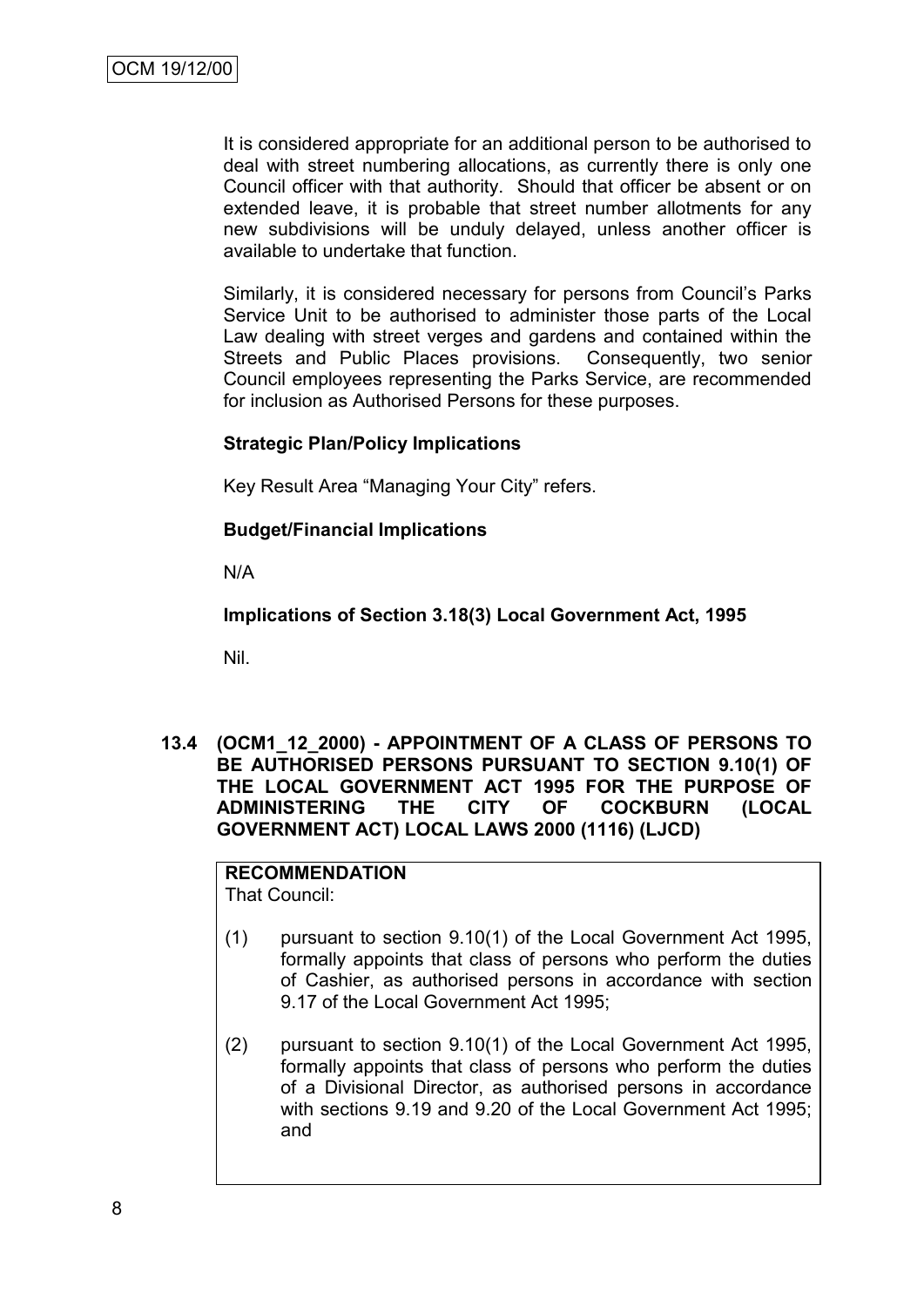(3) issue to each class of persons, a Certificate stating the authority for production as required, pursuant to section 9.10(2) of the Local Government Act 1995.

# **COUNCIL DECISION**

### **Background**

The City of Cockburn (Local Government Act) Local Laws 2000 were published in a Special Gazette on 9 October 2000 and came into operation on 24 October 2000.

### **Submission**

N/A

### **Report**

The previous appointments of authorised persons were of a general nature, providing for the administration of the local laws. These subsequent appointments are more specific. For example, there must be an authorised person appointed to collect the payment of infringement notices. The Cashier receipts the monies paid to Council and therefore, this class of person needs to be appointed as an authorised person for the purposes of section 9.17 of the Local Government Act 1995, which deals with the type of information which must be contained on infringement notices issued by Council.

The general administration of the local laws provides for the issuing of infringements and such previous appointments are not eligible to administer sections 9.19 and 9.20 of the Act. Section 9.19 of the Act deals with the Extension of Time to pay a modified penalty beyond the prescribed period of 28 days. Section 9.20 deals with the Withdrawal of Infringement Notices. In the absence of specific persons being authorised to undertake this administrative function, it is recommended that Divisional Directors be nominated as a collective class of persons to perform this function.

Because the Act stipulates that persons authorised to issue infringement notices cannot administer these sections, then a specific class of person must be appointed.

In administering the aforementioned sections, a written request by the person who issued the infringement notice must be provided, explaining why an extension of time to pay the infringement notice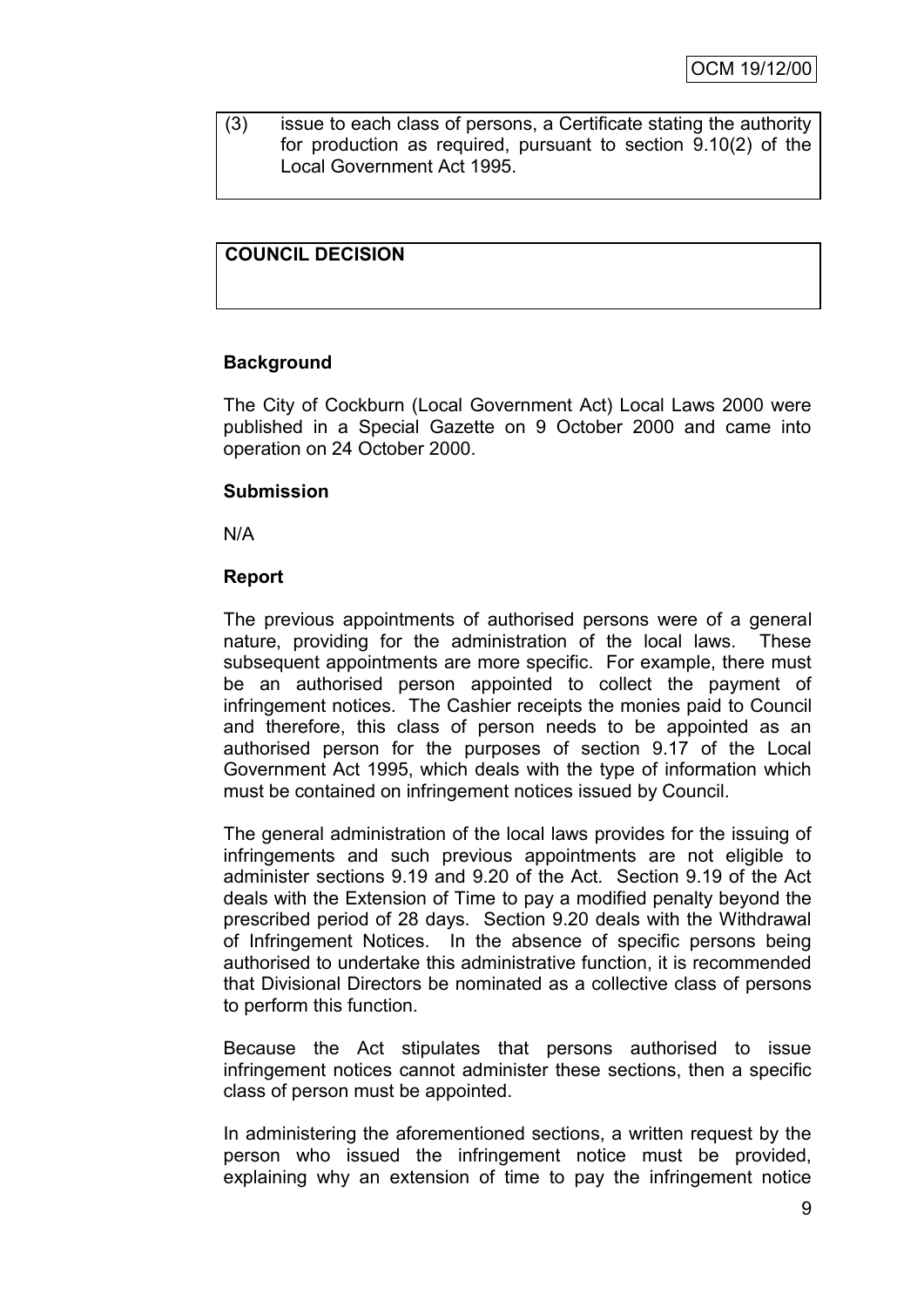should be granted and also a report by the issuing officer must be produced, showing good cause why any infringement notice should be withdrawn prior to the withdrawal being approved.

### **Strategic Plan/Policy Implications**

Key Result Area "Managing Your City" Refers.

#### **Budget/Financial Implications**

N/A

### **Implications of Section 3.18(3) Local Government Act, 1995**

Nil.

### **13.5 (OCM1\_12\_2000) - HOPE VALLEY-WATTLEUP REDEVELOPMENT - APPOINTMENT OF COUNCIL REPRESENTATION (RWB) (9311) (ATTACH)**

#### **RECOMMENDATION** That Council appoint:

- (1) Clr ……………….. as the City of Cockburn's representative on the Hope Valley/Wattleup Redevelopment Reference Group, with CIr .................. as the Deputy.
- (2) the Chief Executive Officer as the City of Cockburn's representative on the Hope Valley/Wattleup Redevelopment Working Group, with the Director, Planning & Development as the Deputy.

# **COUNCIL DECISION**

#### **Background**

Council submitted a comprehensive response to the FRIARS proposal.

Recently, legislation was passed through Parliament providing for the long term development of the area contained in the FRIARS project area.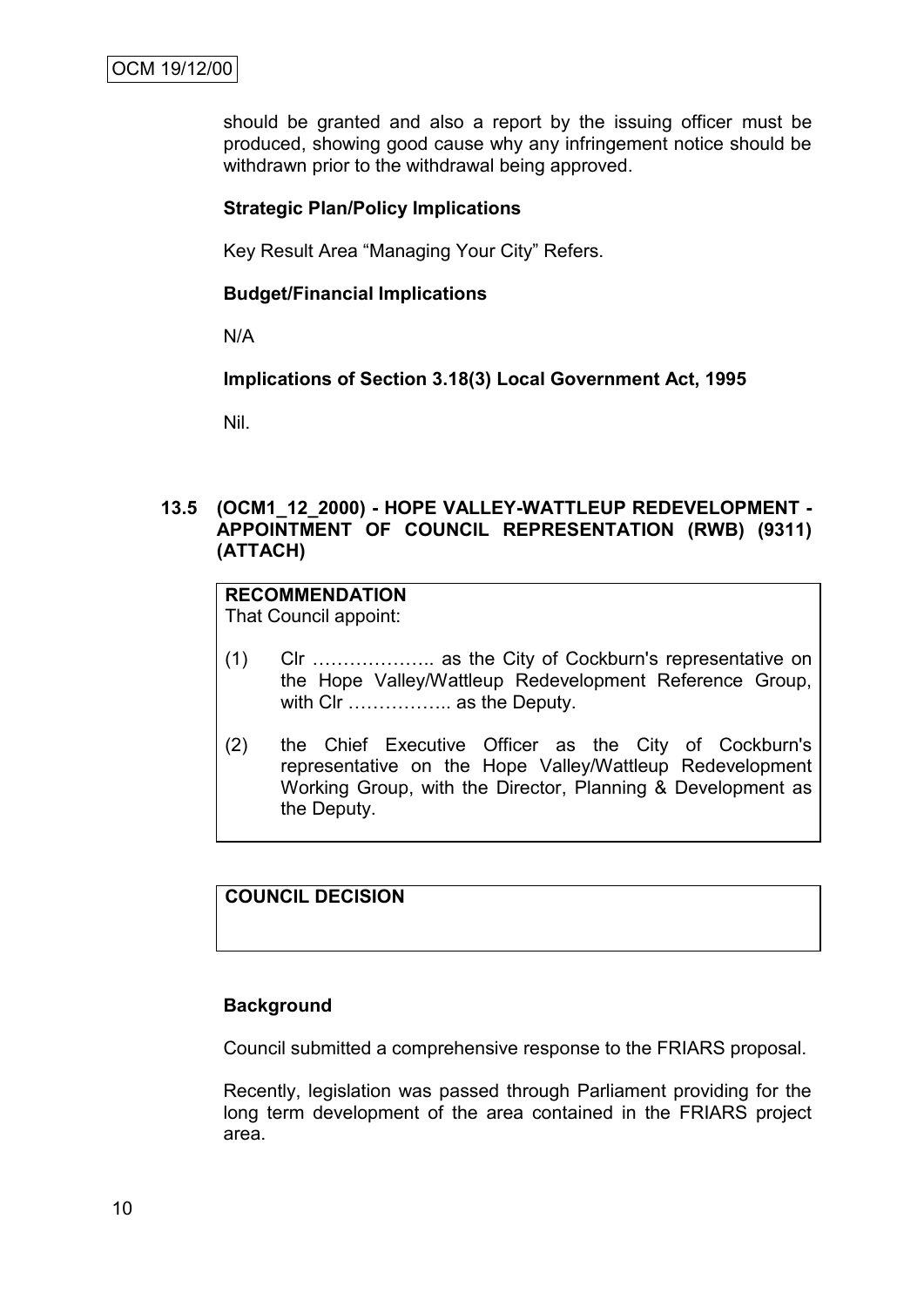The area has been removed from Council's Town Planning Scheme and all planning approvals are to be done by the State Planning Commission.

### **Submission**

N/A

### **Report**

With the passage of the Hope Valley-Wattleup Redevelopment Legislation through parliament, Landcorp are now in the process of commencing implementation. Landcorp have issued an invitation for membership to the Hope Valley-Wattleup Redevelopment Committee. This Committee will administer the implementation process and provide an effective means for liaison between stakeholders and the community. Three levels of Committee are being established:

- **1. Steering Group.** This consists of the CEO's of Ministry for Planning, Landcorp and the Department of Resources and Development.
- **2. Working Group.** This is to consist of officers from Landcorp, Ministry for Planning, Cockburn City Council, Town of Kwinana, Department of Resource Development, Department of Environmental Protection and Landcorp.
- **3. Reference Group.** This consists of the CEO of Landcorp, Councillors from the Town of Kwinana and the Cities of Rockingham and Cockburn, a representative from the Kwinana Air Quality Buffer Zone Group, a representative from Kwinana Industry Council and six(6) community representatives chosen from expressions of interest.

The purpose, functions and meeting frequency of each group are included in the Committee Briefs (see Attachments).

Given that the Hope Valley-Wattleup Redevelopment is now enshrined in Legislation, Council should be represented as strongly as possible to ensure the best outcome for the City of Cockburn as a result of the implementation process. The only issues expected to be confidential, are those to do with the consideration of tenders for consultants to prepare the Master Plan.

The invitation from Landcorp specifies the CEO of the City of Cockburn as the representative however, it has been confirmed that professional advice from the City's professional officers is appropriate during the process and that a deputy can be appointed if required.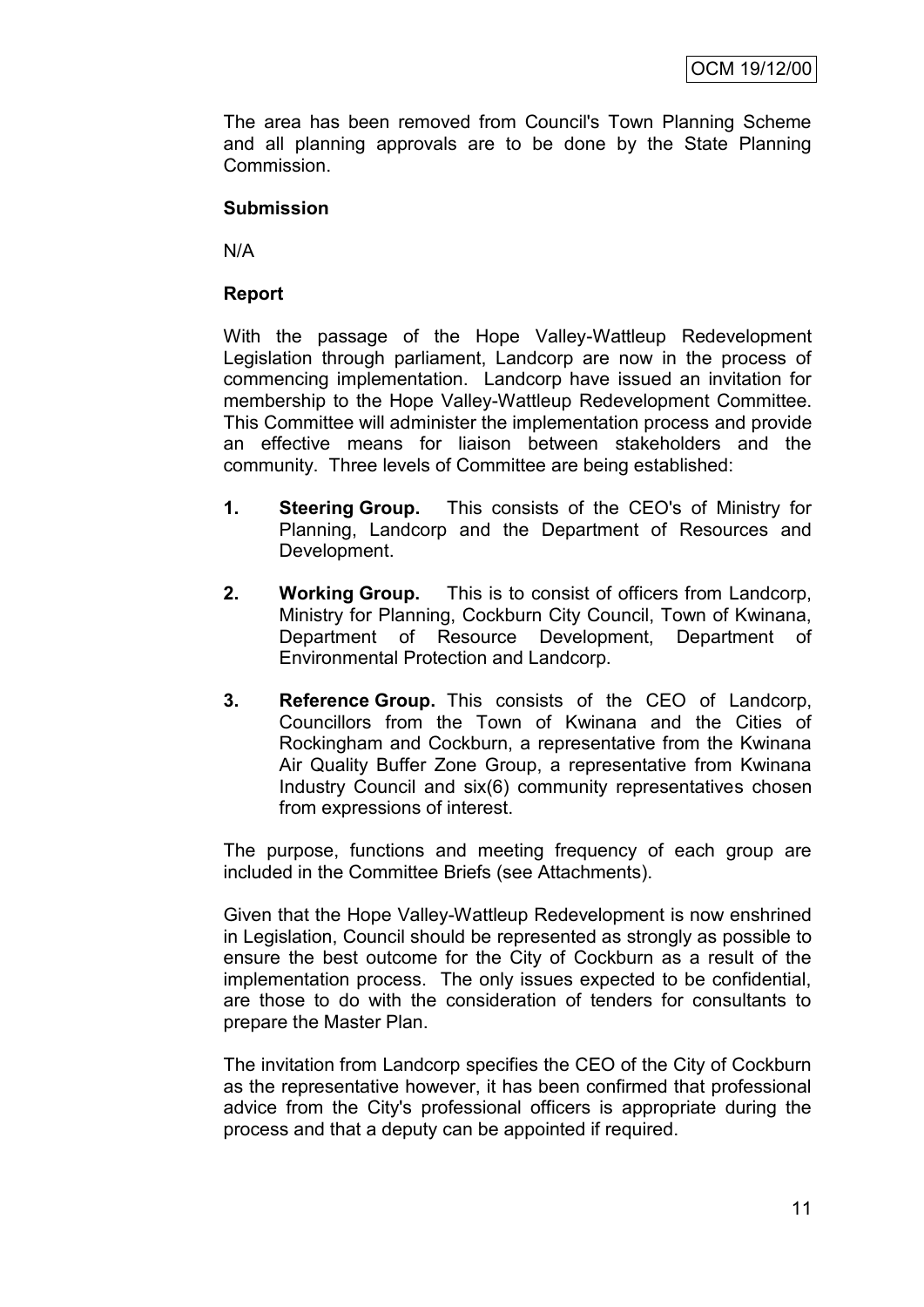Meetings of the Reference Group are expected to be every six(6) weeks at the Wattleup Office during the day.

### **Strategic Plan/Policy Implications**

Nil

### **Budget/Financial Implications**

Nil

**Implications of Section 3.18(3) Local Government Act, 1995**

Nil

### **14. PLANNING AND DEVELOPMENT DIVISION ISSUES**

### **14.1 (OCM1\_12\_2000) - HEALTH ACT AMENDMENT - SCHEDULE 2 - OFFENSIVE TRADES - MCNIECE (4412617/4309104/1132/1125) (SMH) (ATTACH)**

# **RECOMMENDATION**

That Council:

- (1) receive the report;
- (2) request the Western Australian Planning Commission to delete the definition of Industry - General, Industry - General (Licensed) and Industry - Noxious contained in proposed Town Planning Scheme No. 3, because of the recent amendment to Schedule 2 of the Health Act - "Offensive Trades", and replace with -

"*Industry - General means an industry other than a cottage, extractive, light, mining, noxious, rural or service industry."*

and

"*Industry - Noxious means an industry in which the processes involved constitute an offensive trade within the meaning of the Health Act, and includes the waste disposal site for disposal of liquid or dry waste of any nature, but does not include a dry cleaning establishment or laundry."*

and to amend Table 1 Zoning Table to delete reference to General (Licensed);

(3) advise the following applicants affected by the change to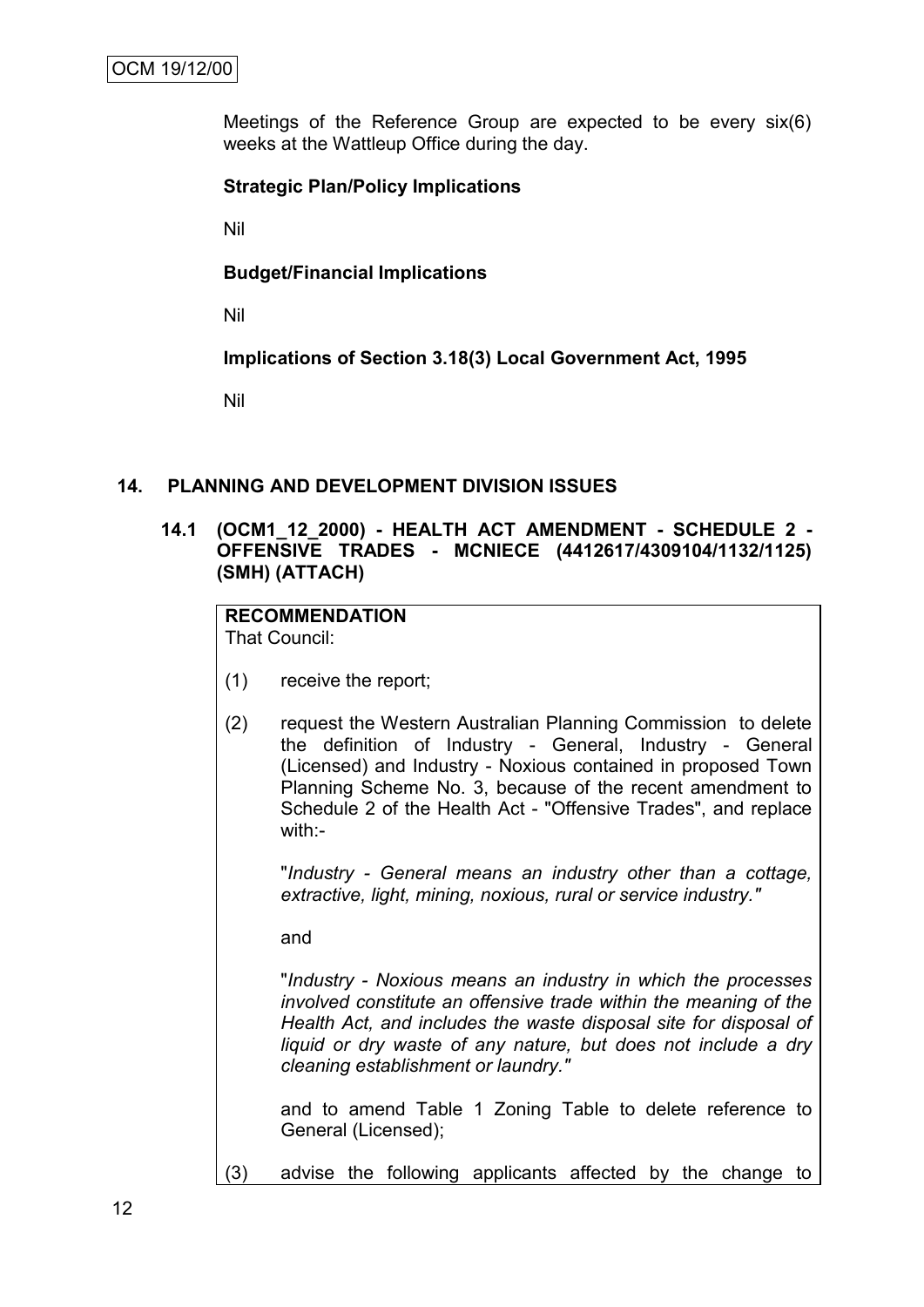Schedule 2 of the Health Act, that they may wish to reapply, namely:-

- Milne Feeds Hay Baling Plant 42 (Lot 30) Howson Way, Bibra Lake
- Mortons Seed and Grain Merchants Grain Handling Operation - 42 (Lot 30) Howson Way, Bibra Lake
- Western Resource Recovery Liquid Waste Treatment Facility - 9 (Lot 197) Cocos Drive, Bibra Lake;
- (4) include in the next issue of "Cockburn Soundings", an article advising the residents and ratepayers of Cockburn, that the McNiece ruling now has no effect due to a recent change to Schedule 2 - Offensive Trades of the Health Act.

# **COUNCIL DECISION**

# **Background**

In 1996, Western Resource Recovery made an application to establish a Liquid Waste Treatment Plant at Lot 197 Cocos Drive in Bibra Lake. The application was ultimately refused by Council on the basis that it was a 'Noxious Industry' and not permitted within the General Industrial zone.

Because the proposed use was deemed not to be permitted ('X') in the General Industrial zone, there was no right of appeal by the applicant.

Subsequently, the applicant initiated a damages claim against the Council. This matter is currently being handled by Council's Insurer.

The reason why Western Resource Recovery was deemed to be noxious, was because the definition of Noxious Industry under the Council's Scheme which relates to Offensive Trades specified in Schedule 2 of the Health Act.

The particular words were:-

"…*or any trade, business, process, or manufacture whatsoever causing effuvia, offensive fumes, vapours or gases, or discharging dust, foul liquid, blood or other impurity, or any noxious or offensive trade, business, or manufacture;*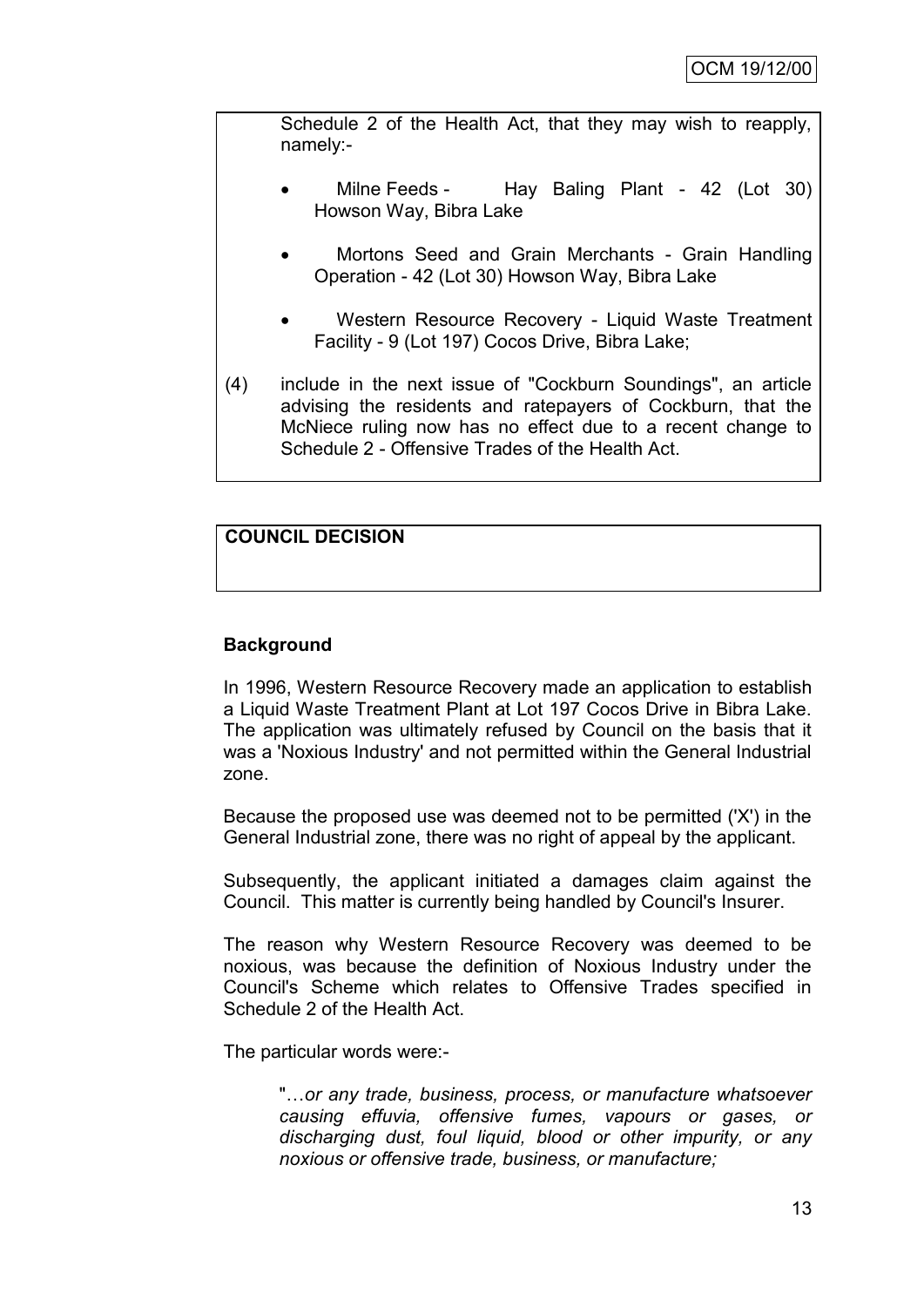*and any trade that, unless preventative measures are adopted, may become a nuisance to the health of the inhabitants of the district."*

These words represented difficulties for most local governments throughout the State in respect to the ability to provide for 'traditional' types of industries in the General Industrial zone.

Because of this, the matter was taken up by the Ministry for Planning and the Health Department of WA, in order to identify a way of resolving the problem associated by the McNiece decision of 1984 and more recently, the Saracen Properties decision of 1999.

In an endeavour to address the issue, Council adopted proposed Town Planning Scheme No. 3 which introduced complementary definitions to General, General (Licensed) and Noxious Industry to overcome the limitations imposed by the McNiece decision. This was a reasonable approach in the circumstances.

Two other applications which remain outstanding, also caught by the 'McNiece' decision, namely Milne Feeds and Morton Seed and Grain Merchants, were deemed to be 'noxious' industries in the General Industrial zone.

#### **Submission**

On 17 November 2000, Schedule 2 of the Health Act was changed, (Gazette 6289) to delete the words at the end of the Schedule that catches all trades that, unless preventative measures are adopted, become a nuisance to the health of the inhabitants of the district were for the purposes of the Act Offensive Trades.

This means only those uses specifically listed in Schedule 2 are now Offensive Trades under the Health Act.

A copy of the Gazettal is attached to the Agenda.

A copy of the Client Bulletin from McLeod and Co - "Urgent Notification of Significant Change to the Planning Law" is attached to the Agenda.

A copy of the amended Schedule 2 of the Health Act is attached to the Agenda.

#### **Report**

The change to the Act now makes the definitions contained in proposed Town Planning Scheme No. 3 relating to General, General (Licensed) and Noxious Industries, superfluous and the Scheme can now be made to comply with the Model Scheme Text in relation to the definition of General Industry, subject to reference to noxious industry being included.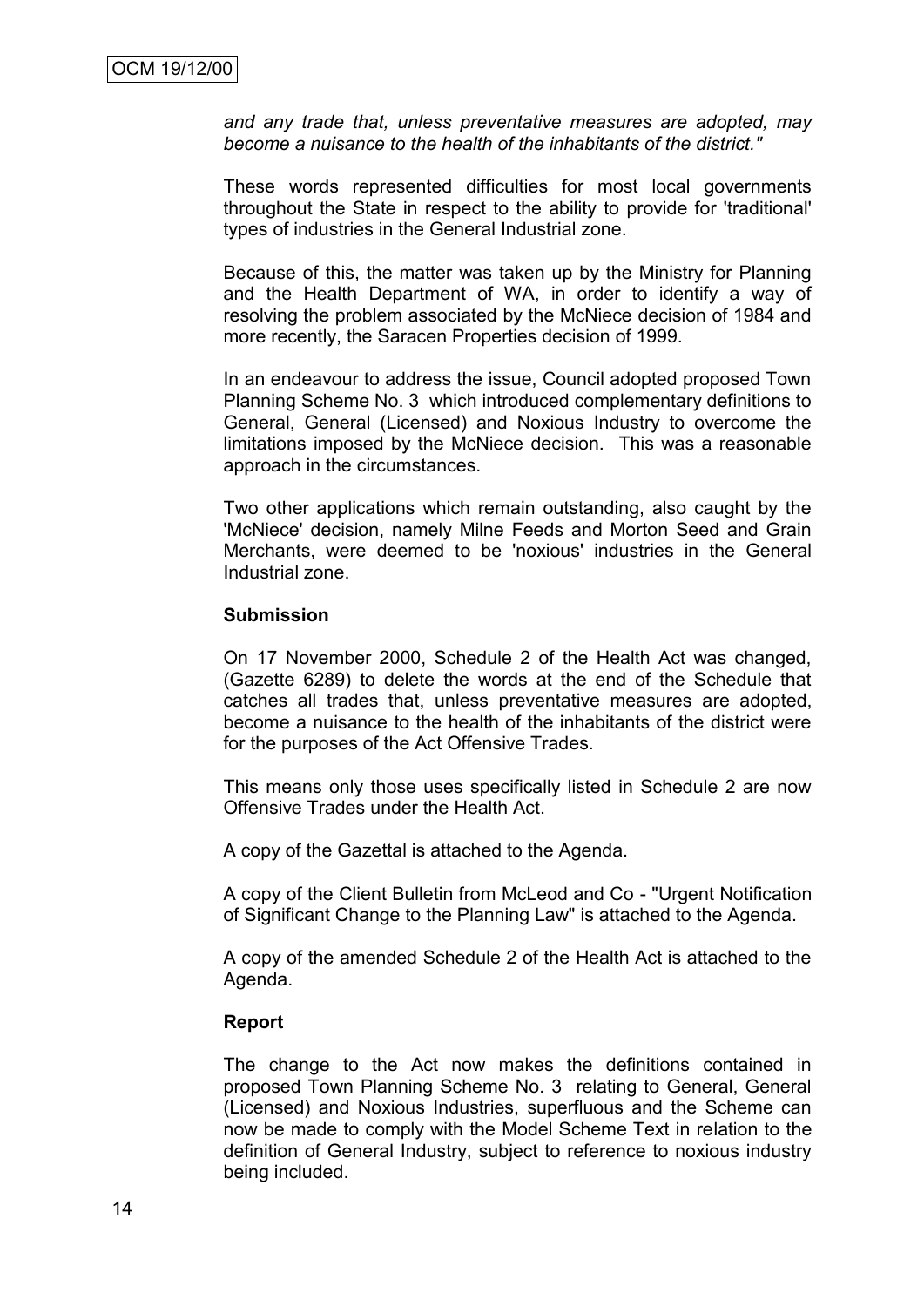However, the Model Scheme Text does not contain a definition of Noxious Industry, which was omitted because of the problems with the McNiece decision. A definition of noxious industry should however, be included similar to that in District Zoning Scheme No. 2, to enable the Council to prohibit these types of uses within the district, except where specifically provided for in the Special Industry A and B zones.

Given that Council made decisions in the past based on the "McNiece" interpretation of Schedule 2 of the Act, it is appropriate and proper for the Council to advise those applicants that have had applications recently determined by Council, that because of the changes to Schedule 2, they may want to consider reapplying.

The applicants involved are Milne Feeds, Mortons Seed and Grain Merchants and Western Resource Recovery. These uses are now deemed to be permitted uses 'P' within the General Industrial zone under District Zoning Scheme No. 2.

Had the Council determined that the treatment of liquid waste by Western Resource Recovery not been an industry, according to options provided by the Council's legal advisor, then this application could have been treated as a use not listed and therefore, not been permitted unless the Council decided otherwise by an absolute majority. However, the Council decided that the treatment of liquid waste was an industry and because of this, should now be dealt with as a general industrial use.

In the meantime, the legal firm representing Council's insurer dealing with Western Resource Recovery, has been advised of the change to Schedule 2 and similarly, Council's solicitor has been advised to notify Milne Feeds and Morton Seeds accordingly. This was important because two were subject to legal action and one legal advice.

It is considered that the community should be advised of the impact of this decision.

### **Strategic Plan/Policy Implications**

The Corporate Strategic Plan Key Result Areas which apply to this item are:-

- 1. Managing Your City
	- *"To conduct Council business in open public forums and to manage Council affairs by employing publicly accountable practices."*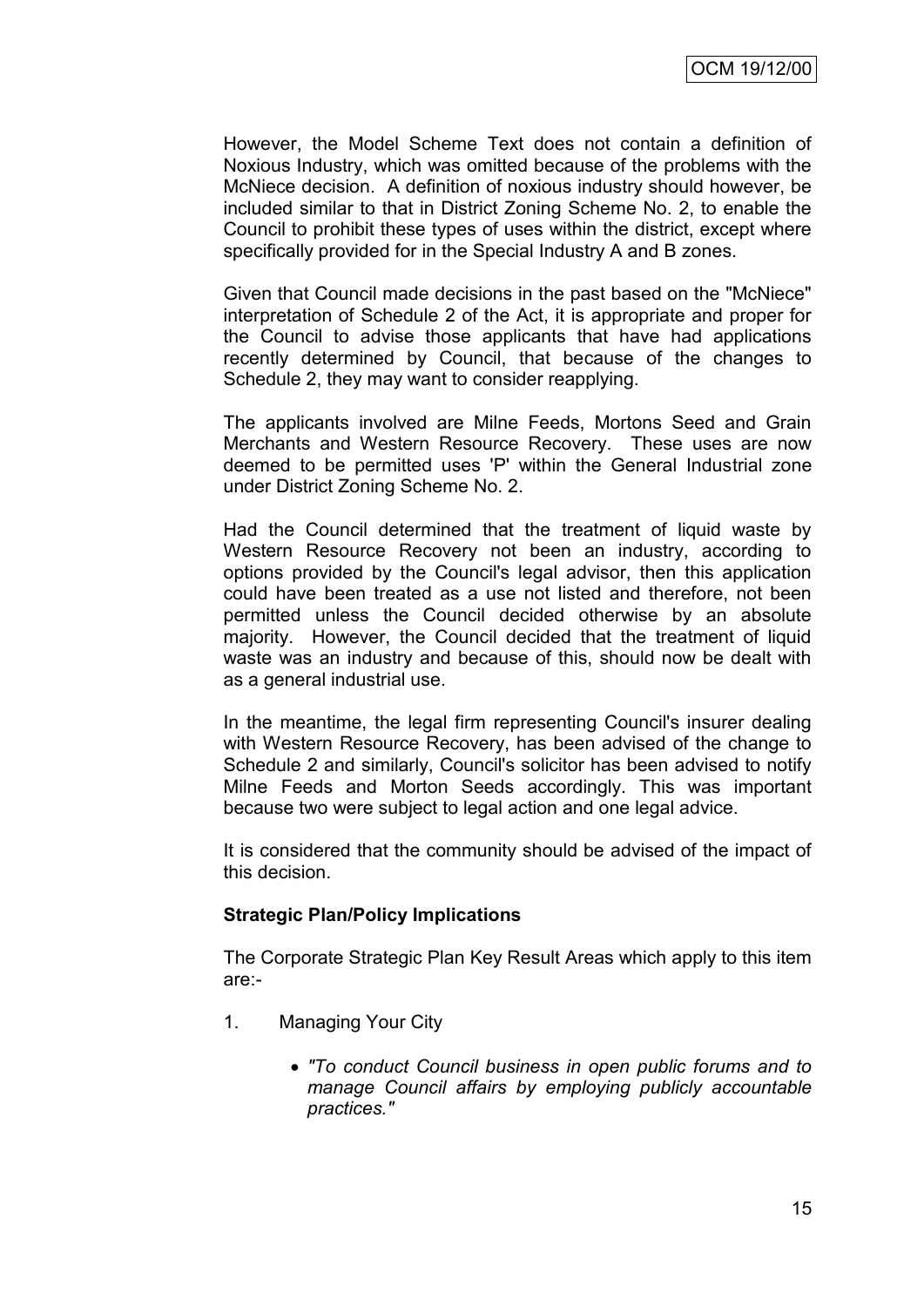- 2. Planning Your City
	- *"To ensure that the planning of the City is based on an approach which has the potential to achieve high levels of convenience for its citizens."*

### **Budget/Financial Implications**

N/A

### **Implications of Section 3.18(3) Local Government Act, 1995**

Nil.

# **14.2 (OCM1\_12\_2000) - CITY OF COCKBURN INQUIRY - RECOMMENDATIONS 4, 5 AND 6 - RESPONSE (1335) (SMH)**

#### **RECOMMENDATION** That Council:

- (1) receive the report;
- (2) advise the public via the next issue of "Cockburn Soundings", that Council has now actioned all of the recommendations made by the Inquirer in Volume 3 of the Report of the Inquiry into the City of Cockburn, to the satisfaction of the Minister for Local Government;
- (3) based on the response by the Minister dated 15 November 2000 in respect to Recommendation R4, that subject to the agreement of the Minister for Local Government, commence to provide conditional advice to the WAPC in respect to the clearance of subdivision conditions relating to cash-in-lieu payments in the Private Owners' Arrangement;
- (4) advise the WAPC of its decision in (3) accordingly, together with a request that the Notes relating to the payment of cash-in-lieu attached to the condition of subdivision for land within the Packham Urban Development Area, be re-worded to make reference to the payments being received by the Project Manager for the Development Area for those landowners who are participants in the Private Owners' Arrangement.

**COUNCIL DECISION**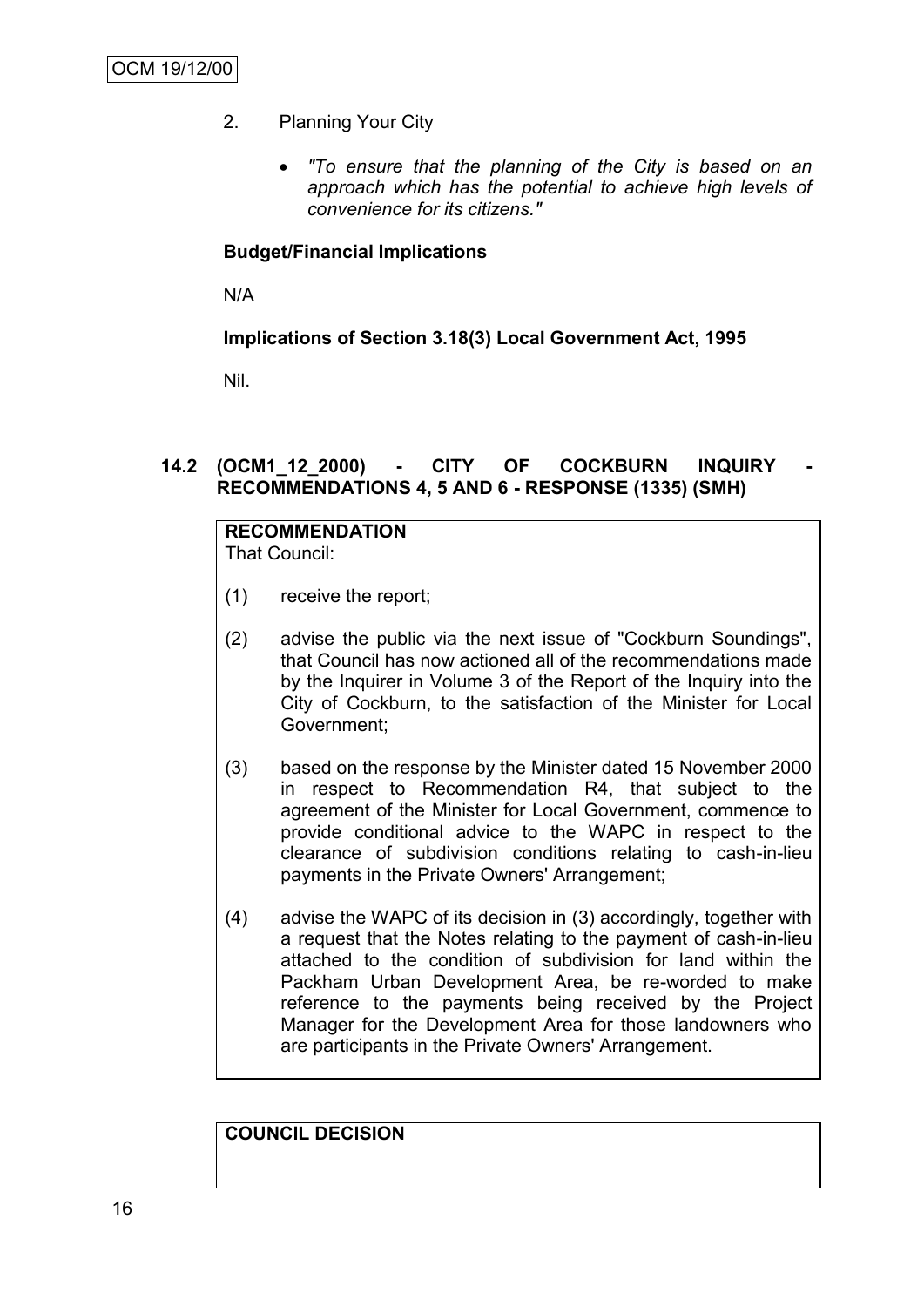# **Background**

The Report of the Inquiry into the City of Cockburn made twelve(12) recommendations.

The Council was required to respond to each of the recommendations. In respect to Recommendations R4, R5 and R6, further legal advice was required to be sought, namely:-

### **"***(a) Review of Packham Area subdivision conditions*

- *R4 I recommend that the City -*
	- *(a) obtain further legal advice on the question whether, and if so how, cash-in-lieu payments made by participants in the Private Owners' Arrangement can lawfully be made to Urban Focus rather than to the City; and*
	- *(b) refrain from giving any further clearances in respect of subdivision conditions relating to cash-in-lieu payments by participants in the Private Owners' Arrangement until it is satisfied that the payments have been made lawfully in accordance with the subdivision conditions.*

*[Para. 4.12.29]*

### *(b) Review of payment of \$63,700*

- *R5 I recommend that -*
	- *(a) the City obtain further legal advice on the questions of whether -*
		- *(i) the payment of \$63,700 made by Urban Focus to the City on 24 December 1996 was required to be made to the City in accordance with the conditions of subdivision approval applying to State 16; and*
		- *(ii) the "refund" of \$63,700 by the City to Urban Focus on 17 February 1999 was lawful; and*
	- *(b) if the refund was unlawful, the City take appropriate action to recover the money from Urban Focus.*

*[Para. 4.12.35]*

# *(c) Review of payment of \$222,934*

*R6 I recommend that the City, in consultation with the Department of Local Government-*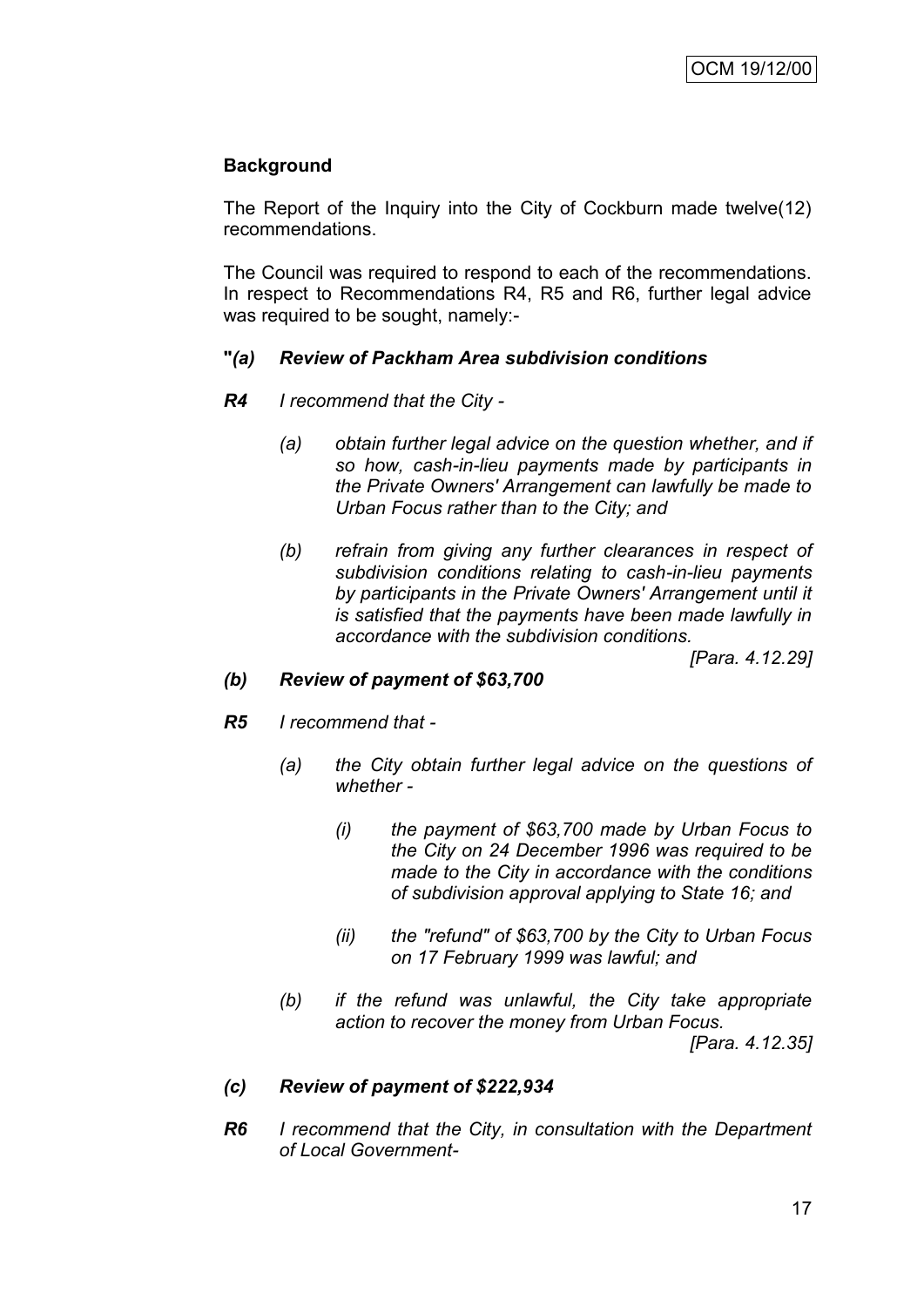- *(a) seek further legal advice on the question of whether it would be lawful to treat payment of the sum of \$222,934 by the City to Urban Focus as having been made from the interest accrued in respect of the City's section 20C account; and*
- *(b) pursue a solution to this problem that is lawful and proper.*

*[Para. 4.12.58]"*

In respect to Recommendation R6, in a letter dated 21 June 2000, the Department of Local Government advised that it would be pursuing the matter with the Crown Solicitor's Office.

As far as Recommendations R4 and R5 were concerned, the Commissioners decided to appoint an independent legal firm (Corrs Chambers Westgarth) for the opinion required in Recommendation R4 (a) and R5  $(a)(i)$ ,  $(ii)$  and  $(b)$ .

The Council dealt with Recommendation R4 (b) at its meeting on 23 May 2000, where it resolved to advise the WAPC that the Council would no longer be responsible for the issue of clearances in relation to conditions of subdivision for land in the Packham Urban Development Area, where the local government (LG) has been designated the clearance authority. This decision was conveyed to the WAPC on 12 June 2000.

On 8 September 2000, Council received its advice from Corrs Chambers Westgarth and this was forwarded under a covering letter to the Minister for Local Government for his consideration on 28 September.

#### **Submission**

On 19 September 2000, the Minister for Local Government advised in respect to Recommendation R6 that:-

"*I refer to the City's response of 8 June 2000 to Recommendation Six of the Douglas Inquiry into the City of Cockburn. You were advised on 21 June 2000 that the Department of Local Government would be pursuing the matter so as to determine an appropriate outcome.*

*Section 8.24(1) of the Local Government Act 1995 allows the Minister to decide what action (if any) to take in respect of an Inquiry Panel's report.*

*In relation to Recommendation Six, I have decided that no further action need be taken to satisfy the recommendation.*

*I trust this finalises the matter for the City."*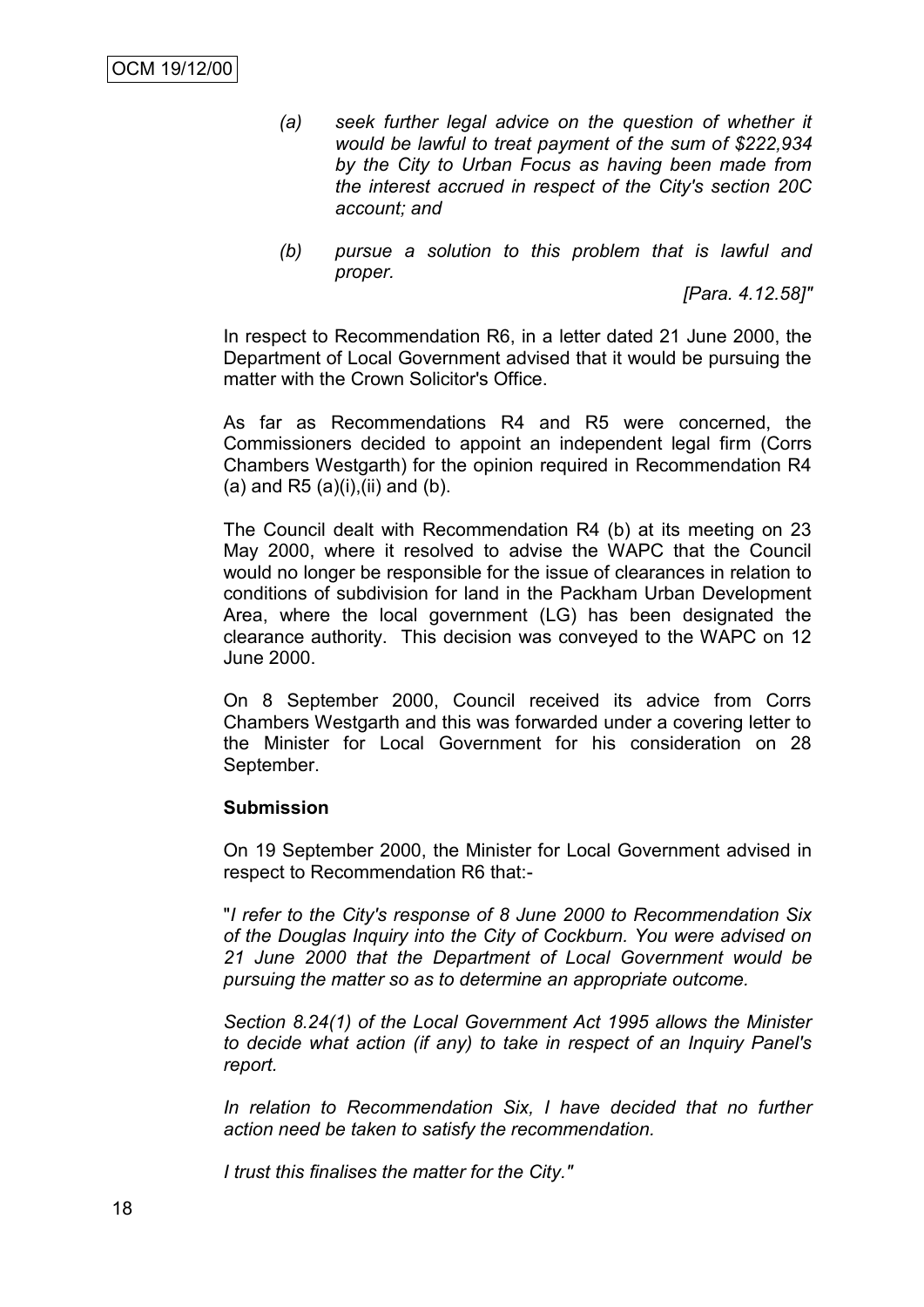On 15 November 2000, the Minister for Local Government advised in respect to Recommendation R4 and R5 that:-

"*I refer to the City's response of 28 September 2000 to Recommendations 4 and 5 of the Douglas Inquiry into the City of Cockburn and to the enclosed copy of legal advice sought by the City as required by those recommendations.*

*Section 8.24(1) of the Local Government Act 1995 allows the Minister to decide what action (if any) to take in respect of an Inquiry Panel's report.*

*After considering the City's response and the legal advice supplied, I have decided that Council by its resolution of 23 May 2000 has satisfied the requirement of Recommendation 4 and that no further action need be taken on the requirements of Recommendation 5.*

*I trust this finalises the matter for the City."*

#### **Report**

This means that the Council has dealt with all of the recommendations made by the Inquirer in relation to the Inquiry into the City of Cockburn, to the satisfaction of the Minister for Local Government and no further action by the Council is required.

The community should be advised accordingly.

In respect to Recommendation R4(b), implicit in the Minister's letter of 15 November 2000, the payment of cash-in-lieu monies to Urban Focus in accordance with the Private Owners' Arrangement, is deemed to be lawful and therefore, the Council should resume its responsibility as the authority responsible for issuing conditional clearance advice to the WAPC.

However, the decision by Council to resume this responsibility, should be subject to the confirmation of the Minister that this assumption is correct.

Furthermore, the note attached to any subdivision approval for land in the Packham Urban Development Area where cash-in-lieu may be paid to the Project Managers in accordance with the adopted Structure Plan and the Private Owners' Arrangement, needs to be worded in such a way as to make it clear that the payment is acceptable to the Commission.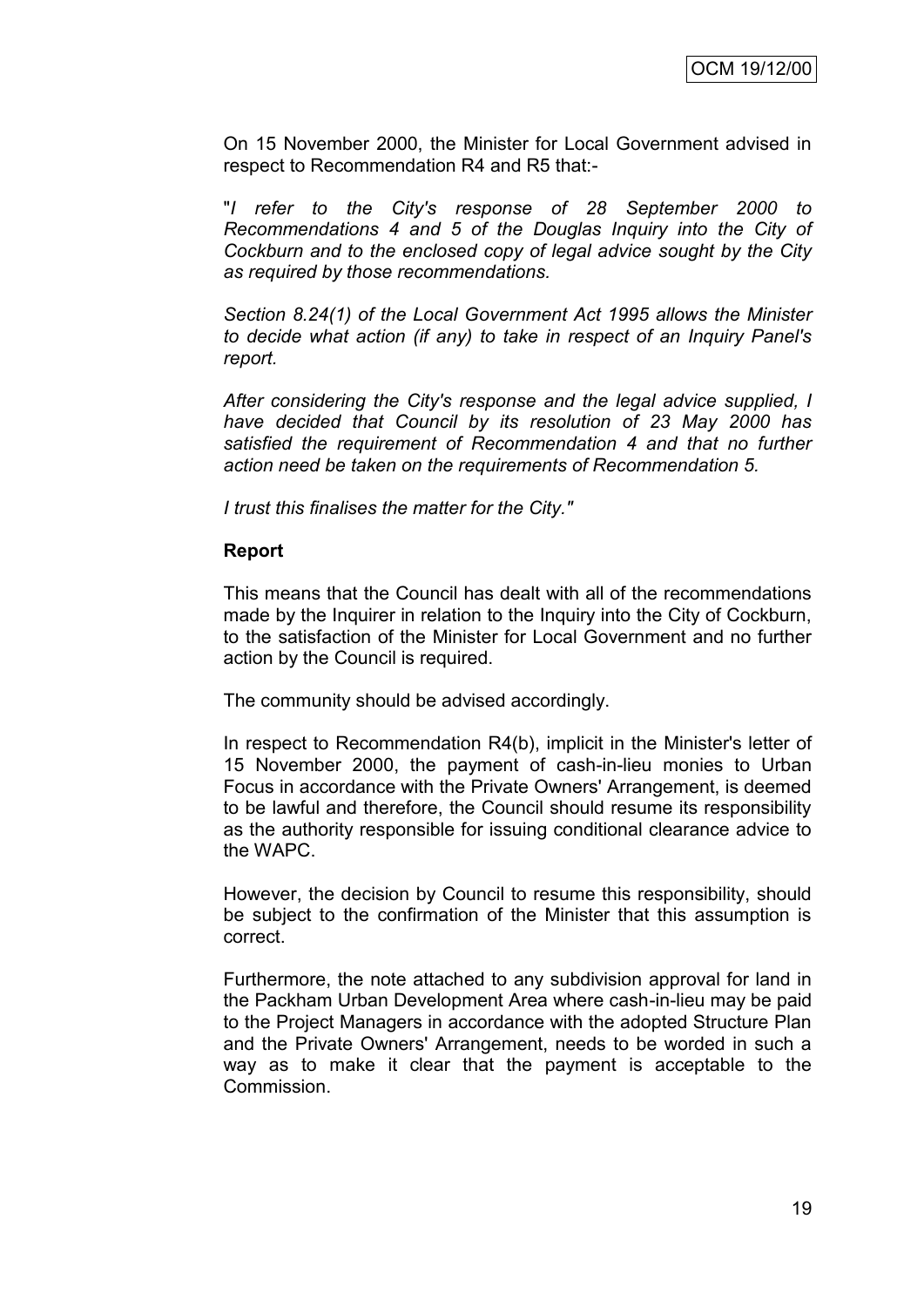# **Strategic Plan/Policy Implications**

- 1. Managing Your City
	- *"To conduct Council business in open public forums and to manage Council affairs by employing publicly accountable practices."*

### **Budget/Financial Implications**

N/A

### **Implications of Section 3.18(3) Local Government Act, 1995**

Nil.

### **14.3 (OCM1\_12\_2000) - ITEM RAISED BY QUESTION TIME AT MEETING 21 NOVEMBER 2000 - MOBILE PHONE TOWERS (9003) (SA)**

# **RECOMMENDATION**

That Council:

- (1) resolve not to impose a moratorium on assessing mobile phone tower applications and continue to assess applications on their individual merits;
- (2) continue the review of its policy, as resolved at its meeting held on 21 November 2000, which will identify areas within the district which will be either acceptable or unacceptable for the location of mobile telephone towers;
- (3) advise Mr John Grljusich and the Coogee Progress Association of Council's decision accordingly; and
- (4) provide Councillors with up to date relevant information relating to telecommunications for their consideration.

### **COUNCIL DECISION**

### **Background**

During question time at the November Ordinary Council meeting, a number of residents made statements and raised issues regarding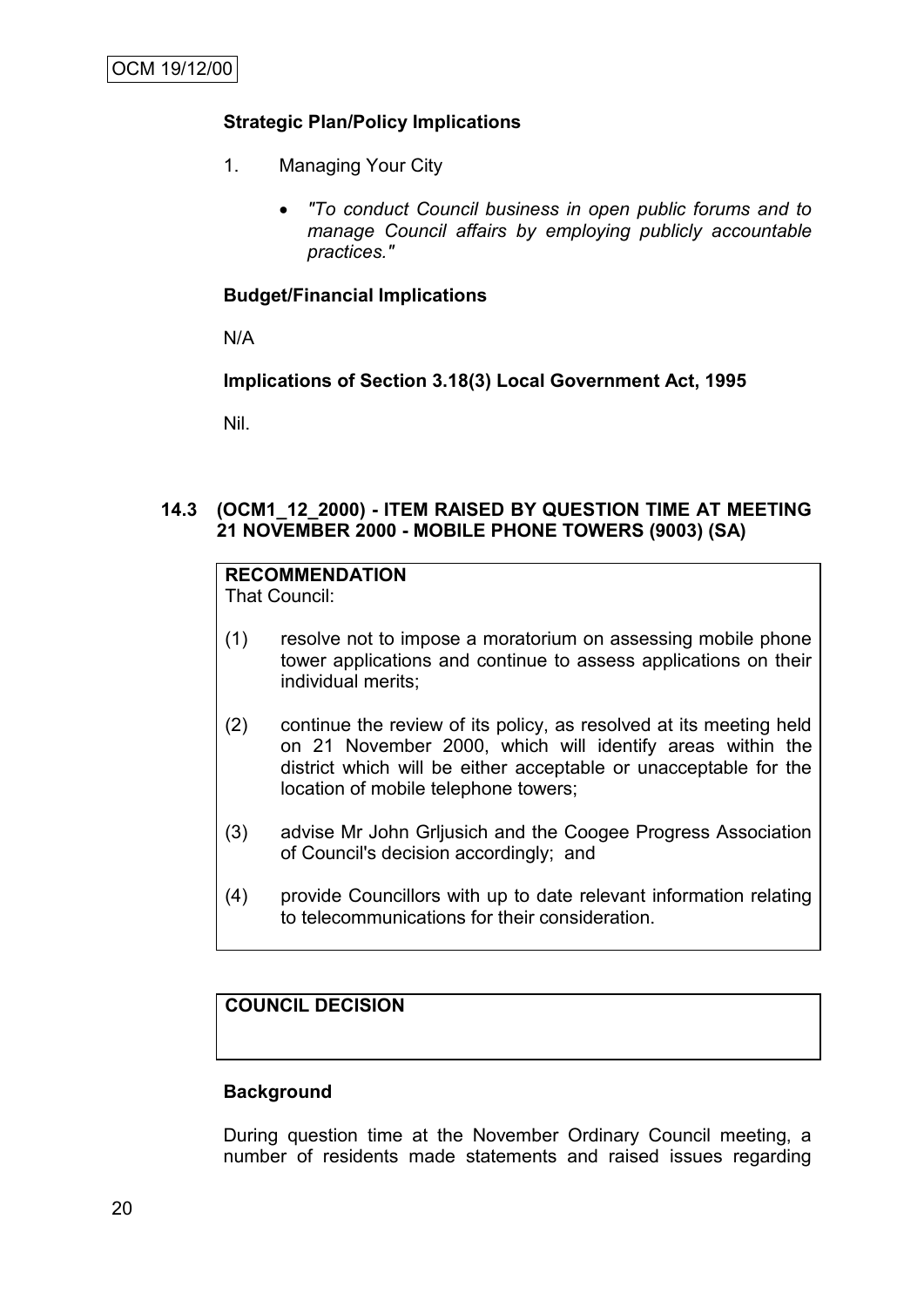mobile phone towers in the district which included the following statements:-

### *Kevin Allen :*

*"that the Coogee Progress Association had forwarded Council two motions from its last meeting which have not been mentioned in the agenda report. Those motions requested Council to reject the placement of the mobile phone tower at Rotary Lookout; and requested Council to place a moratorium on any further mobile phone tower applications until the newly elected Council was in place to review Council's policy.*

### *John Grljusich :*

*"felt that the issue of all mobile phone towers has given many people great concern. Until these matters are resolved, he supported a moratorium on phone towers in this district. Read the following statement regarding mobile telephone towers and then tabled the document for consideration by the next Council.*

*"Mobile telephone towers are installed under the provisions of the Telecommunications Act 1997 (Commonwealth Government Act) and is exempt from the operation of some State and Local Laws. This exemption applies if the facilities fit the description of "Low Impact facilities". This "Low Impact Facility" does not mean low impact from a radiation point of view, it relates to the low impact from a visibility point of view.*

*This type of facility is exempt from Council's planning and development procedures. However, the Council should write to the Commonwealth Government requesting that such facilities are installed in:*

- *1. low density rural areas;*
- *2. away from high density areas such as high density housing, schools, shopping centres etc;*
- *3. in such a manner as to comply with the World Health Organisations Standards; and*
- *4. in a manner as not to adversely impact on the amenity of the areas.*

*Towers to provide facilities should be provided in common and strategically located with all companies so that they are planned and organised in an orderly manner."* 

Other residents at the meeting supported the moratorium of mobile phone tower applications.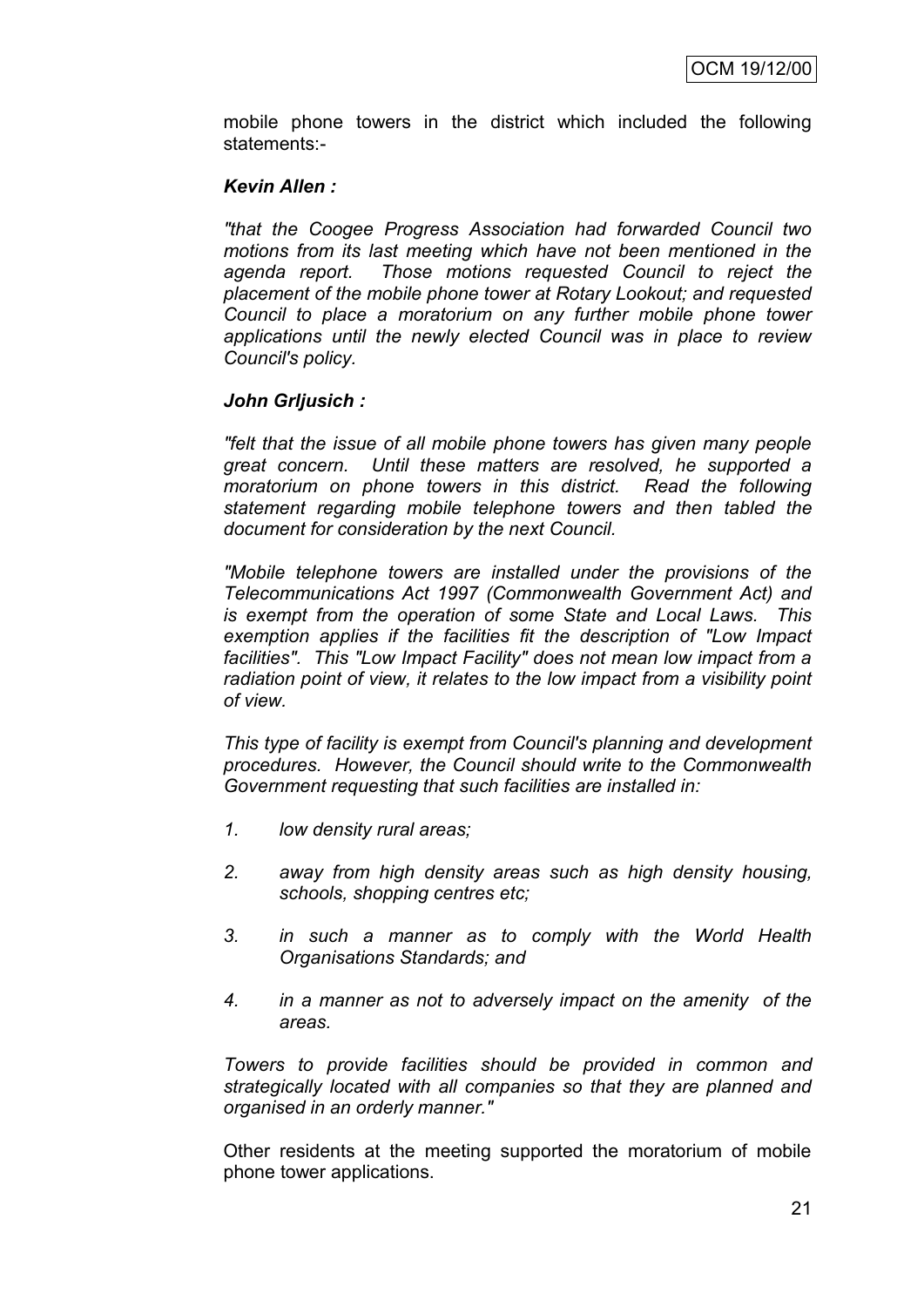In addition, there were a number of submissions made seeking a moratorium in regards to telecommunications facilities in the City of Cockburn. These submissions were responded to in accordance with Council's decision.

### **Submission**

N/A

### **Report**

As stated previously by Council Officers, the issue of mobile phone towers has become very emotive in the community. Applications provoke a vocal response from landowners. The City of Cockburn has experienced this with recent applications. As the carriers are upgrading their network in the City, there has been a proliferation of applications for mobile phone facilities. It is important that the City establish a clear and consistent practice when dealing with new mobile phone towers. It should be noted that most telecommunications infrastructure is exempted from requiring local government approval under the Telecommunications Act 1997, as it deems most types of facility 'low-impact'.

One of the major concerns in relation to this application, is the unknown long term health risks associated with electromagnetic energy (EME). There has been some publicity recently in newspapers concerning the perceived health effects of EME. Residents would rather 'be safe than sorry' in this matter.

In making a decision, Council should be led by the opinion of the relevant government authorities. The Electromagnetic Energy Public Health Committee, part of the Federal Department of Communications and the Arts, has put out a facts sheet which states the following:

- The weight of national and international scientific opinion is that there is no substantiated evidence that living near a mobile phone tower causes adverse health effects;
- The Australian Standard AS2772.1 has established exposure limits to EME and EME from a tower is far below that limit;
- EME has been around for 100 years or more, when wireless telegraphs were developed.

On currently available evidence, it cannot be said that phone towers are a health risk however, this is not a guarantee that evidence of health risks will not become available in the future as research is ongoing into the long term effects. As it stands, Council"s decision should be based on current available evidence.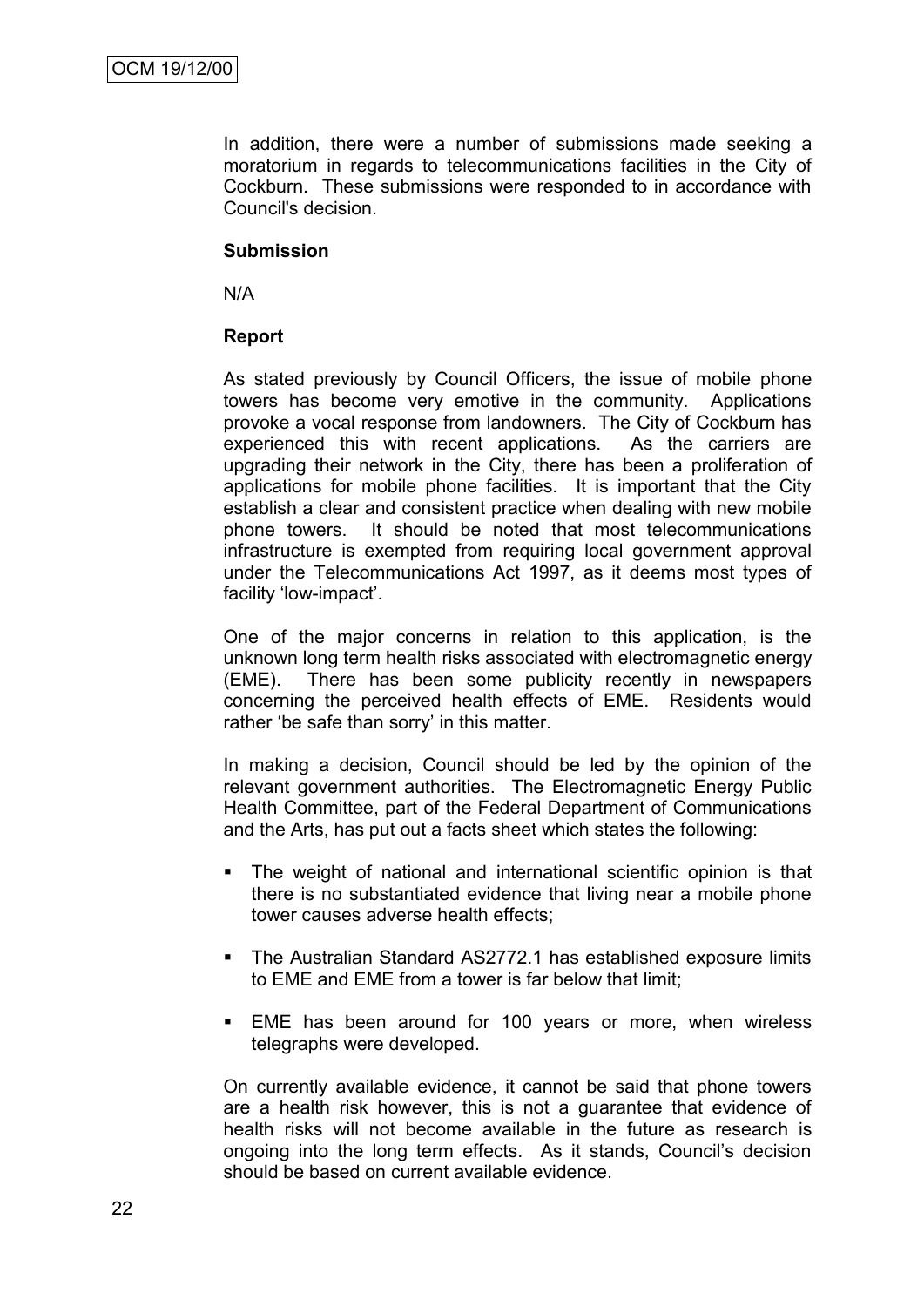Another major reason for opposition, is the detrimental impact of the proposal on the visual amenity of a locality and its surroundings. Carriers need to maintain a line of sight between facilities in order to create the linkage and coverage required for phone usage. This is why carriers prefer prominent locations to maintain "the line of sight" and improve network coverage. As the number of sites increases, the City must manage the location of new towers to minimise their impact on the skyline. Clearly the preference is for the towers to be in industrial or rural areas, where visual amenity is not such a concern. Council Policy PD32 "Location of High Voltage Overhead Power Lines and Microwave Towers" states:

*"The siting of mobile telephone towers is to be located where possible within industrial, commercial or other non-residential zoned land within the district and as far as possible from any residences."*

Council's Development Services Officers are reviewing the existing Council policies with a view to identifying areas of exclusion and areas where phone towers could be located.

In regard to the request that Council place a moratorium on any further mobile phone tower applications, this should not be supported because the Council, as a responsible planning authority, should consider each application on its merits in accordance with the law and any relevant policies.

Furthermore, there needs to be a dissemination of relevant up to date information relating to telecommunications to all elected members. This information should include a summary of the Telecommunication Act and its implications, an understanding of the Telecommunication Carrier's Code of Practices, a review of how other local governments are dealing with telecommunication issues and Council's legal requirements in dealing with Telecommunication Carriers. Once this information is collected, it will be forwarded to Councillors.

### **Strategic Plan/Policy Implications**

The Corporate Strategic Plan Key Result Areas which apply to this item are:-

- 2. Planning Your City
	- *"To ensure that the planning of the City is based on an approach which has the potential to achieve high levels of convenience for its citizens."*
	- *"To ensure that the development will enhance the levels of amenity currently enjoyed by the community."*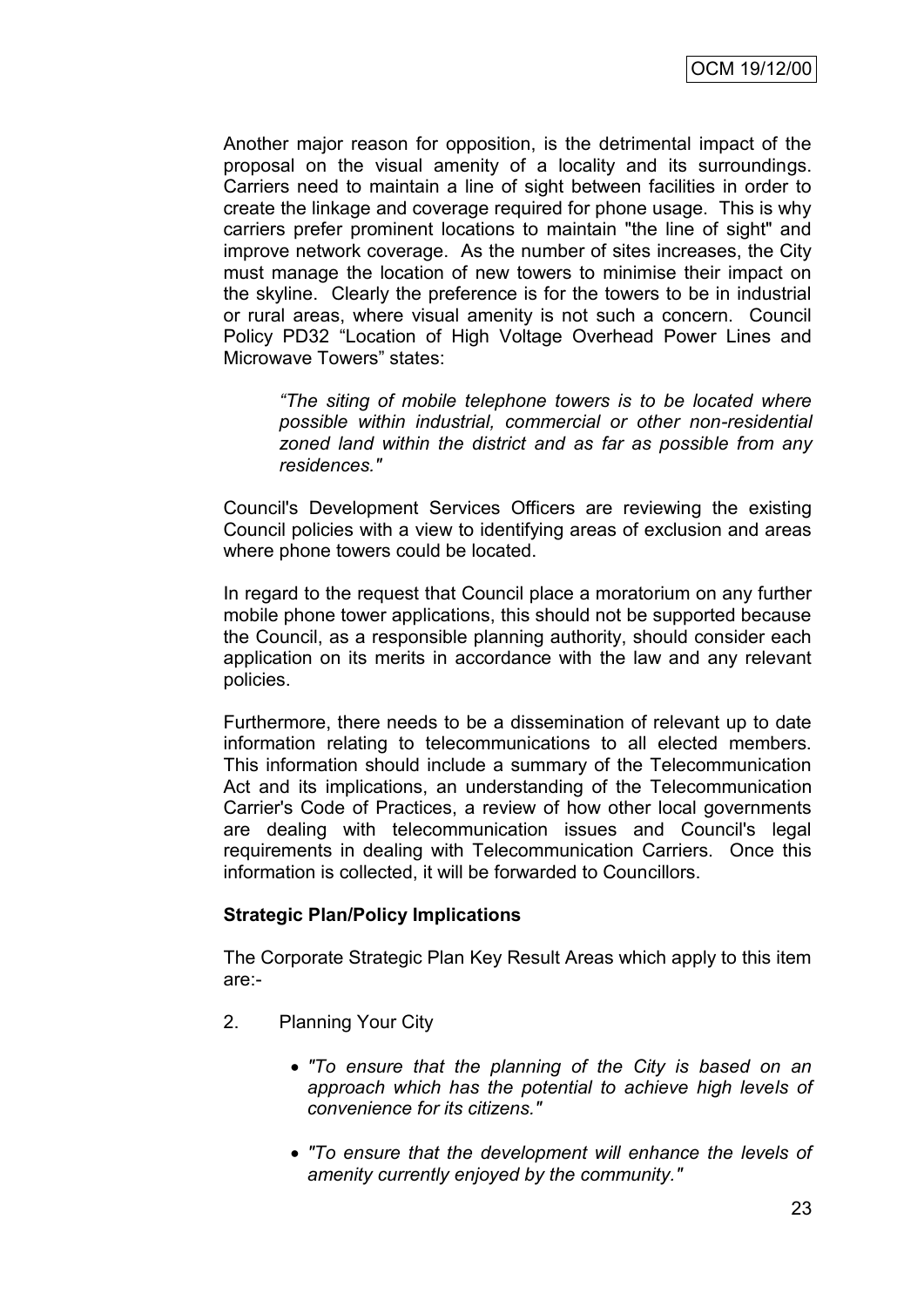*"To foster a sense of community within the district generally and neighbourhoods in particular."*

The Planning Policies which apply to this item are:-

- PD31\* Telecommunications Policy High Impact Facilities
- PD32 Location of High Voltage Overhead Power Lines and Microwave Towers

### **Budget/Financial Implications**

N/A

**Implications of Section 3.18(3) Local Government Act, 1995**

Nil

**14.4 (OCM1\_12\_2000) - PROPOSED SCHOOL EXTENSION (CLASSROOM/STORE/TOILETS) - LOT 67; 4 HOMESTEAD ROAD, BIBRA LAKE - OWNER: BLUE GUM MONTESSORI CHILDRENS CENTRE INC. - APPLICANT: MICHAEL BURT HOMES PTY LTD (1108028) (RH) (MAP 13) (ATTACH)**

# **RECOMMENDATION**

That Council:

- (1) approve the proposed school extension on Lot 67; 4 Homestead Avenue subject to the following conditions:
	- 1. Standard conditions contained in Council Policy PD 17 as determined appropriate to this application by the delegated officer under clause 7.6 of the Town Planning Scheme – District Zoning Scheme No. 2;
- (2) issue a MRS Form 2 Notice of Approval valid for a period of 24 months;
- (3) advise those who made submissions of Council"s decision accordingly; and
- (4) liaise with the Blue Gum Montessori Childrens Centre in regard to their future expansion plans.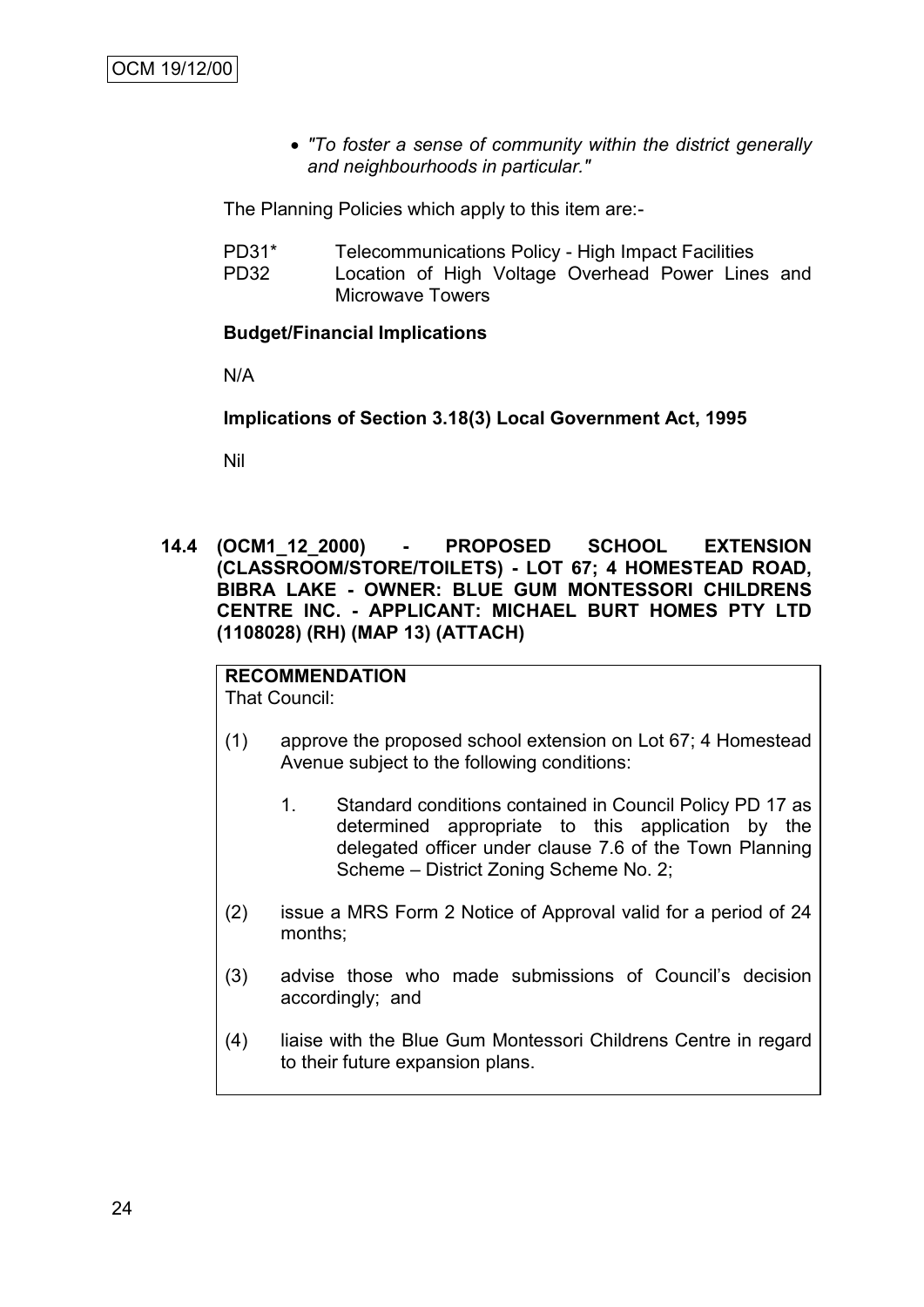### **COUNCIL DECISION**

### **Background**

| ZONING:           | MRS:                      | <b>URBAN</b>           |  |
|-------------------|---------------------------|------------------------|--|
|                   |                           | DZS:   RESIDENTIAL R15 |  |
| <b>LAND USE:</b>  | EDUCATIONAL ESTABLISHMENT |                        |  |
| LOT SIZE:         | 2101 sq.m                 |                        |  |
| AREA:             | 74 sq.m                   |                        |  |
| <b>USE CLASS:</b> | AA                        |                        |  |

#### **Submission**

Council received an application, dated 7 November 2000, for a proposed extension to the existing Blue Gum Montessori School. The submitted plans indicated the construction of a new classroom, storage area and toilets. The school currently caters for children from Preschool to Grade 2. The extensions will allow Grade 3 students to attend the school.

In accordance with the requirements of Council's District Zoning Scheme No. 2, the proposal was advertised for public comment for 21 days and was referred to sixteen(16) surrounding land owners. Two (2) submissions were received. A schedule of the submissions is included in the agenda attachments.

### **Report**

Concerns raised as a result of the submissions from neighbouring residents, were the possible increase in crime due to the increase in size of the school, as well as noise and traffic problems. The issues relating to increased criminal activity are not relevant planning matters.

The noise that has caused a nuisance to the surrounding neighbours, is mainly that created through maintenance work undertaken on the site on weekends and after hours. A standard condition that would be applied as part of the approval to ensure the amenity of neighbours, is "No activities causing noise and/or inconvenience to neighbours being carried out after 6.00pm or before 7.00am, Monday to Saturday and not at all on Sunday." The development must also comply with the Environmental Protection (Noise) Regulations 1997 and must not exceed the levels set by these regulations at the boundary of the property.

Concerns raised in a submission relating to the issue of expansion of the site, will be addressed by Council officers in a meeting with the Blue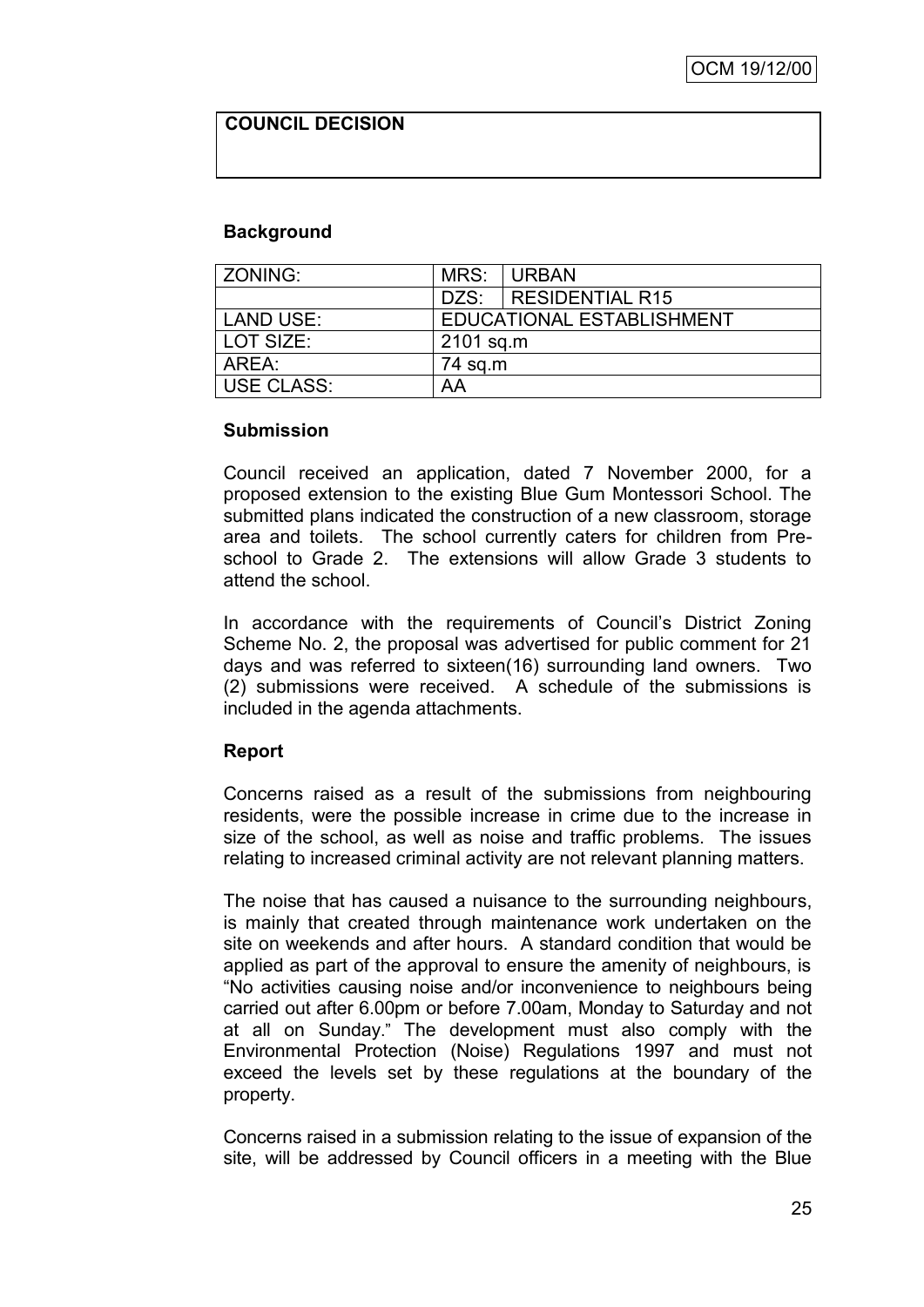Gum Montessori Childrens Centre and it is proposed that as a result of this meeting, a plan for the future expansion will be determined.

The matters relating to traffic not complying with the 40 km/hr school zone are not able to be solved in the planning process and are a Police matter. The proposed development is in compliance with Council requirements for on site carparking and access. It is therefore recommended that the proposed school extension be approved, subject to approval conditions.

### **Strategic Plan/Policy Implications**

The Corporate Strategic Plan Key Result Areas which apply to this item are:-

- 2. Planning Your City
	- *"To ensure that the planning of the City is based on an approach which has the potential to achieve high levels of convenience for its citizens."*
	- *"To ensure that the development will enhance the levels of amenity currently enjoyed by the community."*
	- *"To foster a sense of community within the district generally and neighbourhoods in particular."*

The Planning Policies which apply to this item are:-

PD1\* Compliance With Conditions of Planning Approval PD17\* Standard Development Conditions and Footnotes

### **Budget/Financial Implications**

N/A

**Implications of Section 3.18(3) Local Government Act, 1995**

Nil

### **14.5 (OCM1\_12\_2000) - MODIFICATIONS TO AMENDMENT NO. 193 - DEVELOPER CONTRIBUTION REQUIREMENTS (92193) (SOS)**

**RECOMMENDATION** That Council:

(1) modify Amendment No. 193 by substituting the proposed title of the Tenth Schedule "Owner Development Areas" with "Development Contribution Plans" in accordance with the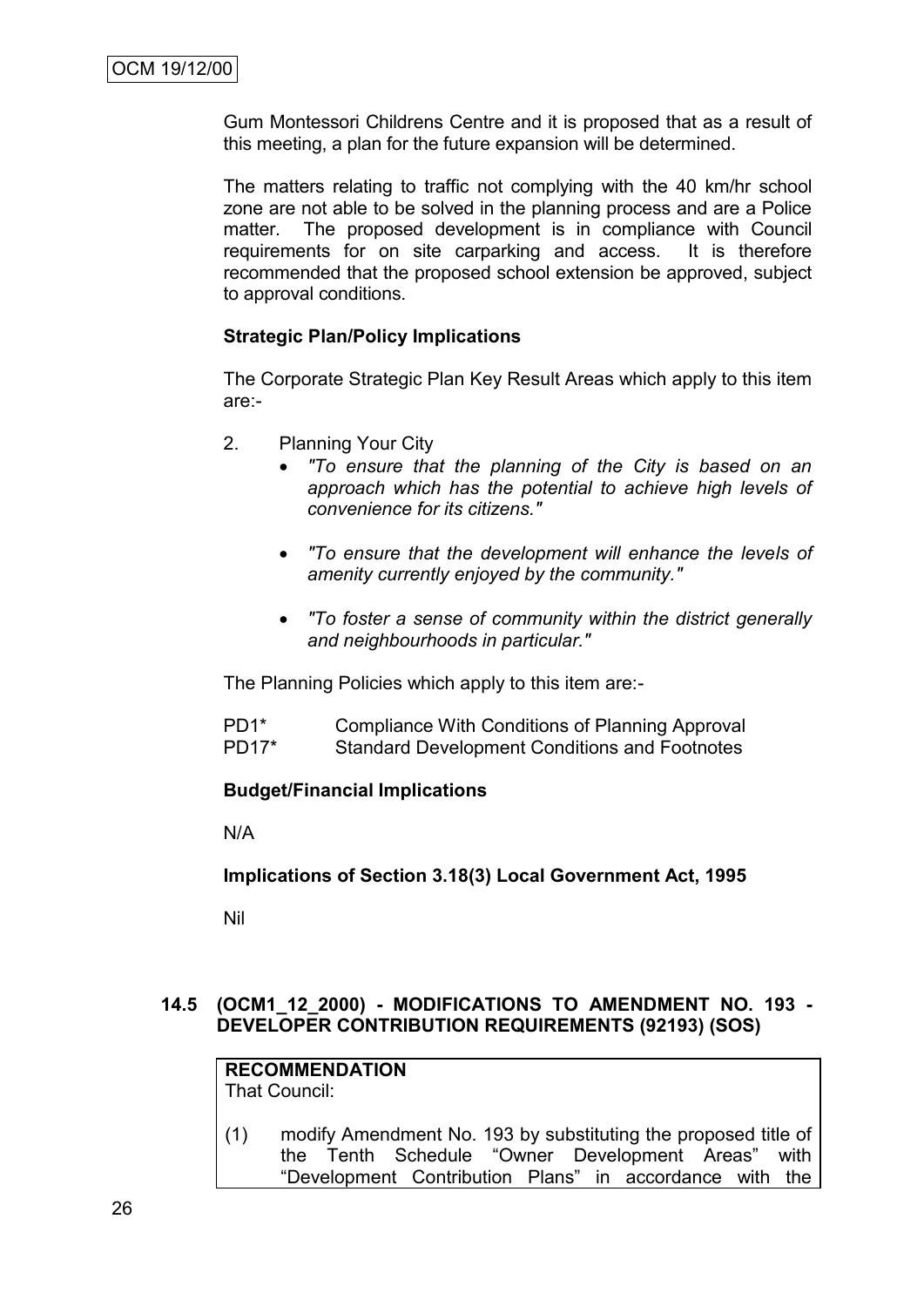requirements of the Hon Minister for Planning, as outlined in the Western Australian Planning Commission's letter of 17 November 2000; and

(2) forward the modified documents to the Western Australian Planning Commission for the Minister"s endorsement.

# **COUNCIL DECISION**

### **Background**

Amendment No. 193 proposes the introduction into District Zoning Scheme No. 2, of provisions governing the establishment and administration of developer contribution arrangements. Whilst the concept of developers funding on-site infrastructure in major broadacre subdivisions is well established, a proper legislative basis to levy developer contributions has been lacking, particularly for those items that are unique to a particular development area. Examples of proposed cost sharing arrangements in Cockburn include the funding by subdividers and developers of the construction of Beeliar Drive and the upgrade and construction of Hammond Road.

Council initiated Amendment No. 193 in September 1998, at a time when other metropolitan local authorities were seeking to formalise cost sharing provisions in their Planning Schemes. As a response, the Western Australian Commission, with the assistance of the Land Development Working Group, set about developing a set of model provisions for developer contributions. The model provisions were published by the Commission in Planning Bulletin 41 in July 2000.

Following several changes to the Amendment text, the proposal was granted consent to be advertised for public comment in January 2000. As the release of Amendment 193 for advertising occurred before the publication of the model provisions, the advertising period offered the development industry the first opportunity to review and comment on what effectively were the draft model provisions. The Amendment attracted a rigorous review, leading to Council, at its meeting held on 20 June 2000, adopting Amendment 193 for final approval, subject to a series of modifications.

#### **Submission**

The Commission has advised that the Land Development Working Group has yet to consider public submissions on the model provisions published in Planning Bulletin 41 however, the Minister for Planning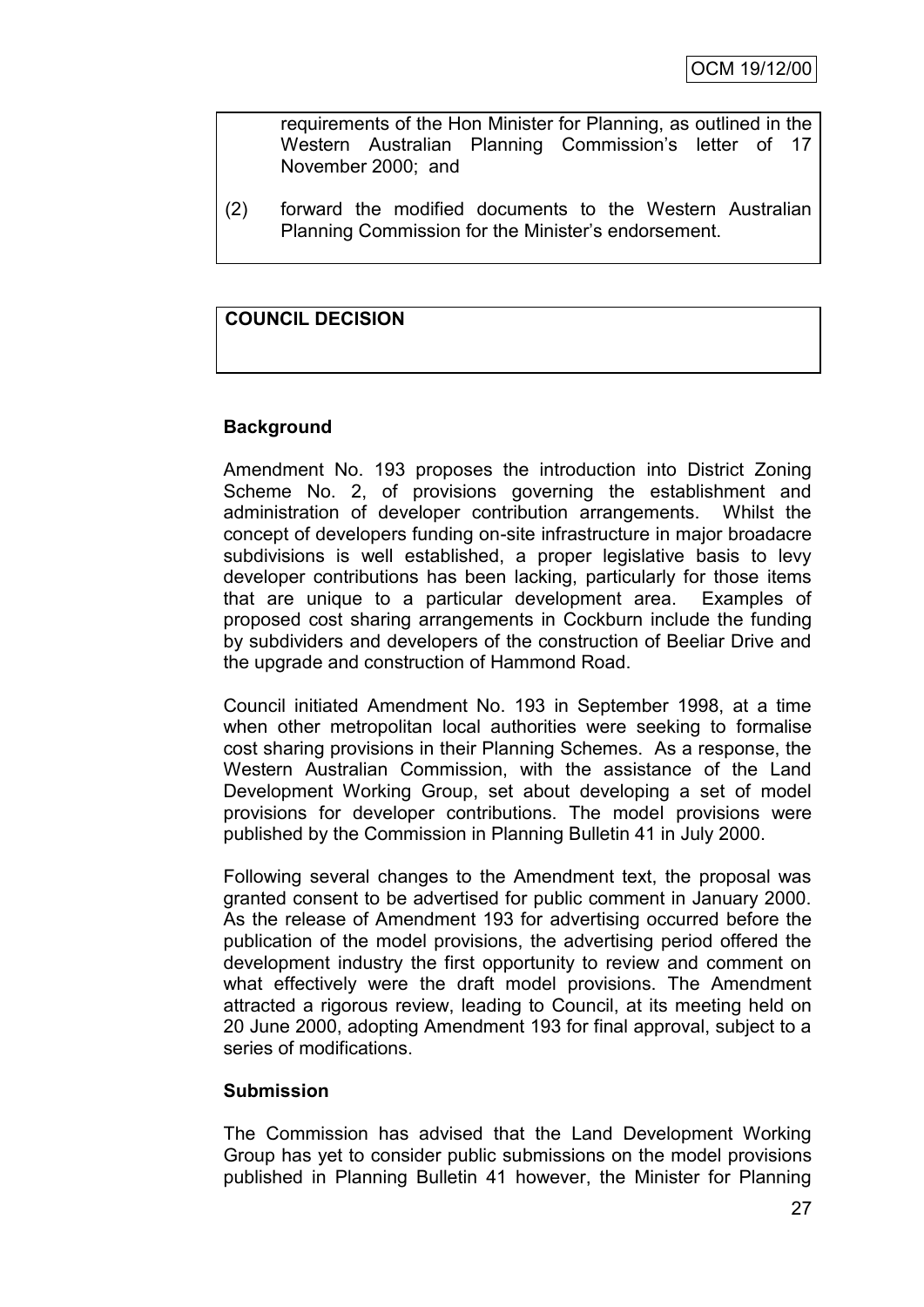considers that the modified Amendment 193 text is generally consistent with the latest draft of the model provisions and can therefore progress to final approval, subject to completion of the minor modification detailed below.

The Commission has recognised that several separate Amendments are awaiting the progression of Amendment 193 and has advised that any additional changes that might result to the model provisions, can be incorporated into the Scheme as part of the Commission's current review of Town Planning Scheme No.3 or by a subsequent amendment.

The required modification simply requires the title of the proposed Tenth Schedule of the Scheme to be amended from "Owner Development Areas" to "Development Contribution Plans".

### **Report**

It is a procedural formality to present this matter to Council, despite the minor nature of the modification required. The modification requires adoption by Council so that the required changes to the Amendment documents can be executed.

The Amendment will result in a more clearly defined process for establishing and administering developer contribution arrangements. Landowners will be made aware of their obligations well in advance of applying for subdivision or development, as a Development Contribution Plan must be advertised for public comment as part of a Scheme Amendment to define a Development Contribution Area and the items of infrastructure to which cost sharing arrangements will apply. The Amendment will provide an equitable method for apportioning infrastructure costs and administering cost sharing arrangements in an accountable and transparent manner.

### **Strategic Plan/Policy Implications**

N/A

### **Budget/Financial Implications**

N/A

### **Implications of Section 3.18(3) Local Government Act, 1995**

Nil.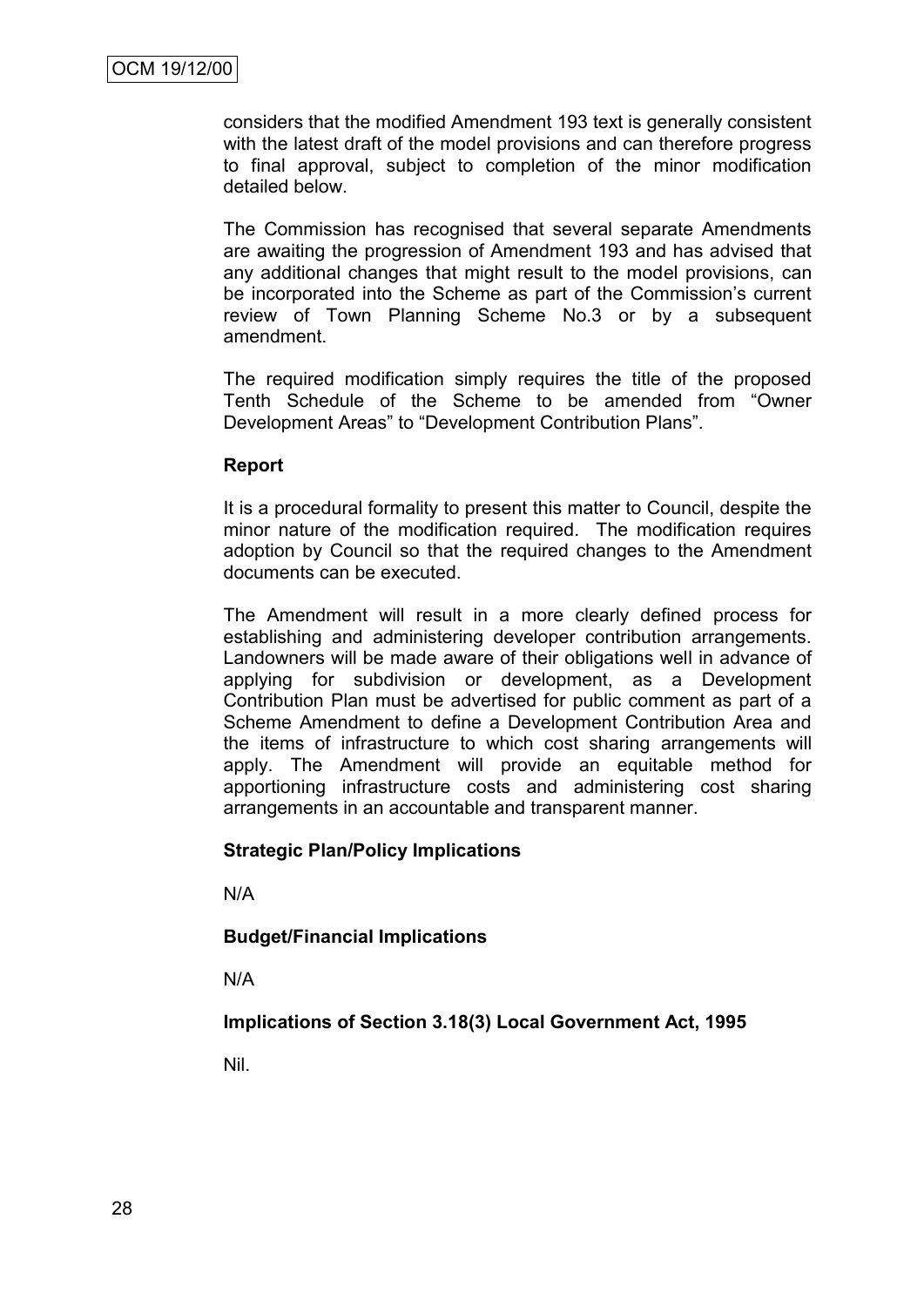### 14.6 (OCM1\_12\_2000) - **ENERGY CONSERVATION PROGRAM LIGHTING IN THE ADMINISTRATION BUILDING (6018) (PS/CB)**

### **RECOMMENDATION**

That Council allocates \$45,000 from the Major Refurbishment Building Reserve Fund, for the purpose of retro fitting the lighting in the Administration Building.

# **TO BE CARRIED BY ABSOLUTE MAJORITY OF COUNCIL**

# **COUNCIL DECISION**

# **Background**

Part of Council's commitment to the Commonwealth Government's initiative to reduce greenhouse gas emissions through Local Agenda 21 and Cities for Climate Protection, is an ongoing energy reduction program.

### **Submission**

N/A

# **Report**

At present, Council's Administration Office spends approximately \$90,000 per annum on electricity and associated maintenance. For lighting alone, the estimated expense is \$17,948 per annum. With an initial outlay of \$45,000, the Administration Building could be fitted with a more energy efficient lighting system. This would reduce lighting power consumption by 55%, allowing a saving of more than \$10,000 per year.

The Building Services Manager has investigated energy saving devices and determined the best available system. The procedure to reduce lighting costs would involve removing the existing fluorescent lights in the main building and installing a reflective film and electric ballast. This would allow the same light output with the use of only one fluorescent light rather than two. Other measures would include replacing existing conventional fluorescent tubes with triphosphorous tubes, which are more energy efficient and have a longer life thus requiring less maintenance.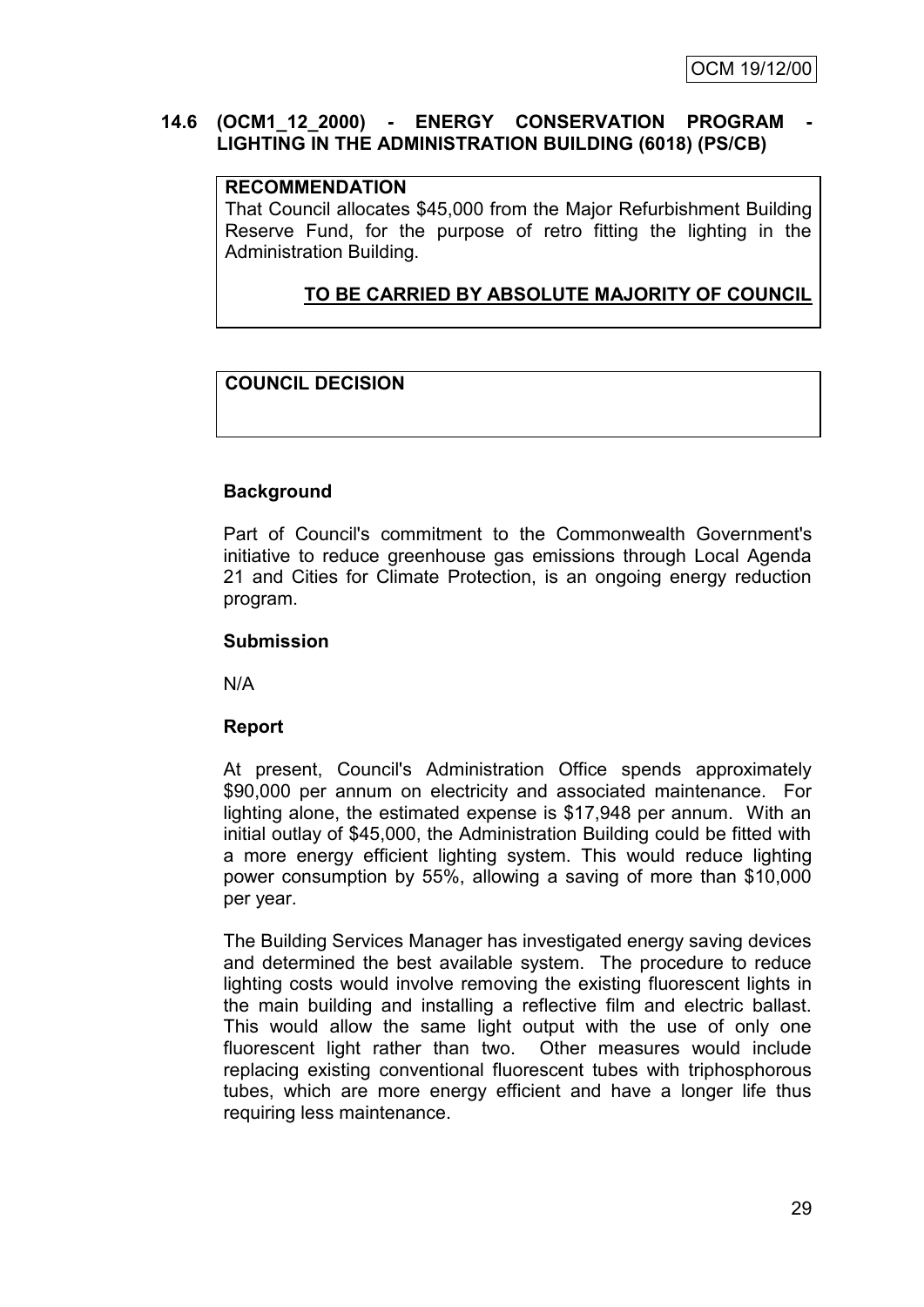The use of these energy saving devices will be a demonstration of Council"s commitment under Local Agenda 21, to sustainable development and reducing greenhouse gas emissions.

### **Strategic Plan/Policy Implications**

The Corporate Strategic Plan Key Result Areas which apply to this item are:-

- 1. Managing Your City
	- "*To deliver services and to manage resources in a way that is cost competitive without compromising quality."*
- 2. Conserving and Improving Your Environment
	- "*To ensure that the development of the district is undertaken in such a way that the balance between the natural and human environment is maintained."*

### **Budget/Financial Implications**

Funding for the retro fitting of Council's Administration Building would be transferred from the existing Major Refurbishing Building Fund. The payback period for the outlay is just over four years.

#### **Implications of Section 3.18(3) Local Government Act, 1995**

Nil.

### **14.7 (OCM1\_12\_2000) - AMENDMENT NO. 192 - STRUCTURE PLANNING - MODIFICATIONS TO AMENDMENT TEXT (92192) (SOS) (ATTACH)**

#### **RECOMMENDATION** That Council:

- (1) adopt the modifications to Amendment 192 as directed by the Hon. Minister for Planning as follows:
	- 1. modify the amending text to be consistent with the revised draft model provisions agreed by the Land Development Working Group;
	- 2. modify the Ninth Schedule to delete reference to the specific Development Areas, except those which are currently designated as Urban Development Areas in the Scheme (but not including the land zoned Rural in the Packham UDA); and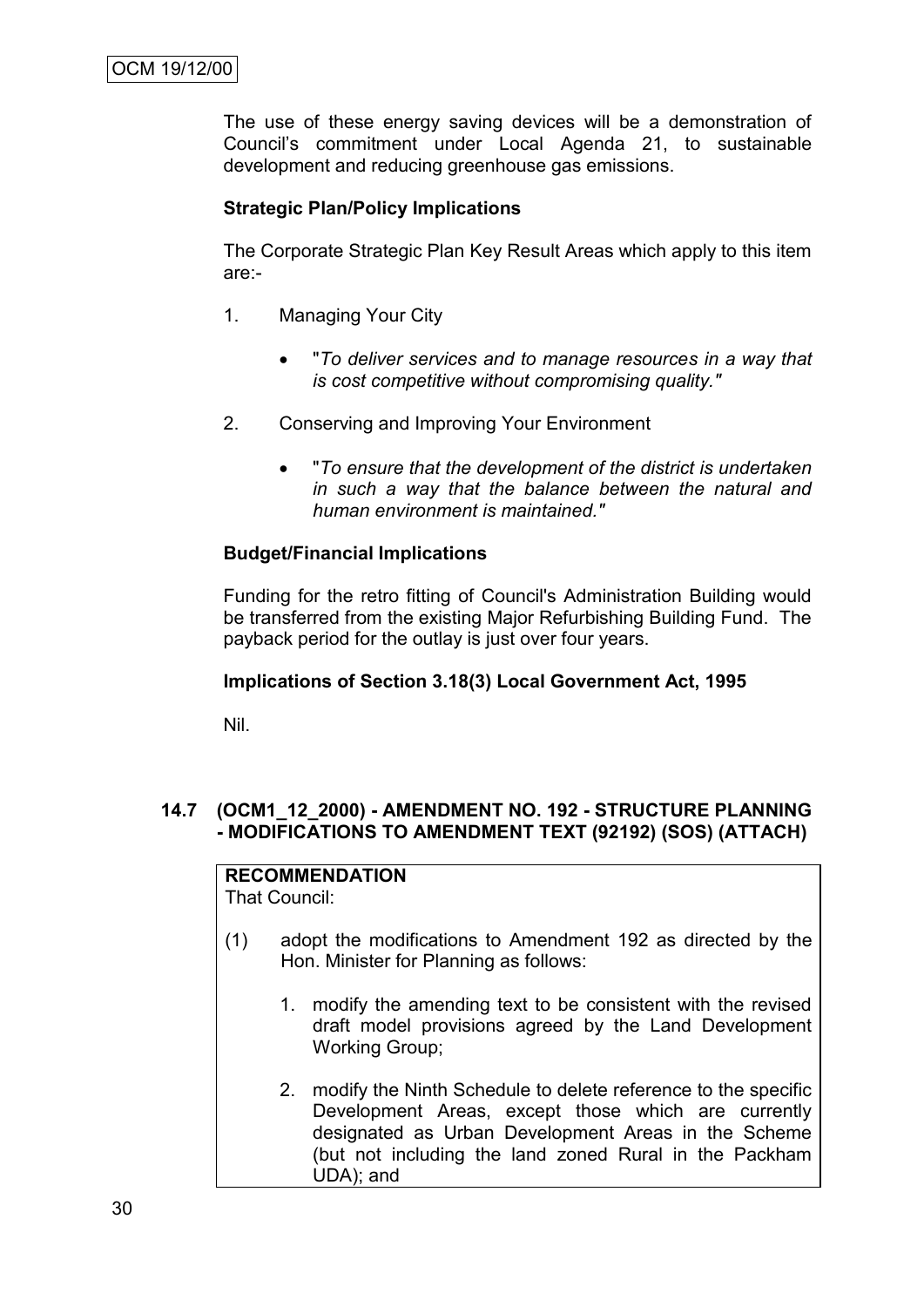- 3. delete the proposed Amendments in the Scheme Map to identify the specific Development Areas with the exception of those referred to in 2. above;
- (2) forward the modified documents to the Western Australian Planning Commission for the Minister"s endorsement.

### **COUNCIL DECISION**

### **Background**

Structure plans are a well-established mechanism used to guide and co-ordinate the layout and pattern of major subdivisional development. Amendment 192 proposes the introduction into District Zoning Scheme No.2, of provisions formalising the procedures involved in the preparation and determination of structure planning proposals. The Amendment also identifies 15 individual Development Areas within the district, where structure plans would be required as a prerequisite to plans for subdivision and development.

Council initiated Amendment 192 in September 1998 at a time when other metropolitan local authorities were seeking to formalise their structure planning provisions in their Planning Schemes. As a response, the Western Australian Commission, with the assistance of the Land Development Working Group, set about developing a set of model provisions for structure plans. The model provisions were published by the Commission in Planning Bulletin 37 in April 2000.

Council was directed to modify the Amendment text to make it consistent with the model provisions. Upon doing so, the proposal was granted consent to be advertised for public comment in January 2000. As the release of Amendment 192 for advertising occurred before the publication of the model provisions, the advertising period offered the development industry the first opportunity to review and comment on what effectively were the draft model provisions. The Amendment attracted a rigorous review, with numerous comments being received. Council adopted Amendment 192 for final approval, with modifications, at its meeting held on 20 June 2000.

#### **Submission**

The Commission has advised that the Land Development Working Group has recommended modifications to the model provisions published in Planning Bulletin 37, as a result of submissions received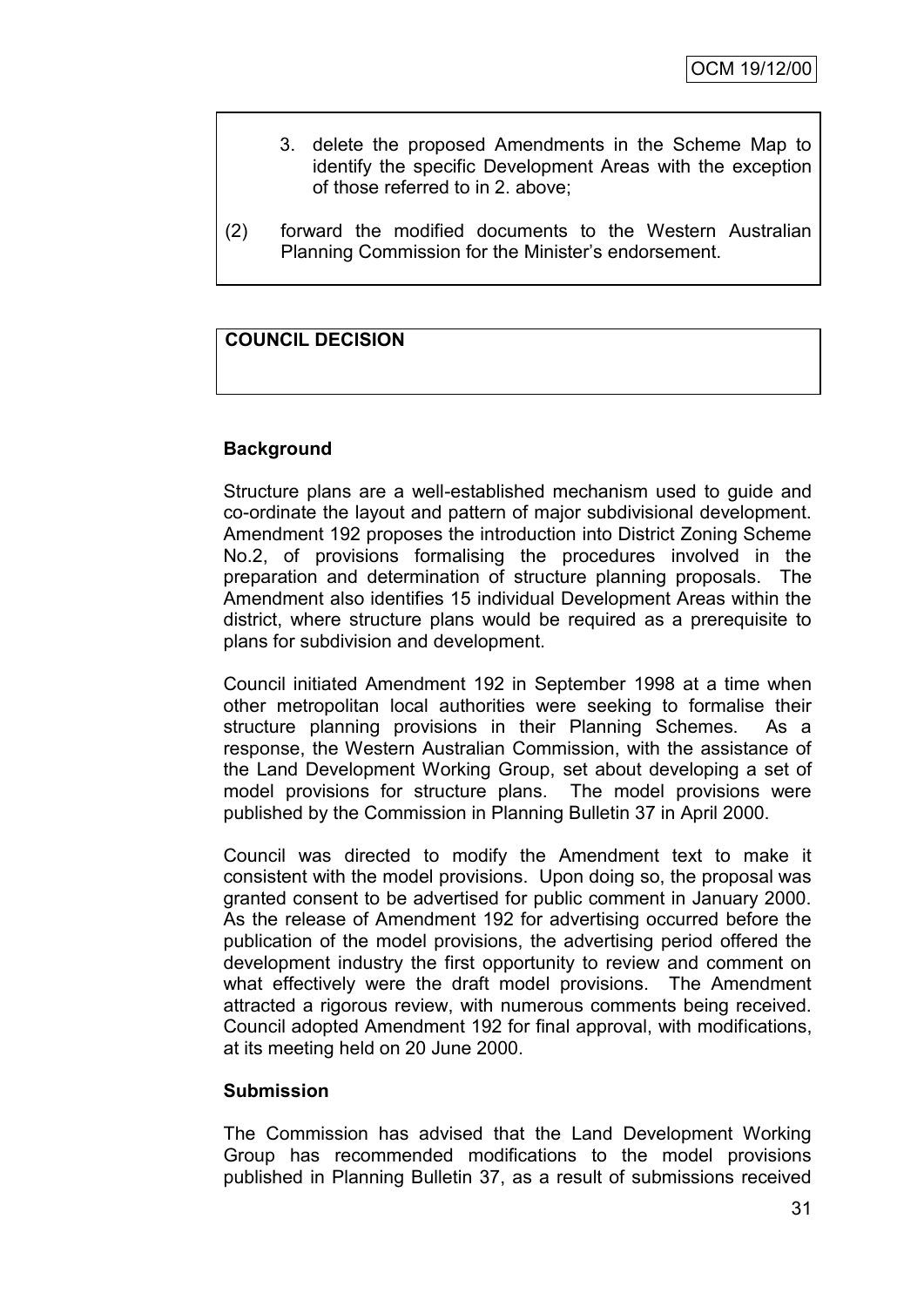on the draft provisions and Amendment 192. Accordingly, the Minister for Planning has advised that final approval to the Amendment will not be granted until a series of modifications are completed. The required modifications are as follows:

- (1) Modify the amendment text to be consistent with the revised draft model provisions for structure plans agreed by the Land Development Working Group (See Agenda Attachments);
- (2) Modify the Ninth Schedule to delete reference to the specific Development Areas, except those which are currently designated as Urban Development Areas in the Town Planning Scheme;
- (3) Delete the proposed Development Areas from the Scheme Map with the exceptions of those referred to in (2) above.

The Commission has recognised that several separate Amendments are awaiting the progression of Amendment 192 and whilst it has yet to formally adopt the modifications recommended by the Working Group, it has advised that the modifications represent the most likely outcome in terms of the final form of the model provisions. The Commission has also advised that any additional changes that might result to the model provisions, can be incorporated into the Scheme as part of the Commission's current review of Town Planning Scheme No.3 or by a subsequent amendment.

### **Report**

There are several development areas within Cockburn that are presently subject to structure planning processes (Atwell South and Cells 9 and 10 Beeliar – see Council Minutes 21 November 2000 – Items 14.11, 14.17 & 14.18). The preparation of these plans has closely followed the procedures outlined in the advertised version of Amendment 192/Model Provisions, even though the Amendment had yet to be finalised. The Minister for Planning's intent to progress Amendment 192 to final approval, notwithstanding that the revised model provisions have yet to be formally endorsed by the Commission, is therefore timely and appreciated.

The Commission's response to the issues raised during the public comment period is technically sound however, the effect of some of the changes that Council is being directed to make to the Amendment, is of some concern. In particular;

### *Structure Plan in context of Zoning*

The main advantage of the original Amendment 192 text was the role the structure plan would have in the context of the zoning of the development area. Traditionally, an area would be rezoned to facilitate development, with the zoning pattern being established early in the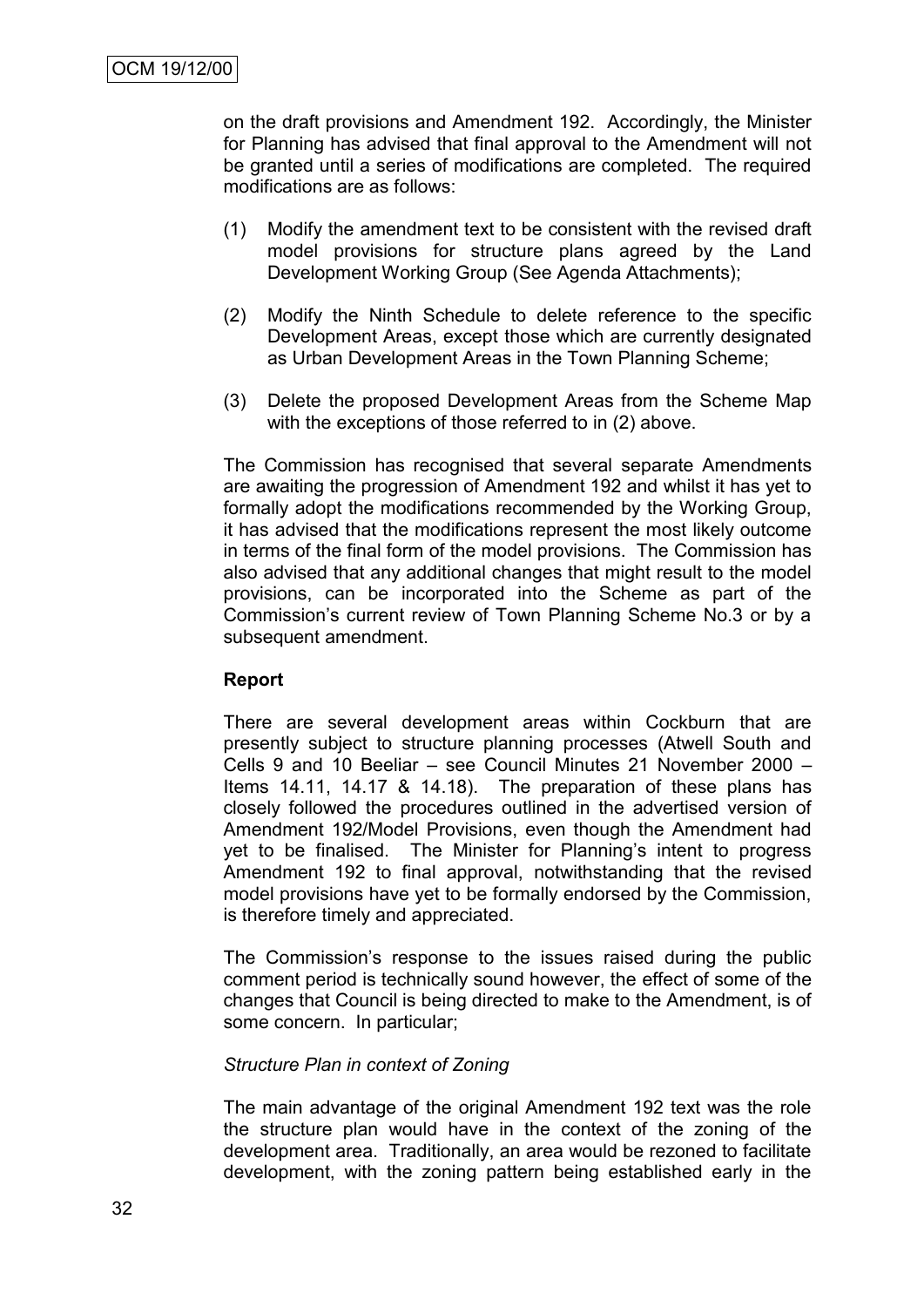development process. The main problem with this approach was that inevitably during the course of fine tuning structure plans and subdivision designs, the layout and structure of the proposed development would change. Major changes to the development layout could often require another Amendment to the Town Planning Scheme, which could lead to delays to development process of approximately 12 months.

The original intent of Amendment 192 was to give force to the structure plan such that modifications to the development layout could be completed without the need for an additional Scheme Amendment. The advantage of the original provisions, was that the structure plan would indicate land use classifications as if it had the force and effect of zoning reflected in the Scheme, but could be more readily amended.

There were concerns raised during the Amendment's public consultation period, about the perception that the structure plan processes might circumvent the Scheme Amendment process and thus deny affected parties the avenues to review proposals in accordance with the provisions of the Town Planning Regulations. The report to Council in June 2000 (See Min 13.7) detailed these concerns and put up arguments in response. In essence, the structure plan is an interim planning mechanism that ensures that subdivision and development is coordinated and managed within a defined framework. The process allows for public input and referral of the proposal to relevant government agencies. It was considered that the process was robust enough to deal with the concerns raised.

It is disappointing that the revised model provisions have "watered down" the status an approved structure plan would have. Under the revised provisions, a structure plan is simply a guide to the layout of the subdivision rather than a device controlling land use as was previously intended. It is therefore fair to state that the Amendment, apart from articulating procedural requirements, provides no enhancement of the status a structure plan over and above that which already exists under current planning practice.

#### *Role of the Planning Commission*

Under the original Amendment text, the Commission was to expand its role in the structure plan approval process by being the determining authority of structure plans in a similar way it is with subdivision proposals. Again, there was concerns held by the development industry with this, even though there is a logical nexus between the structure plan and the subdivision process.

Under the revised process, the Commission will need to be consulted on structure planning proposals and will provide advice, however it will not formally approve or adopt a proposed structure plan.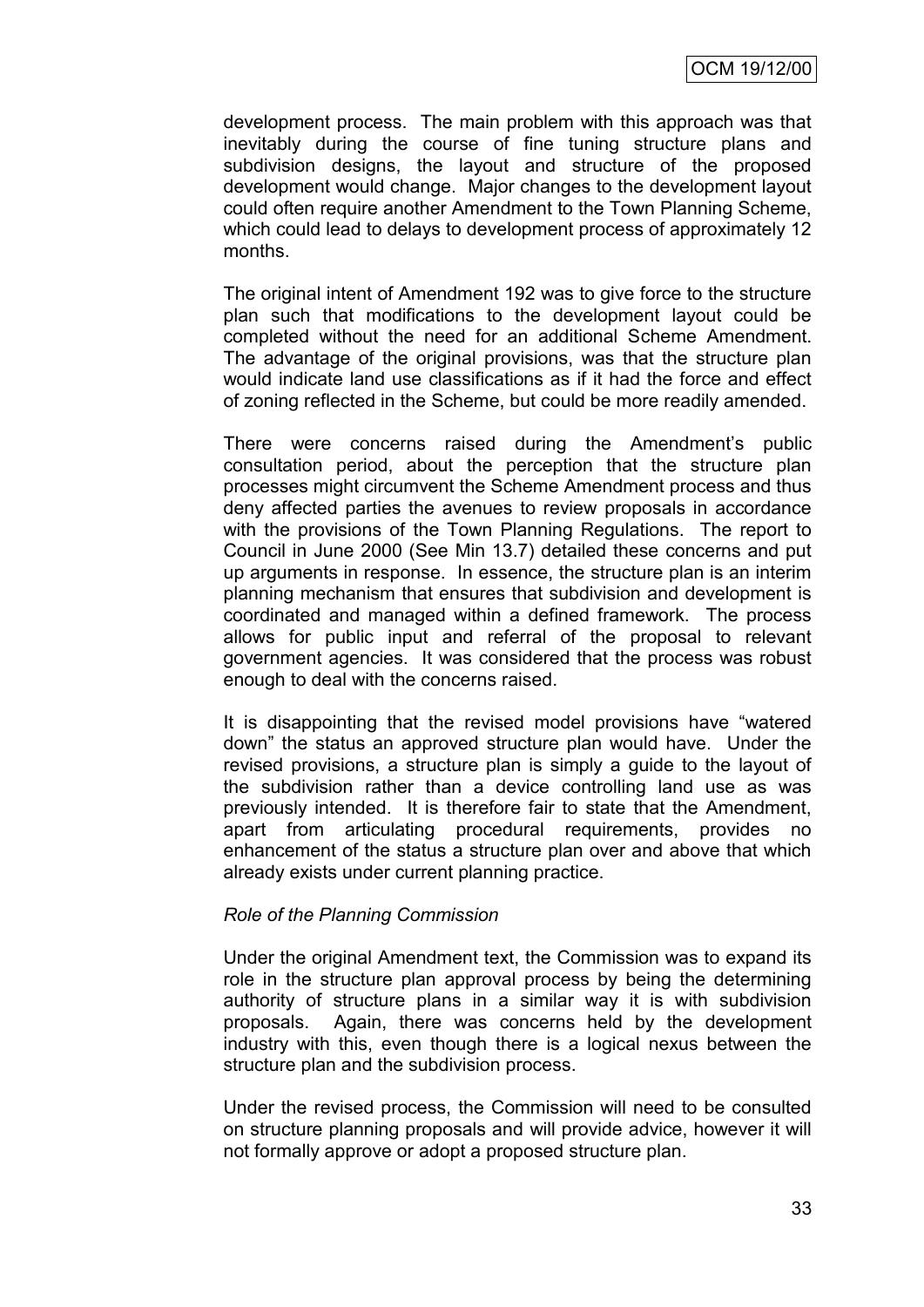The effect of this change is that the Commission, when considering a subdivision proposal, whilst required to have regard for an approved structure plan, is not bound by the structure plan. This modification simply maintains current practice. This is another example of the watering down of the provisions and the status of the structure plan.

### *Appeal Rights*

Under the original Amendment text, appeal rights were afforded to any structure plan proponent against any discretionary decision of Council or the Commission, in accordance with Part V of the Town Planning and Development Act (that is, an appeal to either the Minister for Planning or the Town Planning Appeal's Tribunal).

Appeal rights have now been limited to the discretionary decisions of Council, but have been extended to allow appeals from all owners who are included in the Development Area to which the structure plan relates. The Commission argue that this removes the need for all owners within the development area to be signatories to the structure plan proposal and avoids fragmented structure plans.

Despite the fact that this change further undermines Council"s ability to have control on the final outcome of the structure of a development, it is not an unreasonable provision.

#### *Deletion of Development Areas*

It was originally proposed that Amendment 192 would define those remaining areas of the district requiring comprehensive planning. By including land within a "Development Area" and rezoning it to a generic type of zone such as the "Development" zone, a clear indication would be made that a structure plan was required as the principal mechanism to guide development.

Council has been directed to delete all proposed Development Areas from the Amendment, apart from those that already exist as Urban Development Areas in the current Scheme. There is no major objection to the Minister"s direction that these areas not be defined as part of this Amendment, as Council can still reasonably require a structure plan be prepared for any area it deems appropriate. Development Areas can be introduced into the Scheme by area-specific Amendment proposals (as is the case with the Success Lakes area – Amendments 206 and 207 and the Atwell South area – Amendment 211) and are also a feature of Town Planning Scheme No.3.

Unfortunately Council has little scope to dispute Ministerial direction to modify the content of a Scheme Amendment once it has progressed to the point of final approval. Discussion is ongoing with officers of the Commission in regards to the effect of the revised provisions on Development Areas within the district, as part of the progression of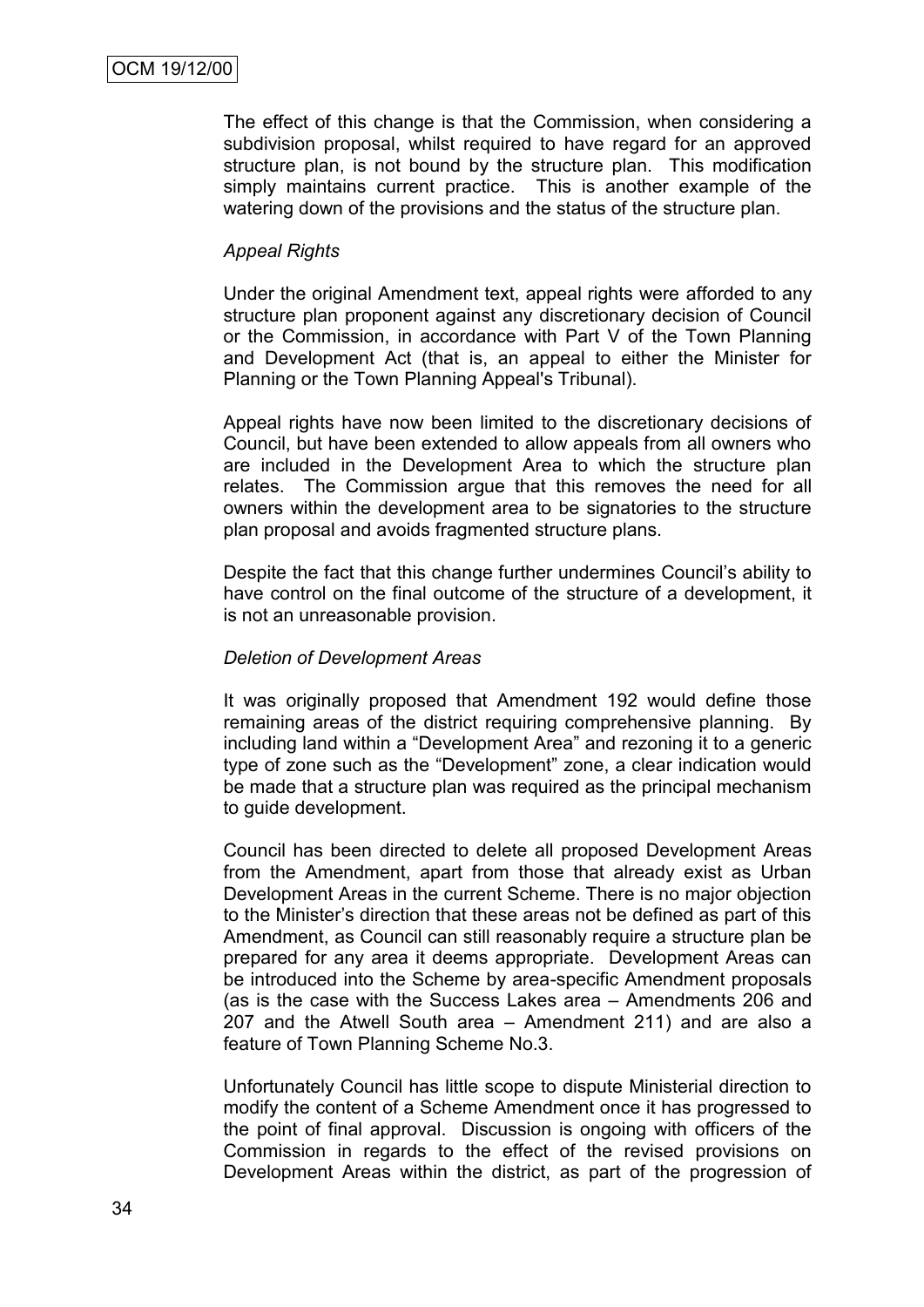Town Planning Scheme No.3. The modified provisions, although not going as far as was originally proposed, are still an improvement to the existing structure planning provisions in District Zoning Scheme No.2. Accordingly, it is recommended that the modifications be adopted and the modified documents be returned to the Commission.

# **Strategic Plan/Policy Implications**

The Corporate Strategic Plan Key Result Areas which apply to this item are:-

- 2. Planning Your City
	- *"To ensure that the planning of the City is based on an approach which has the potential to achieve high levels of convenience for its citizens."*
	- *"To ensure that the development will enhance the levels of amenity currently enjoyed by the community."*
- 3. Conserving and Improving Your Environment
	- *"To conserve the quality, extent and uniqueness of the natural environment that exists within the district."*
	- *"To ensure that the development of the district is undertaken in such a way that the balance between the natural and human environment is maintained."*
- 5. Maintaining Your Community Facilities
	- *"To construct and maintain roads, which are the responsibility of the Council, in accordance with recognised standards, and are convenient and safe for use by vehicles, cyclists and pedestrians."*
	- *"To construct and maintain parks which are owned or vested in the Council, in accordance with recognised standards and are convenient and safe for public use."*

# **Budget/Financial Implications**

N/A

**Implications of Section 3.18(3) Local Government Act, 1995**

Nil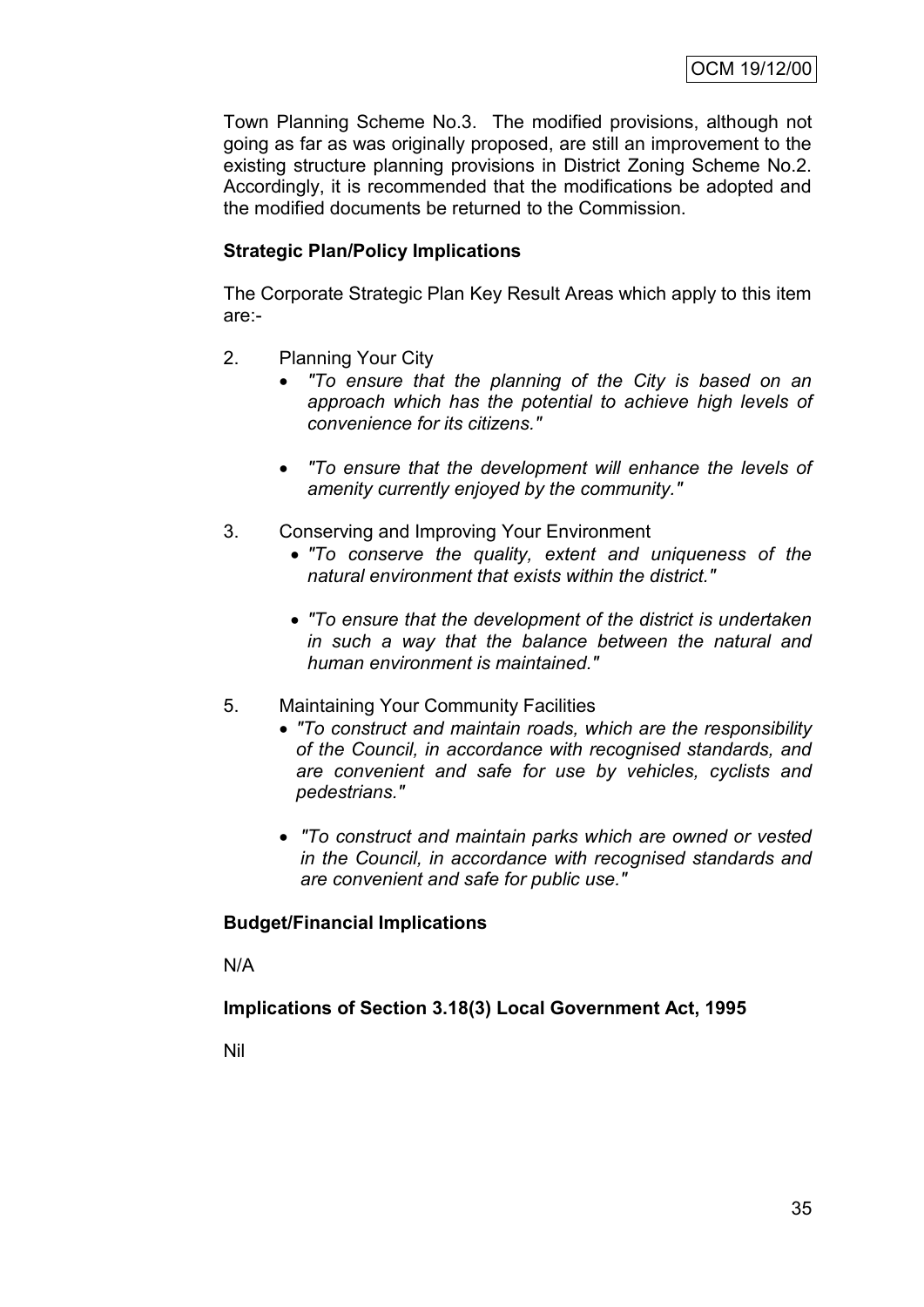### **14.8 (OCM1\_12\_2000) - COMPLAINT TO COURT OF PETTY SESSIONS - FAILURE TO CARRY OUT REQUISITIONS OF NOTICE TO BRING BUILDING INTO COMPLIANCE WITH APPROVAL OF COUNCIL - LOT 3 PT, CNR ROCKINGHAM/COCKBURN ROADS, HAMILTON HILL - OWNER: KEE-VEE PROPERTIES (2212274) (VG)**

# **RECOMMENDATION**

That Council instruct its solicitor to lodge a complaint in a court of petty sessions against the owner of Lot Part 3, Corner Rockingham Road and Cockburn Road Hamilton Hill, as they have not complied with any of the requisitions in the Notice issued to them by Council on 21 September 2000.

### **COUNCIL DECISION**

### **Background**

A Building Licence was issued for the construction of a drive-through Bottleshop and Store on 7 October 1998.

An inspection was carried out on 1 March 2000 and the building was found to be occupied without first obtaining a Certificate of Classification from Council as required under the Building Regulations.

A Notice was issued under Section 401(1)(b) of the Local Government (Miscellaneous Provisions) Act 1960, for the owners to provide fire fighting equipment required by the approval of the Building Licence.

The requisitions of the Notice have not been completed within the time limit of 35 days from when the Notice was served.

### **Report**

In order to have the requisitions of the Notice complied with, Council must lodge a complaint to a court of petty sessions that the owner has not complied with that Notice.

The Court may order the person on whom the Notice was served, to comply with the requisitions within a time to be fixed by order and may make such order as to costs and incidentals as it thinks fit.

### **Strategic Plan/Policy Implications**

N/A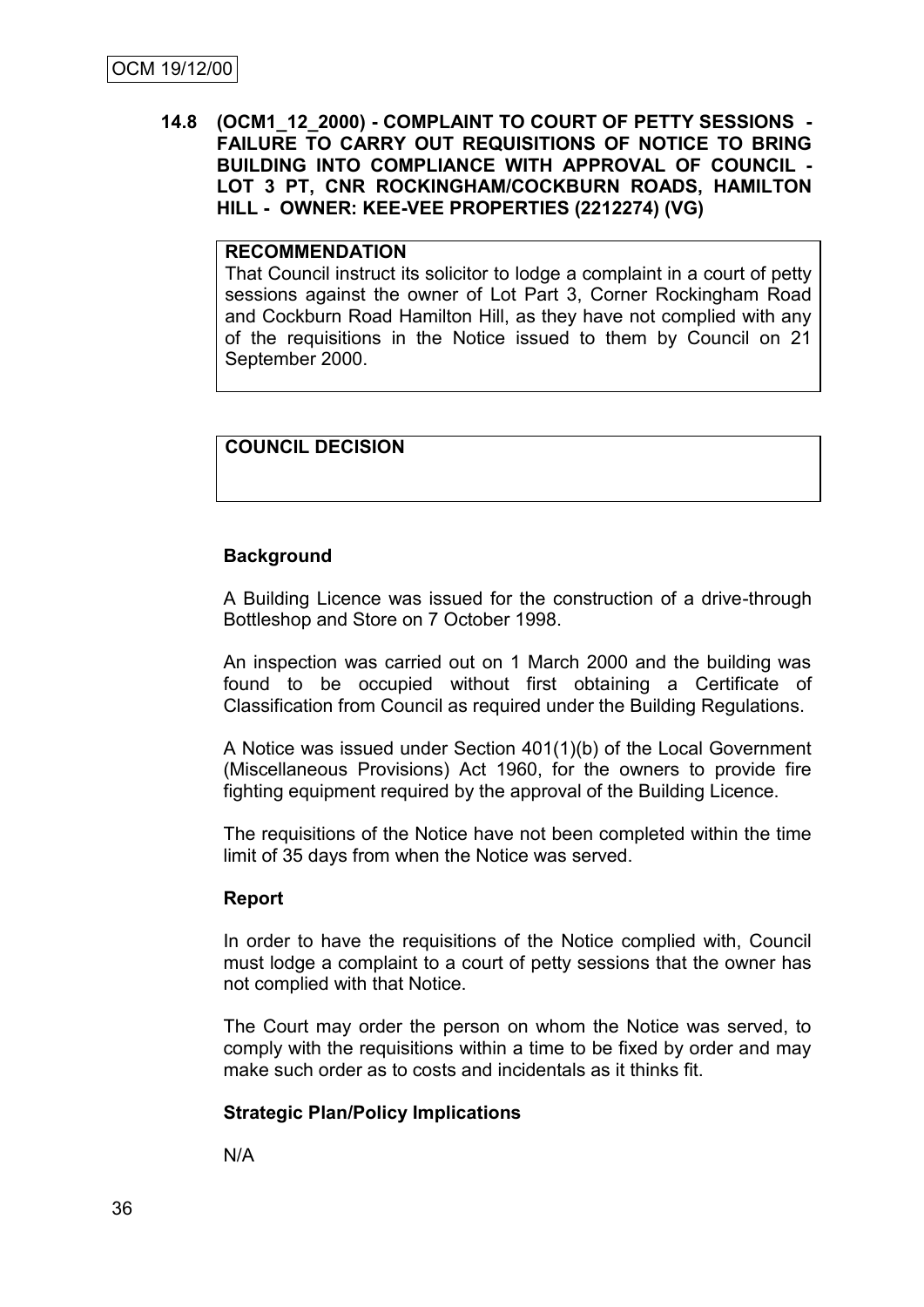### **Budget/Financial Implications**

Solicitors fees which may be recouped.

### **Implications of Section 3.18(3) Local Government Act, 1995**

Nil.

# **15. FINANCE AND CORPORATE SERVICES DIVISION ISSUES**

### **15.1 (OCM1\_12\_2000) - LIST OF CREDITORS PAID (5605) (KL) (ATTACH)**

### **RECOMMENDATION**

That Council receive the List of Creditors Paid for November 2000 as attached to the Agenda.

# **COUNCIL DECISION**

### **Background**

It is a requirement of the Local Government (Financial Management) Regulations 1996, that a List of Creditors be compiled each month and provided to Council.

#### **Submission**

N/A

#### **Report**

N/A

# **Strategic Plan/Policy Implications**

N/A

### **Budget/Financial Implications**

N/A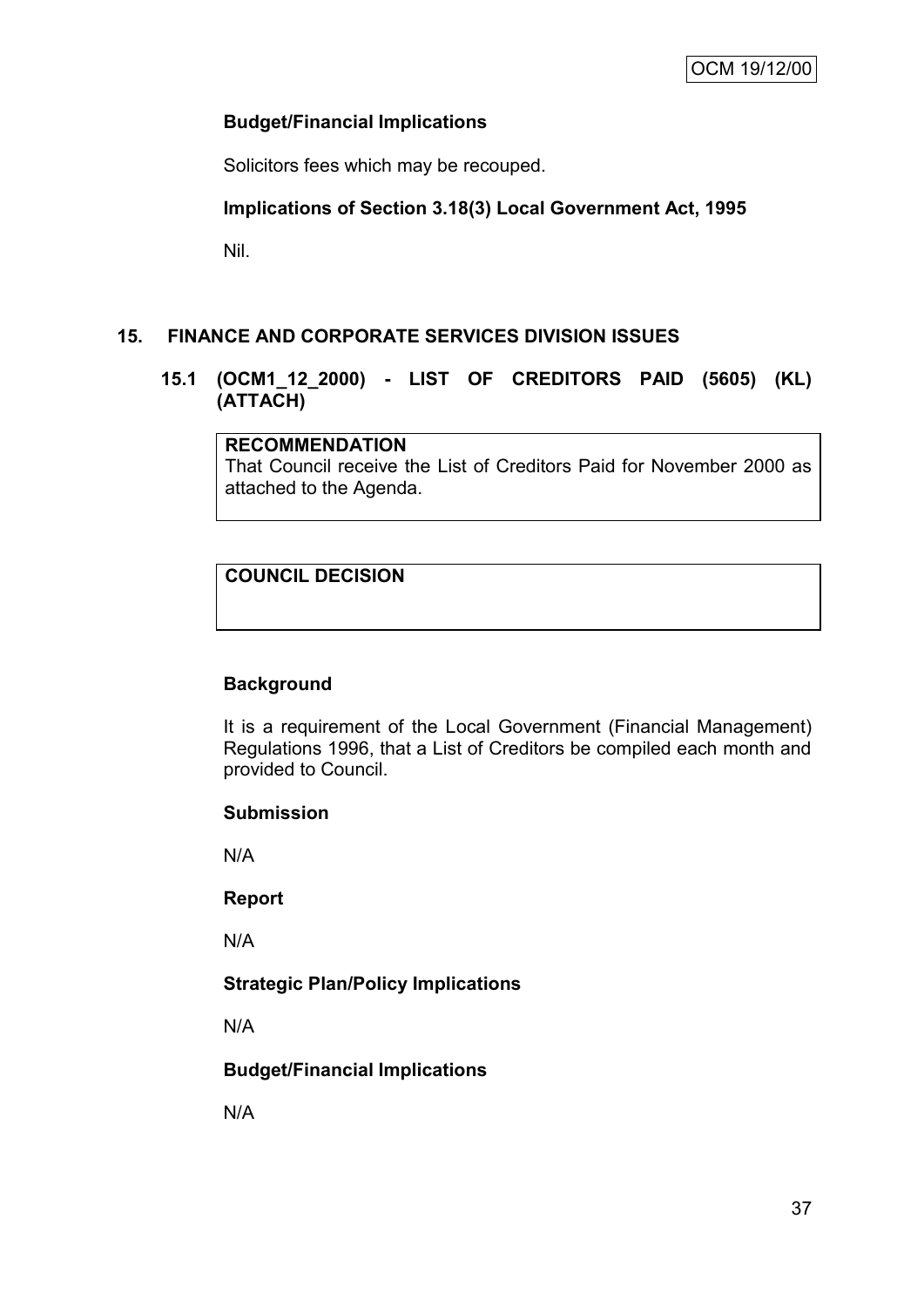### **Implications of Section 3.18(3) Local Government Act, 1995**

Nil

# **15.2 (OCM1\_12\_2000) - COOGEE BEACH RESTAURANT/SHOP PROPOSAL - MARKET RESEARCH (3300004) (KJS)**

### **RECOMMENDATION**

That Council resolve to commission Patterson Market Research to undertake market research to determine the likely level of community usage of possible restaurants and cafés and similar facilities located at Coogee Beach as required by the Department of Land Administration.

# **COUNCIL DECISION**

### **Background**

Council"s position in the past, has been that any Council decisions concerning the lease and development of a new shop/café at Coogee Beach are contingent upon the timeframe for the Port Catherine project, due to the likely inclusion of commercial facilities within the Port Catherine project area.

### **Submission**

The Coogee Beach Progress Association has written to the City seeking progress on the establishment of a shop/restaurant at Coogee Beach.

### **Report**

In mid 1997, Council considered a report concerning the possible redevelopment of the Coogee Beach Shop. The Southern Region Design Partnership report set out three options:

- 1. Council to Develop and Operate the Site is discounted because the Council does not have the expertise to operate such a facility, nor does it have the time or resources to manage it efficiently.
- 2. Ground Lease is attractive because it does not require the Council to raise significant funds for development (except public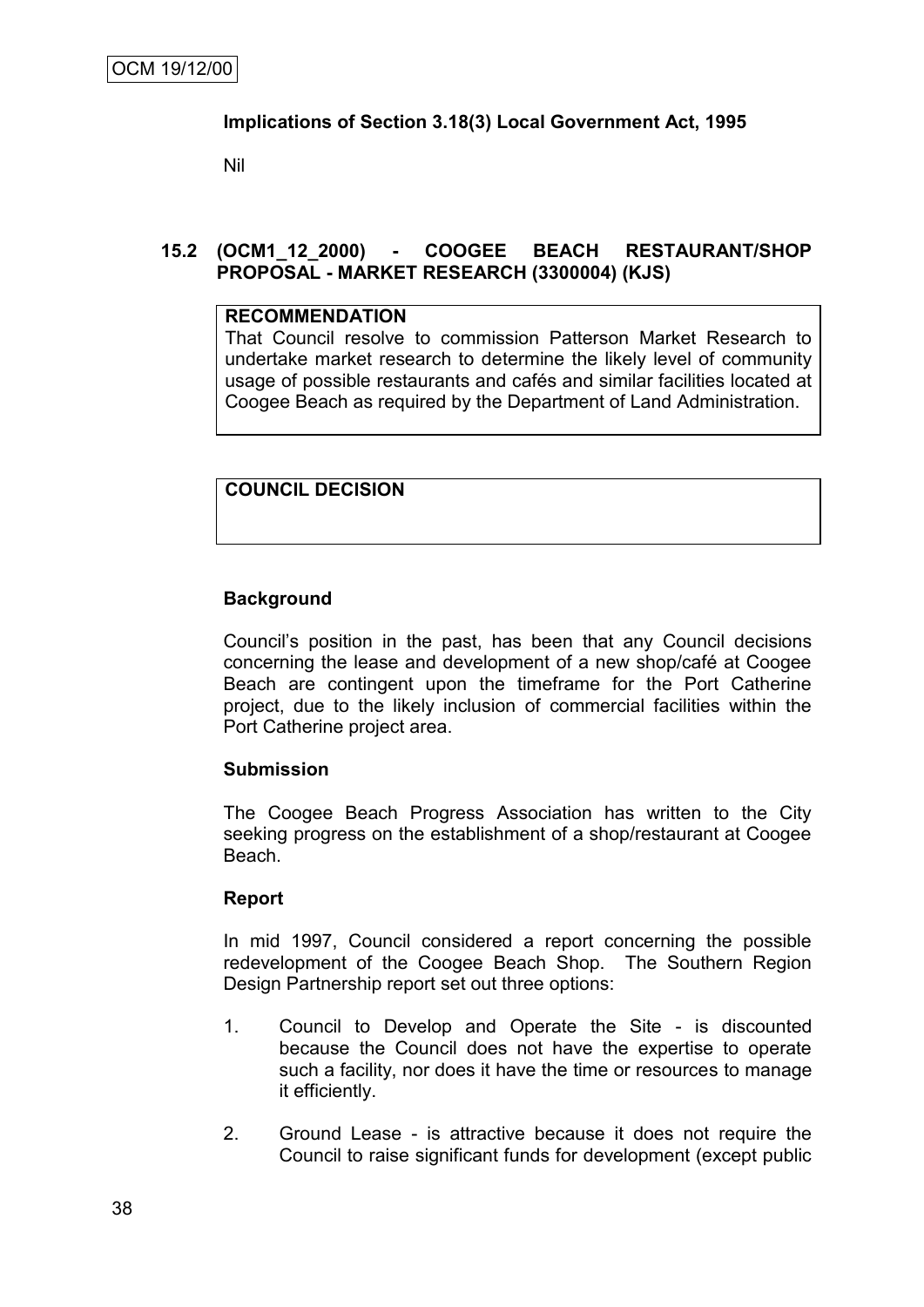toilets). The Council can control the tender documents and will not be required to maintain the facility.

The disadvantages to Council are that it may have limited control over the design and development of the facility and a limited choice as to the number of potential tenants to operate the facility, because the land is owned by DOLA and vested in the Council.

3. Shell and Core Lease - is best for the Council in the design and construction of the facility and for the scope to negotiate with a range of potential tenants.

The Council"s return on investment is maximised and is far greater than for a ground lease.

The disadvantage is the risk of borrowing the funds for the design and development, the time required to manage the documentation and construction and the cost of ongoing maintenance.

The cost of development is estimated to be in the order of \$960,000 including sewerage connection, landscaping and fees.

In view of the financial risks associated with Option 3, staff considered that Option 2 (Ground Lease) was the preferred option.

This concern has been heightened with the prospect of a marina development at North Coogee known as "Port Catherine". The Port Catherine Development would include restaurants and cafes that could steal the clientele of the fledgling Coogee Beach Restaurant/Shop.

The current shop is deemed by DOLA to be ancillary to the recreational nature of the Reserve (ie. it serves the needs of visitors to the Park). An expanded operation (ie. a restaurant/shop) is seen by DOLA as attracting visitors in its own right. DOLA therefore, would require a separate Reserve to be created for the restaurant/shop.

If a shop/restaurant were to be established on the current shop site or at a location within the site A Class Reserve 24306, the Department of Land Administration has indicated that the Council would be required to undertake feasibility and management plans for the reserve and restaurant site.

Because Reserve 24306 is an "A" Class Reserve, any decision to excise off an area for a restaurant/shop requires parliamentary approval. The Department of Land Administration has foreshadowed its requirement that before it would promote such a proposal, Council would have to clearly demonstrate a community need for the facility.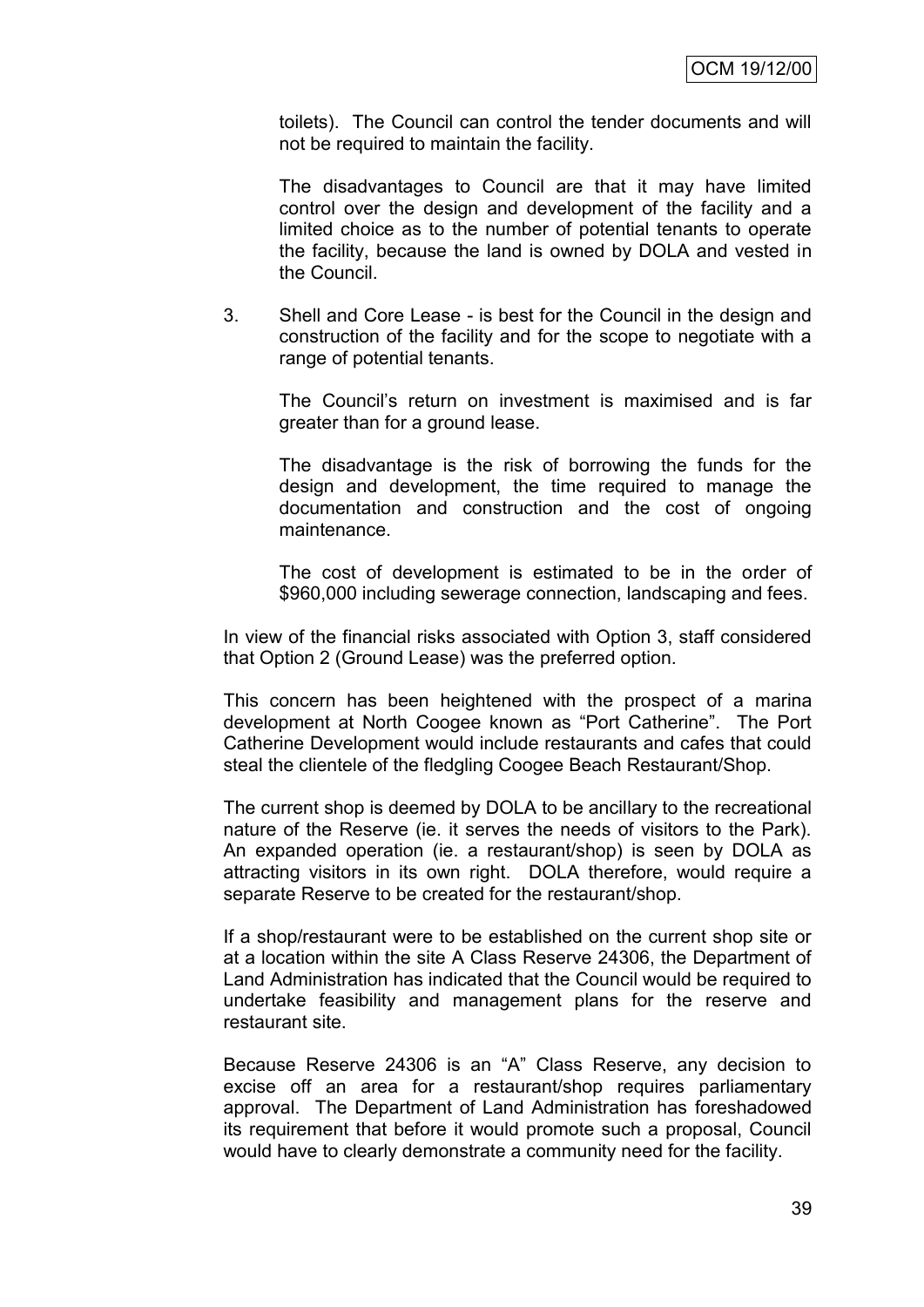The report by Southern Region Design Partnership did not include any market research on the area surrounding Coogee Beach. The financial modelling conducted by the group, used data drawn from known restaurant areas such as Cottesloe. It is proposed that a survey of Cockburn residents be undertaken to determine whether the modelling is relevant to the Coogee Beach area. The cost of the survey is estimated at \$2,500.

The survey will determine such factors as:

- the frequency with which the respondent attends restaurants/cafes;
- the type of food they prefer to eat;
- the type of establishment they prefer to frequent;
- the level of support for the proposed facility:
- the likelihood of visiting the establishment (on a seasonal basis) in its proposed form and hypothetically if it was to serve the type of food they prefer;
- whether the subsequent establishment of the Port Catherine Development facilities would have greater appeal.

The survey would be designed for a population of 15,000 with enough respondents to establish accurate results plus or minus 10%.

The results of the survey will give valuable information of whether a shop/restaurant should be promoted at Coogee Beach and if a decision is made to go ahead with the proposal, it will assist in the financial considerations of any leases. The information will also be used with any detailed submission to the Department of Land Administration for Reserve amendments.

### **Strategic Plan/Policy Implications**

Key result Area "Facilitating the Needs of Your Community" refers.

### **Budget/Financial Implications**

There are sufficient funds available for the market research report in the current budget in account 116312 (Various Business Plans).

### **Implications of Section 3.18(3) Local Government Act, 1995**

Nil.

### **16. ENGINEERING AND WORKS DIVISION ISSUES**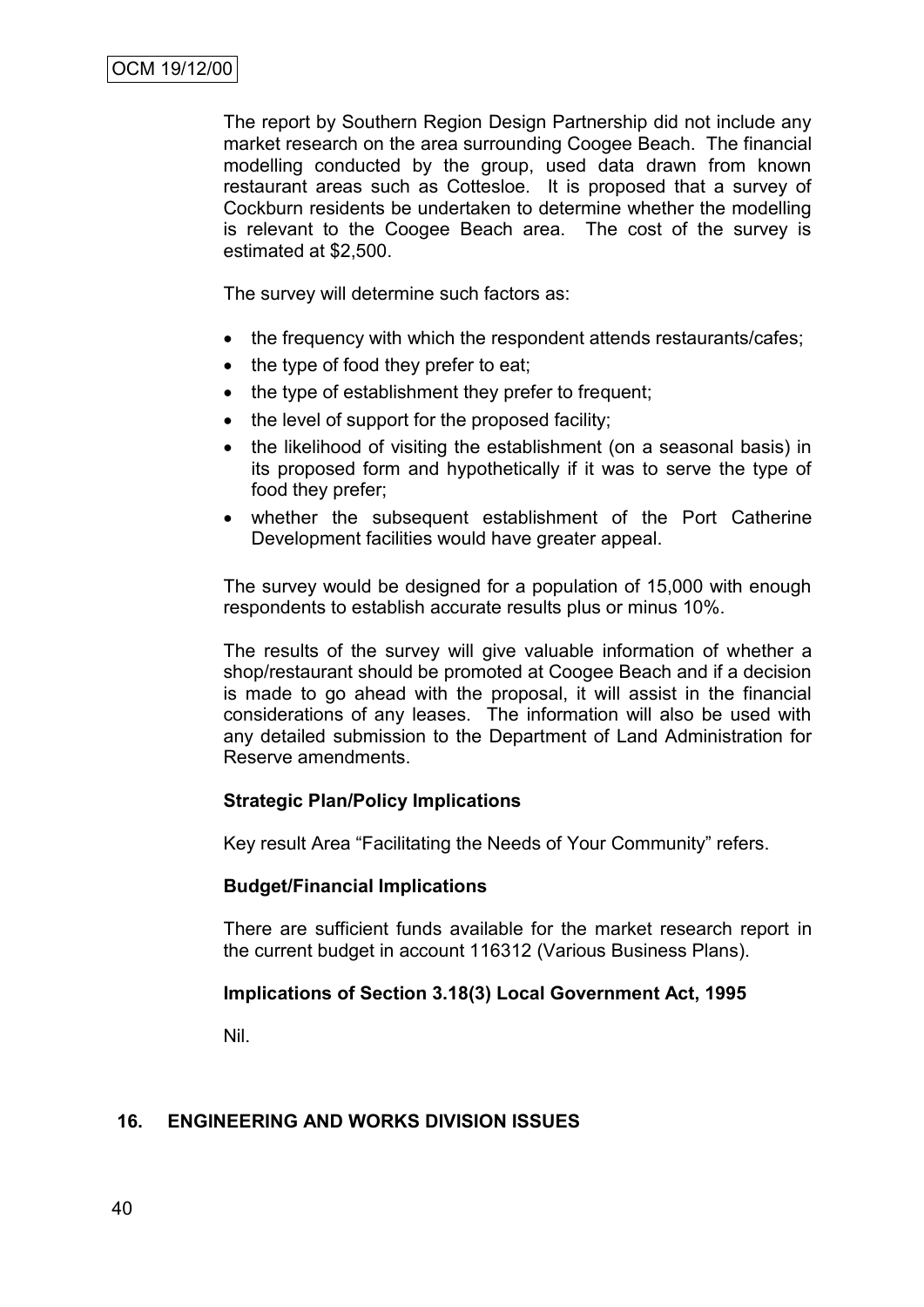### **16.1 (OCM1\_12\_2000) - TENDER NO. 2/2000 (RECALLED) - PUBLIC ABLUTION FACILITY AT NORTH COOGEE (2200418) (2213420) (JR) (WEST) (ATTACH)**

### **RECOMMENDATION**

That Council accept the tender from Dalcon Construction Pty Ltd for Tender No. 2/2000 (Recalled) - Public Ablution Facility at North Coogee in the sum of \$110,196 plus GST, which includes a bio-cycle waste water treatment system.

# **COUNCIL DECISION**

# **Background**

At the Ordinary Meeting of Council held on 21 November 2000, it was resolved that Council:

- (1) accept the tender from Dalcon Construction Pty Ltd for Tender No. 2/2000 (Recalled) - Public Ablution Facility at North Coogee in the sum of \$110,196 plus GST, which includes a septic tank and leach drain system; and
- (2) approve the re-allocation of \$35,000 from the Budget item *Replace Manning Park Toilets* (account no. 580755) to the item *Robb Jetty Beach Park Toilet Block* (account no. 580820) and the Budget be amended accordingly.

In this regard, consideration was given to five (5) tender submissions, details of which are included in the Agenda attachment.

#### **Submission**

The tender price of \$110,196 adopted by Council, was with using an environmentally-friendly bio-cycle waste water treatment system rather than a septic tank and leach drain system which was priced at \$101,146. In view of the misquoted tender price, a recision notice on Council's decision was submitted.

Advice has also been received from the Department of Commerce and Trade that they will conditionally contribute up to \$40,000 towards the project, the principal condition being that the tender process is consistent with the Local Government Purchasing and Tender Guide produced by the Western Australian Municipal Association.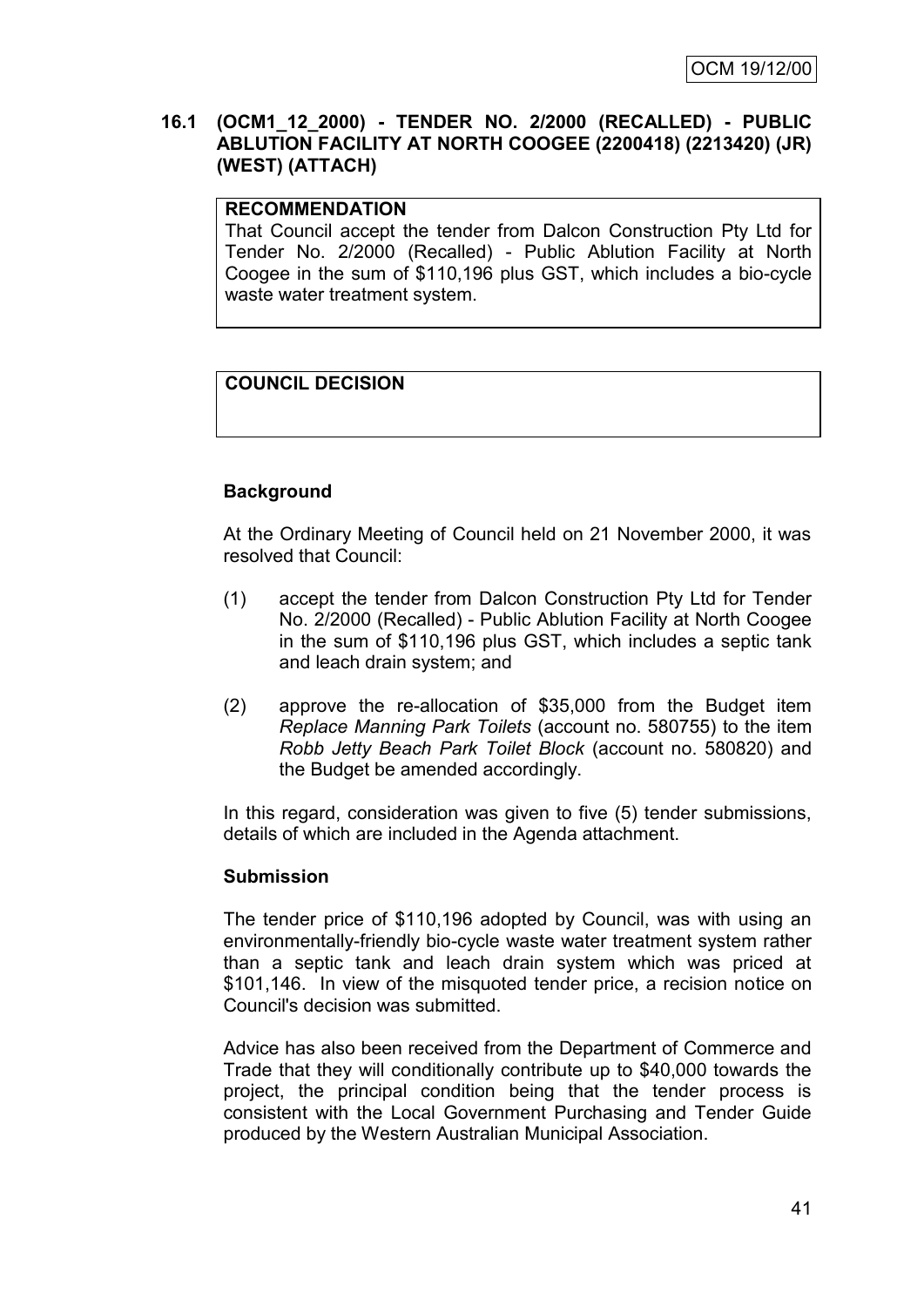The lowest tenderer, Shelford Constructions, have also lodged a letter of objection to the tender selection process, indicating that the tender criteria information required to be submitted with the tender, is background information on the company to ensure they have the capacity to carry out the work in a competent and professional manner. As indicated in their tender submission, they would submit this information later if required.

# **Report**

The septic tank system was recommended in the previous report in order to save construction costs and would have been suitable for the low use facility proposed. The wrong tender amount was inadvertently adopted by Council from the previous report (\$110,196 instead of \$101,146). However, with a funding contribution towards the project now being available from the Department of Commerce and Trade and in view of Council's environmental considerations under Local Agenda 21, it is considered that an environmentally-friendly bio-cycle waste water treatment system should be installed as part of the project, which is included in the \$110,196 tender price.

With a contribution of up to \$40,000 towards the project from the Department of Commerce and Trade, there are adequate Council funds currently allocated on the Budget to cover Council's contribution. Consequently, there is now no need for the re-allocation of additional Council funds to support the project.

The Conditions of Tender for this tender required adequate detail to be submitted with the tender response to allow scoring against each criteria in the tender assessment process. Failure to provide the specific information may have resulted in the elimination of the submission from further consideration. In the case of Shelford Constructions, their submission was not eliminated, but they were not scored against the criteria for which they had not provided information in their submission.

The Department of Local Government have sighted the above Conditions of Tender and have advised that a couple of statements may give rise to tenderers interpreting that not all documentation needs to be in compliance with the published information. These are:

- 1.6(6) ….Alternate and/or non-conforming Tenders may also be lodged by the due time.
- 1.10(6) Consideration of alternative tenders if appropriate.

According to the Department of Local Government, these statements may be interpreted as applying to the Conditions of Tender as well as the Specifications (ie. implying that the tenderer did not have to conform to the Conditions of Tender, in particular not submitting supporting information, if they did not want to). The officer's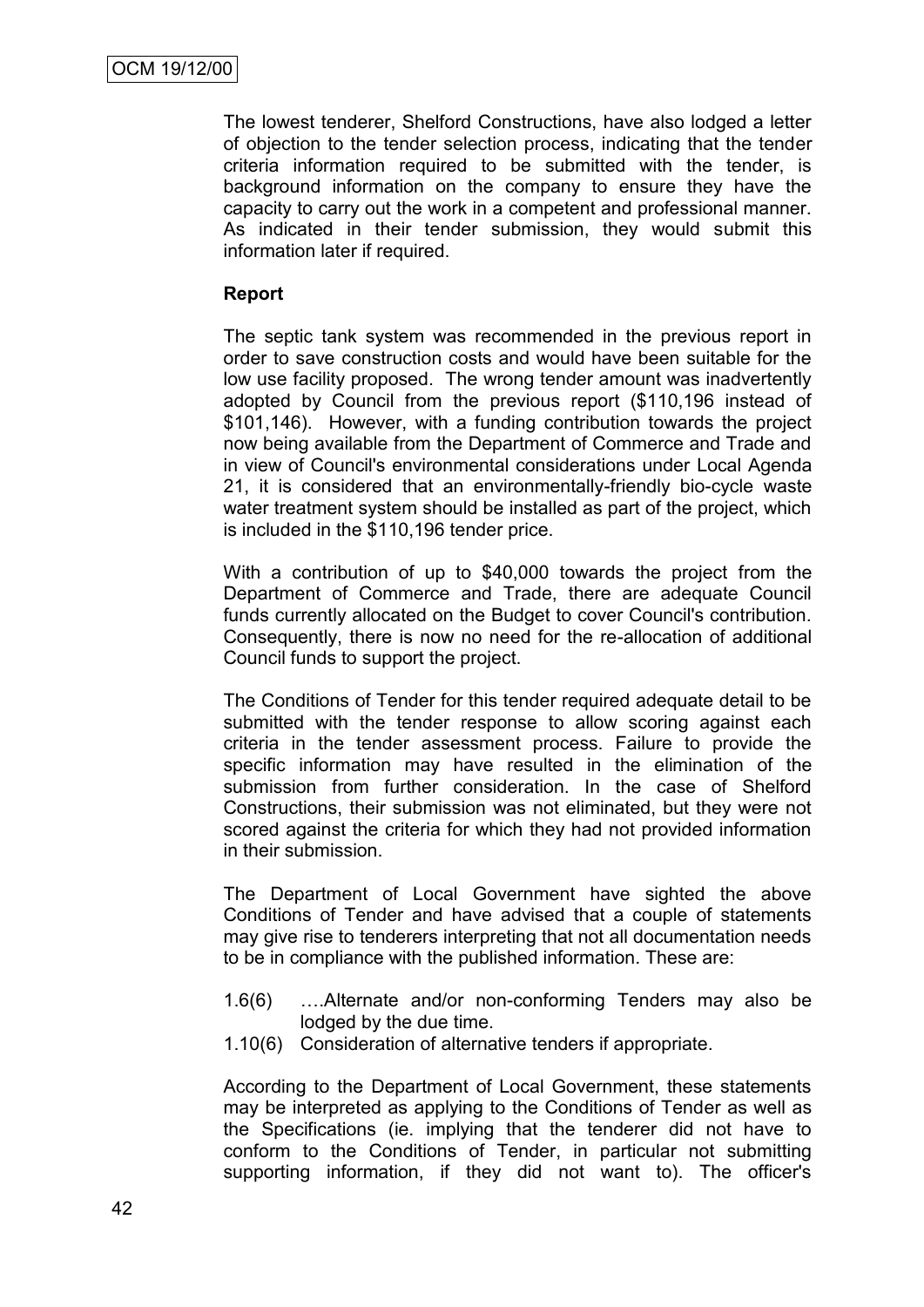interpretation is that these statements only apply to the Specifications. Certainly, the objection from Shelford Constructions did not refer to the statements, but to their offer to submit the information if required.

Shelford Constructions, whose price of \$97,964 was the lowest by \$12,232, did subsequently submit the supporting information and using this information in their qualitative analysis, they would have been the recommended tenderer if they had provided all that information with their tender submission. However, as it is considered that the information was not provided in accordance with the Conditions of Tender, it could not be used in the officer's tender assessment.

Section 18 of Part 4 of the Local Government (Functions and General) Regulations 1996, states that a tender that is submitted at a place and within the time specified in the invitation for tenders, but that fails to comply with any other requirement specified in the invitation, may be rejected without considering the merits of the tender. Tenders that have then not been rejected, are to be considered by the local government and it is to decide which of them it thinks would be advantageous to the local government to accept. Consequently, notwithstanding the qualitative assessment based on information provided with the tender submissions, Council has the authority to select the tender it feels is most advantageous to Council.

### **Strategic Plan/Policy Implications**

A Council Corporate Objective is "To construct and maintain community buildings which are owned or managed by the Council."

### **Budget/Financial Implications**

The project can be funded from the existing Budget allocation with the contribution from the Department of Commerce and Trade.

### **Implications of Section 3.18(3) Local Government Act, 1995**

Nil

# **16.2 (OCM1\_12\_2000) - CONTRIBUTION TO NATIONAL ROADS FUNDING CAMPAIGN (5911) (BKG)**

# **RECOMMENDATION**

That Council:

(1) advise the Western Australian Municipal Association that it supports the National Roads Funding Campaign and will contribute financially if the campaign continues with the support of the majority of local governments; and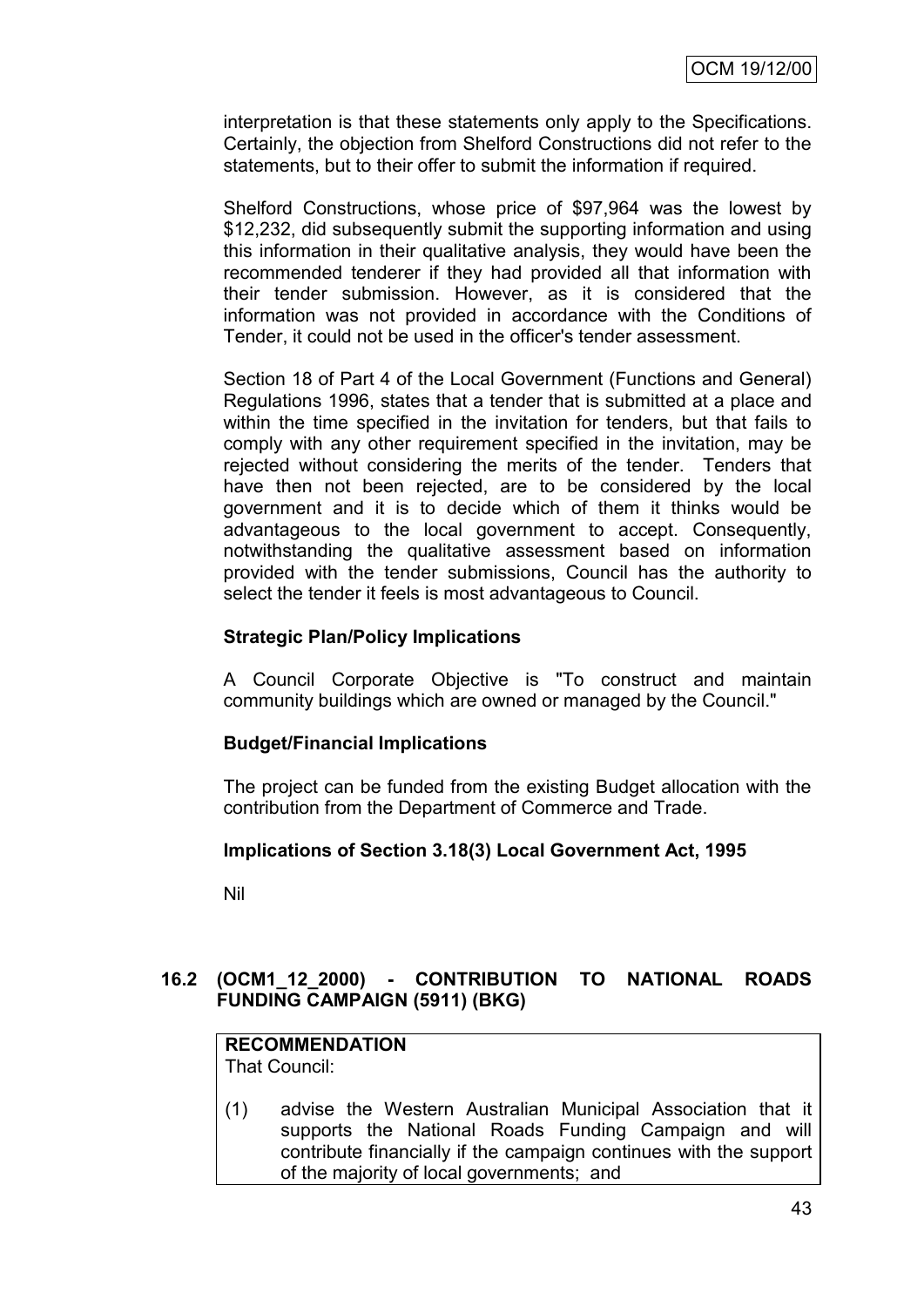(2) contribute up to \$3,500 to the Australian Local Government Association National Campaign for increased road funding if the campaign continues.

# **COUNCIL DECISION**

### **Background**

The Western Australian Municipal Association, in conjunction with the Australian Local Government Association, has lobbied the Federal Government for increased funding for roads in Australia.

Their campaign slogan of *"Fix Australia - Fix the Roads"* has been promoted extensively over the past 3 to 4 years.

A letter has been received from W.A.M.A. requesting Council contribute up to \$3,500 to support the campaign.

### **Submission**

N/A

### **Report**

WAMA, as a member of ALGA, has circulated all its members requesting Council's position on road funding. The three proposals are:

- Supports the National Roads Funding Campaign and will contribute financially;
- Supports the campaign in principle but will not contribute financially;
- Does not support the campaign.

Cockburn Council has over 500 kilometres of roads. The maintenance and improvements to the roads system are a major expense. Many of the roads are used by regional traffic and assistance for their maintenance should come from Federal and State sources. The roads system is also important for the economy of the country and the better the roads system, the more efficient and less energy consuming is the transportation of goods. The majority of the roads system in Australia is under the control of local government and councils Australia-wide, are pursuing more funds for road improvements and maintenance.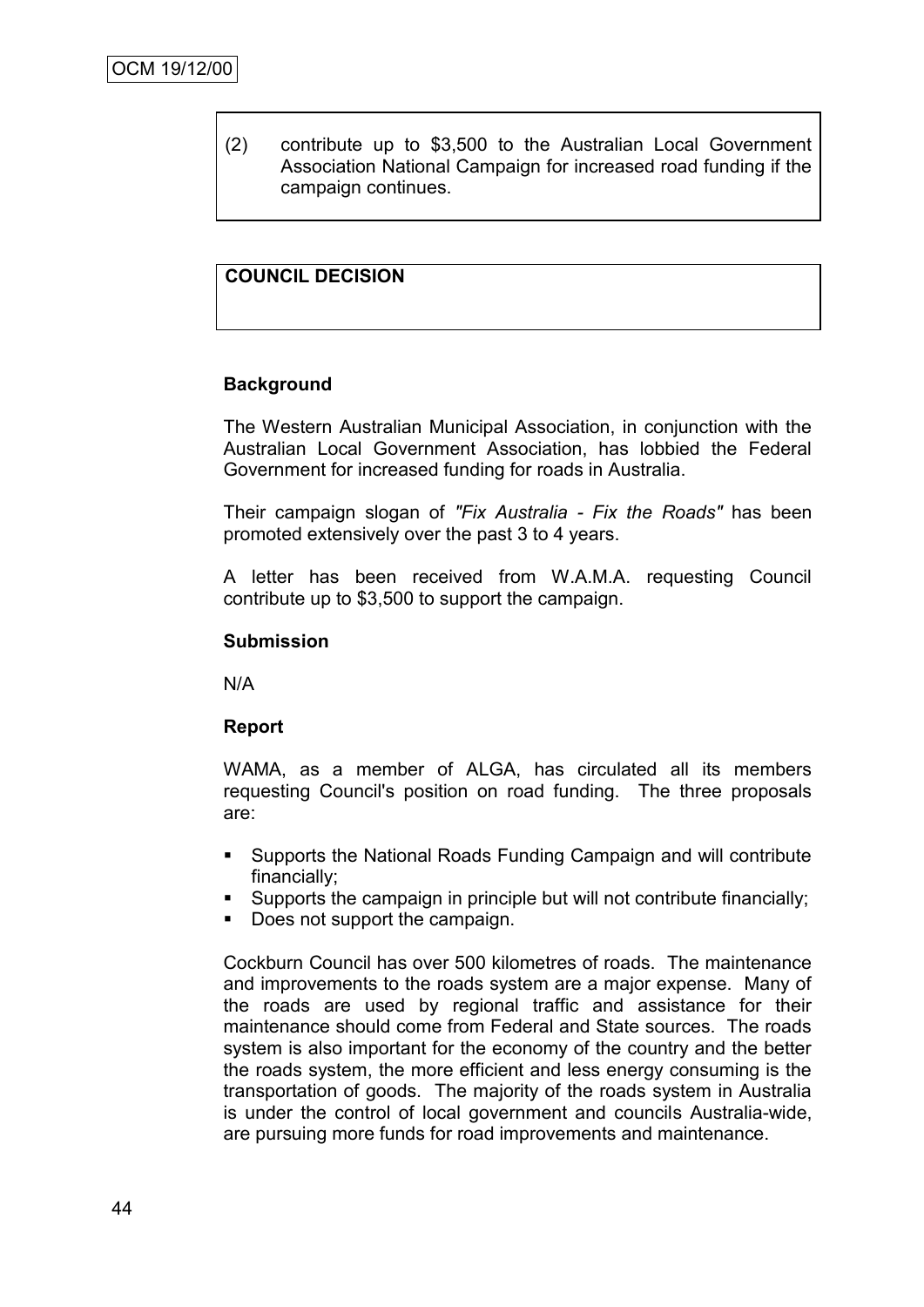The A.L.G.A. advises that they have been successful in lobbying the Federal Government to provide \$1.6 billion over the next 4 years. They state this is well short of the requested level of \$2.456 billion.

They request that local governments throughout Australia contribute financially to the ongoing campaign.

As this is an important issue and the campaign has achieved success in that Cockburn Council has been allocated an additional \$2m for roads over the next 4 years from the Federal Government, it is recommended that Council support the continuation of the campaign and contribute up to \$3,500 if the campaign continues, with the support of the majority of local governments.

### **Strategic Plan/Policy Implications**

One of the objectives of the Corporate Plan is to *"Construct and maintain roads which are the responsibility of Council in accordance with recognised standards and are convenient and safe for use by vehicles, cyclists and pedestrians."*

### **Budget/Financial Implications**

The contribution of \$3,500 to support the national campaign for increased funding for roads can come from Account No. 650500.

#### **Implications of Section 3.18(3) Local Government Act, 1995**

Nil

### **16.3 (OCM1\_12\_2000) - PRIORITY OF WORKS - GERALD STREET TRAFFIC MANAGEMENT TREATMENT (450037) (BG/JR) (WEST)**

#### **RECOMMENDATION** That Council

- (1) not proceed with Gerald Street [Phoenix/Spearwood] traffic management treatment;
- (2) carry out the following works:
	- (a) Account No. 695317 Spearwood Ave/Doolette St Modify intersection - Increase from \$30,000 to \$60,000;
	- (b) Account No. 695307 Bibra Drive [near Lewington] Upgrade/provide pedestrian crossings - Increase from \$20,000 to \$30,000;
	- (c) Account No. 695312 Dodd St/Headland Rd -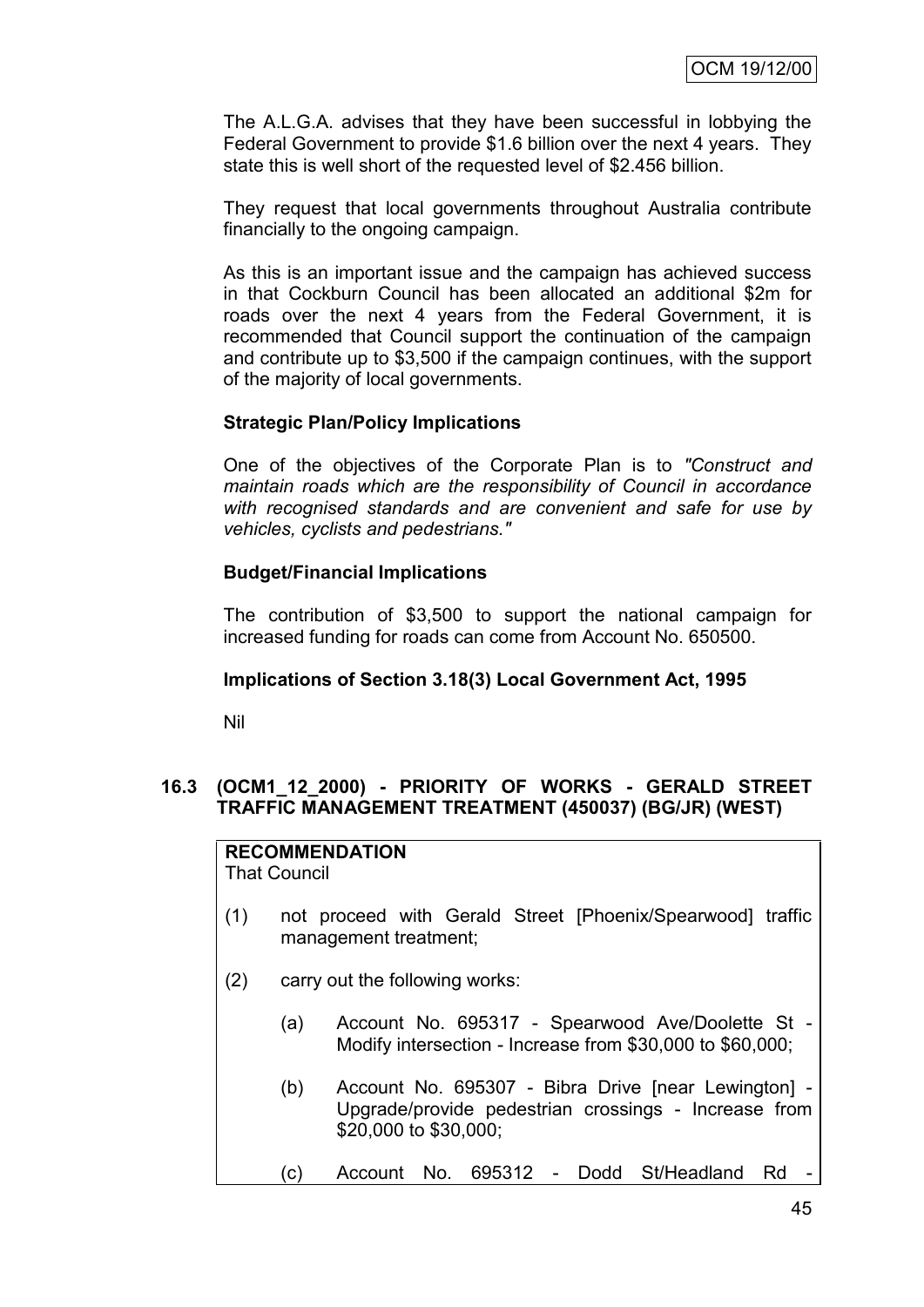Intersection treatment - Increase from \$5,000 to \$10,000;

- (d) Account No. 695304 Beeliar Dr/Lakeridge Dr Construct passing lane - Increase from \$35,000 to \$65,000;
- (e) Account No. 695303 Beeliar Dr [near Lakeridge] Construct pedestrian crossing - Increase from \$10,000 to \$25,000;
- (f) (New) Phoenix Rd/Doolette St Provide seagull island \$35,000;
- (g) (New) Phoenix Rd/Southwell Cres Provide turning pocket - \$20,000; and
- (h) (New) Wellard St/Howson Way Intersection treatment \$25,000.
- (3) amend the Budget accordingly.

### **TO BE CARRIED BY ABSOLUTE MAJORITY OF COUNCIL**

# **COUNCIL DECISION**

### **Background**

At the meeting of Council on 21 November 2000, consideration was given to approving the expenditure of \$170,000 on traffic management treatments associated with the re-opening of the left turn movement from Phoenix Road into Gerald Street. This is in accordance with the findings of the Uloth Report. It was resolved to acknowledge the Uloth Report and request the Director - Engineering & Works to provide a report, detailing priority of works to the next Council Meeting.

#### **Submission**

Cmr Jorgensen referred to the Community Needs Study which indicated that the community considered there to be higher priorities than traffic management measures. He believed it was an issue of priority, whether there were other areas which could use these funds for traffic management.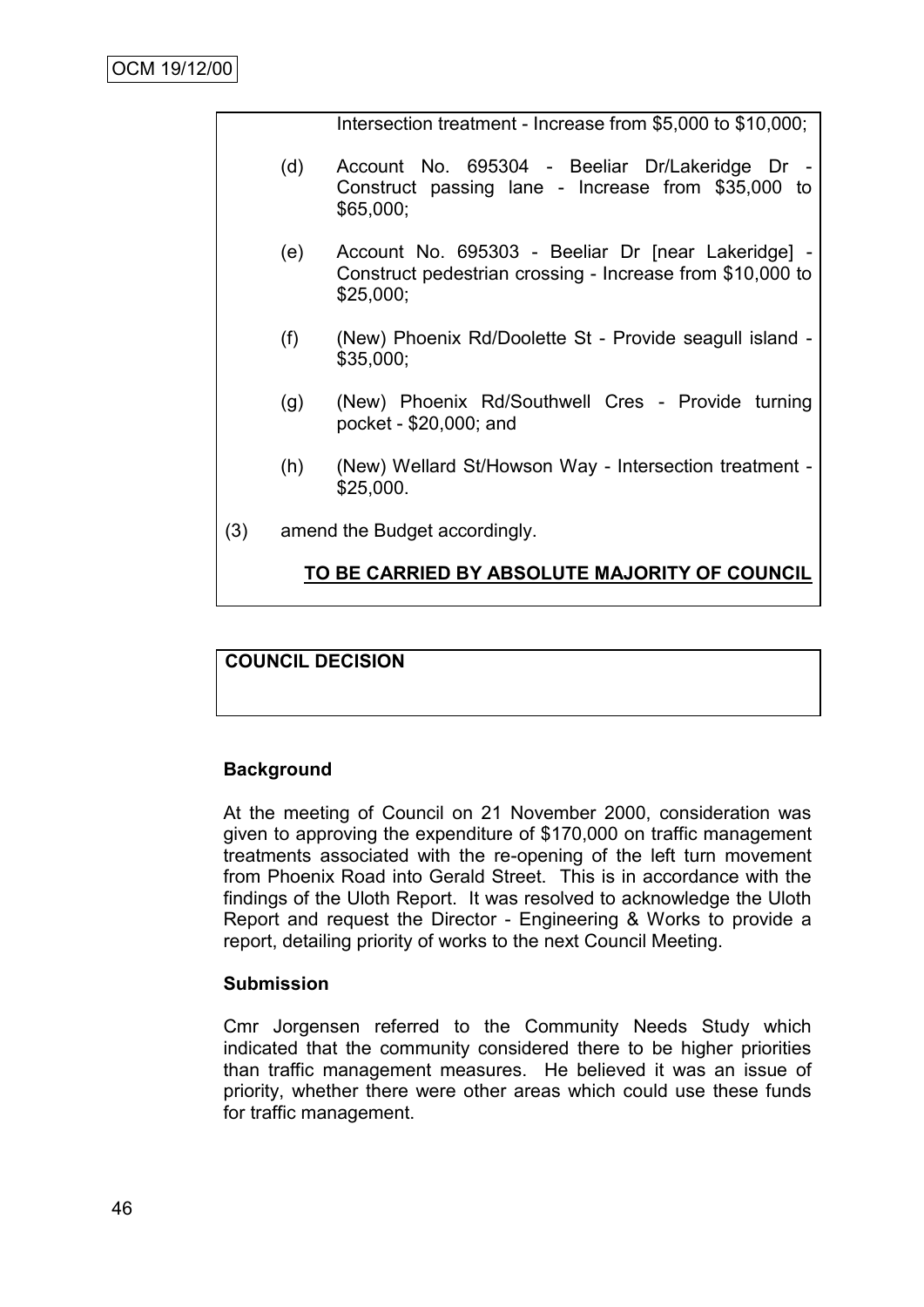# **Report**

The following current and proposed projects warrant consideration ahead of the Gerald Street treatments:-

- Spearwood Avenue/Doolette Street Currently \$30,000 allocated to modify this intersection to make it safer and reduce accidents. Main Roads WA recommend the installation of a large oval roundabout which would require an estimated extra \$30,000 funding.
- Bibra Drive [near Lewington Gardens] Currently \$20,000 allocated to provide improved pedestrian crossings, particularly for the elderly. The detailed redesign for 2 crossing facilities indicates that this is inadequate and an estimated extra \$10,000 funding is required.
- Dodd St/Headland Rd Currently \$5,000 allocated for an intersection treatment to reduce the incidence of vehicles cutting the corner at speed and running off the road. The detailed design indicates that widening as well as a traffic island is required at the intersection, requiring an estimated extra \$5,000 funding.
- Beeliar Dr/Lakeridge Dr Currently \$35,000 allocated to construct a passing lane on Beeliar Drive to accommodate the right turn into the residential development. The detailed design indicates more extensive works than anticipated and the need to also install street lighting at the intersection. An estimated extra \$30,000 funding is required.
- Beeliar Dr [near Lakeridge] Currently \$10,000 allocated to construct pedestrian crossing facilities. The detailed design indicates more extensive works than anticipated due to 2 bus embayments and the need to light the pedestrian crossing. An estimated extra \$15,000 funding is required.
- Phoenix Rd/Doolette Street A high turning traffic movement at this intersection coupled with some accidents, supports the need to modify the intersection to more clearly define turning paths for motorists. The estimated cost of a seagull island treatment is \$35,000.
- Phoenix Rd/Southwell Cres A high turning traffic movement on the crest at this intersection in close proximity to the Phoenix Rd/Doolette St intersection, warrants the need for a complementary intersection treatment, predominantly to accommodate the turning traffic. The estimated cost of a right turn pocket in Phoenix Road is \$20,000.
- Wellard St/Howson Way Accidents are occurring at this intersection as it is on a crest and regulatory signs are not distinctly visible. A treatment to improve safety at the intersection is estimated to cost \$25,000.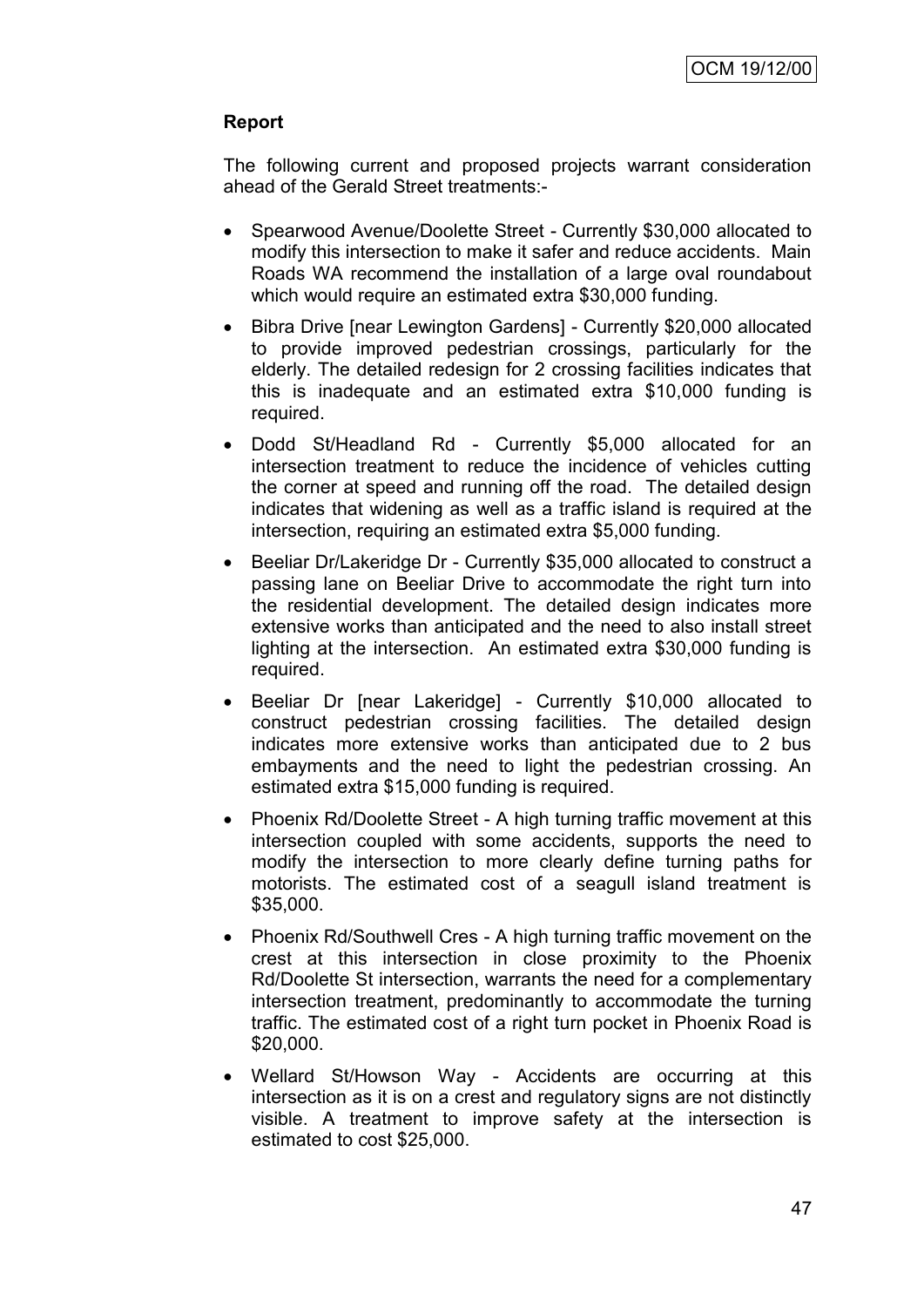Without additional funding, the construction of some of the projects listed in the recommendation will need to be considered for funding in the 2001/02 Budget. These projects are considered to have a higher priority for increasing safety.

### **Strategic Plan/Policy Implications**

A Council Corporate Objective is "*To construct and maintain roads, which are the responsibility of the Council, in accordance with recognised standards, and are convenient and safe for use by vehicles, cyclists and pedestrians*."

### **Budget/Financial Implications**

Funds have been set aside in the current Budget to undertake traffic management treatments in Gerald Street in conjunction with the reopening of the left turn from Phoenix Road. These funds can be reallocated to the recommended works.

### **Implications of Section 3.18(3) Local Government Act, 1995**

Nil.

# **17. COMMUNITY SERVICES DIVISION ISSUES**

### **17.1 (OCM1\_12\_2000) - DONATION - COMMUNITY POLICING VAN (8950) (DMG)**

### **RECOMMENDATION**

That Council donate the sum of \$5,000 towards the fit out costs of a Mercedes 312D High Roof Van purchased by the Fremantle Community Policing (Safer W.A.) Committee, with the funds to be drawn from A/C 171250 (Law Order and Public Safety – Crime "Hot Spot" Funding)

# **TO BE CARRIED BY ABSOLUTE MAJORITY OF COUNCIL**

# **COUNCIL DECISION**

### **Background**

Early in 2000, the Fremantle Community Policing Unit embarked on a campaign to upgrade its mobile policing facility. Its objective was to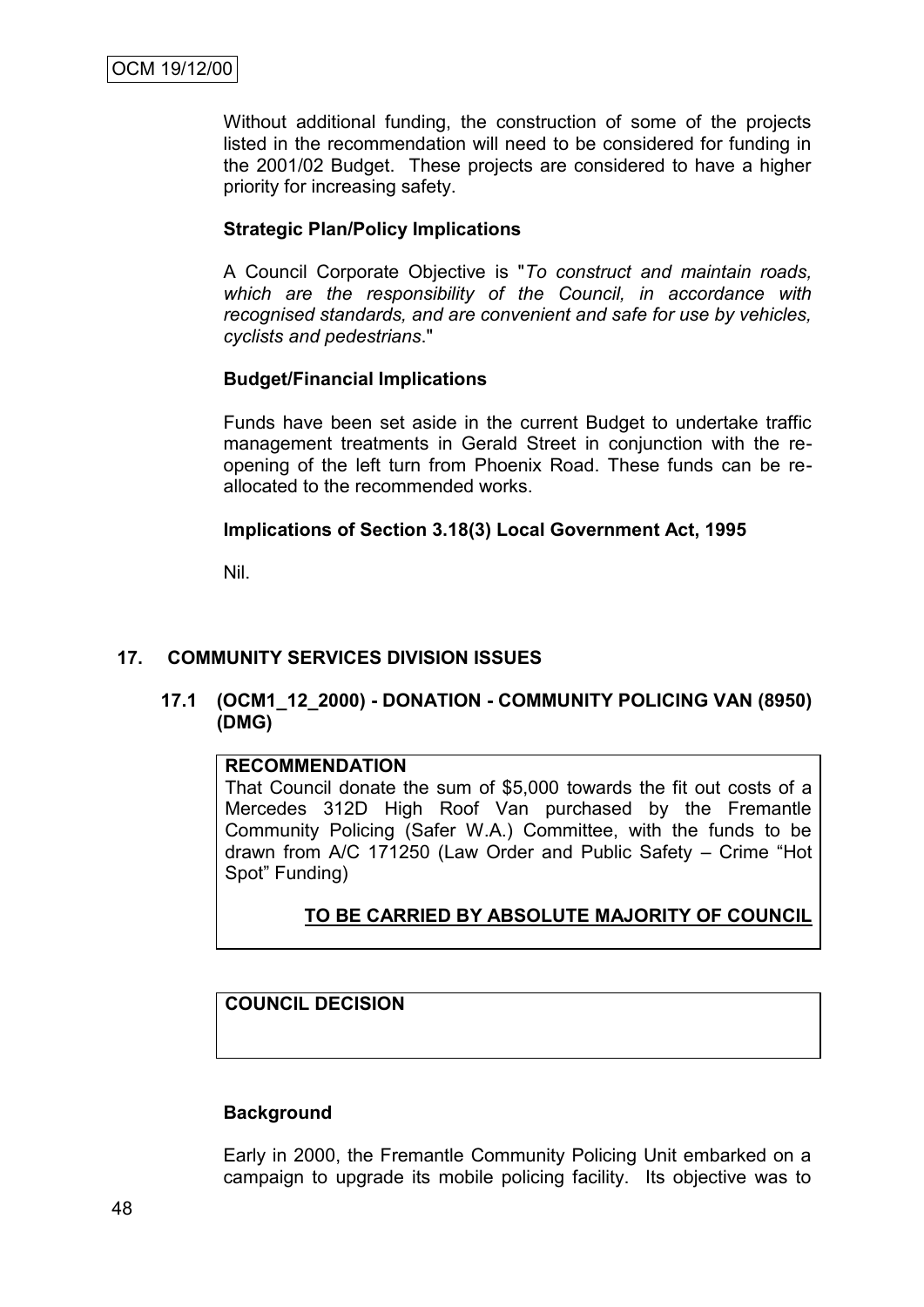replace its current, dilapidated Toyota Hiace Campervan, which was donated to the Unit in 1983, with a modern Mercedes High Roof Van which was far more functional and roomy, thus enabling the Community Policing programs to be conducted more effectively and efficiently. The total cost of a fully equipped new vehicle was estimated at around \$75,000, including approximately \$23,000 for furniture and equipment.

### **Submission**

That the member local governments whose Districts will be the beneficiaries, become major sponsors of the project and contribute \$5,000 each towards equipment purchases required to make the unit most operationally effective.

### **Report**

The Fremantle Community Police is the local body representing the regional community and residents, with programs aimed at early intervention and crime protection.

The jurisdiction of the Fremantle Community Police covers the local government areas of Melville, Cockburn, Fremantle, East Fremantle and some suburbs within Canning - in total catering to approximately 200,000 people every year.

Community Police is an area of policing that local people can relate to, gain information from and generally feel secure about having in their neighbourhood. Some activities in which the Community Police are involved include:

- Visits by the Crime Prevention Unit to over 65 retirement villages on a regular basis, giving talks and demonstrations on personal safety.
- Promotion of programs that run under the auspice of the Neighbourhood Watch.
- Visits to shopping centres and to promote Neighbourhood Watch within the community.
- Attending engraving days and setting up displays centered on obtaining new participants and volunteers.
- Visits to the five large and ten smaller shopping centres within the catchment area.
- Participation at local community fairs held throughout the year with displays on relevant topics such as drug prevention aimed at school children and road safety.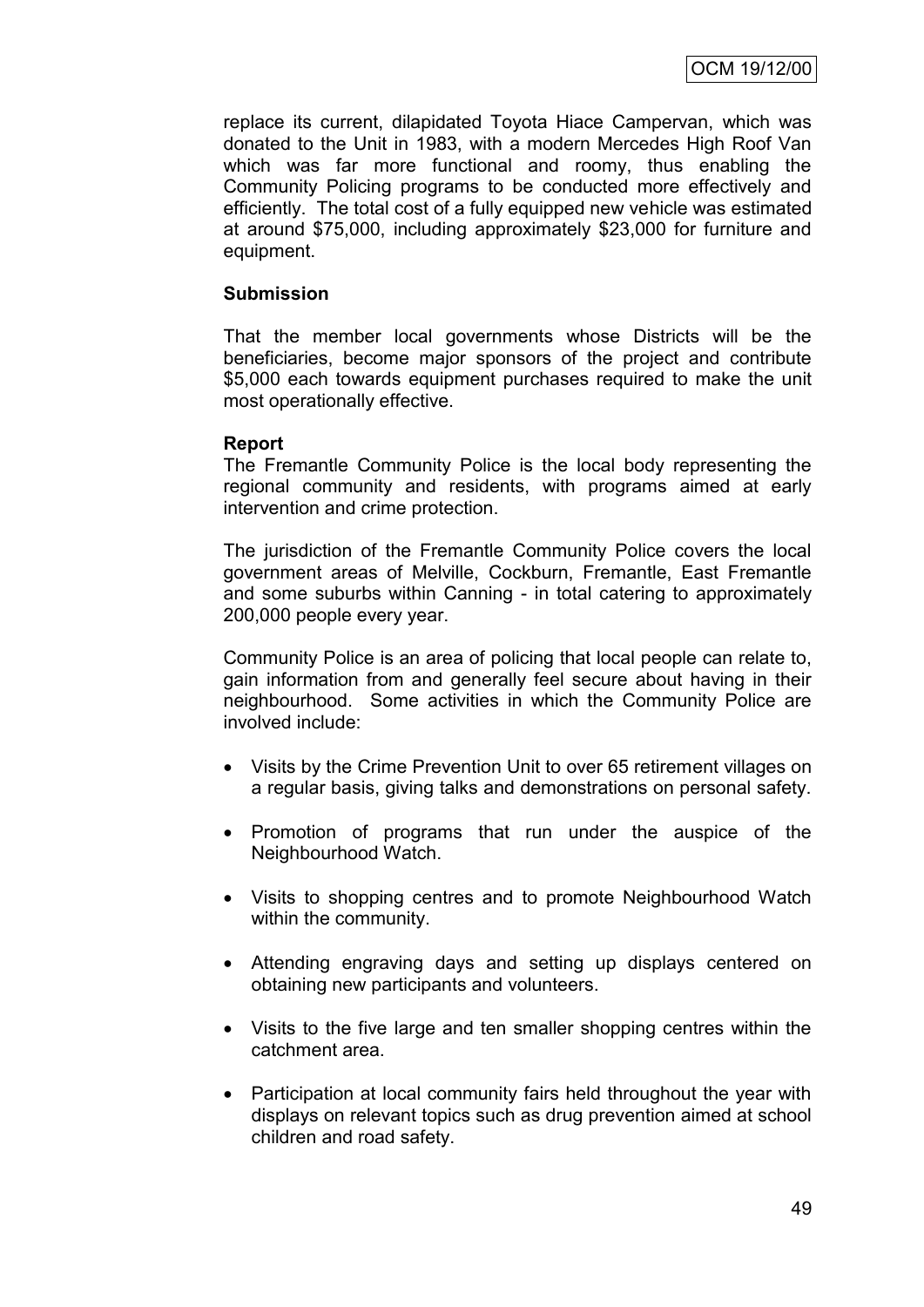- Visits to local schools in the area to educate on the prevention of drug abuse and information on GURD (a strategy which is part of the State Government"s comprehensive approach to drug abuse).
- "Project Deadlock" which deals directly with seniors.
- Youth liaison and truancy programs.
- Liaison with local Drug Action Groups.
- Security appraisals to households within the community.

All of these activities require the Unit to travel around the region and be seen as an informative, secure element in today's society.

The Fremantle Community Police previously had an old van to maintain a general community presence, spread their message, share information and promote displays and programs within the allocated districts. Through a private sponsorship arrangement, it has been able to negotiate the provision of a new Mercedes High Roof Van. In addition, the W.A. Police Service will provide fuel supplies for the vehicle.

The new van will need to be equipped with storage space for information pamphlets and other display materials, pamphlet holders on the rear doors to assist in the provision of information during displays, frames to hold tables and a generator, cargo barrier behind the front seats to protect the driver and passenger, a power inlet with safety switch which will be used during displays, a pull out television and video holder to secure the equipment used for audio visual display sessions, rubber floor mats and sound insulation.

Other equipment to be provided will include an awning to provide shelter for volunteers and Police Officers, a television video (68cm) and stereo to assist the visually and hearing impaired at displays and talks and floodlights for night time displays.

All this is designed to enhance and provide information to the public in a manner that is easy to obtain and with safety in mind.

To achieve this, the St John of God Foundation along with the Fremantle Community Policing, is asking for Council assistance. This can be as either a major sponsor of this vehicle or a supporting sponsor.

#### *MAJOR SPONSOR*

Major sponsors are those contributing \$5,000 or more towards this project. The major sponsor"s logo will be placed on the vehicle (in a designated area) and on the sponsor"s display board which would be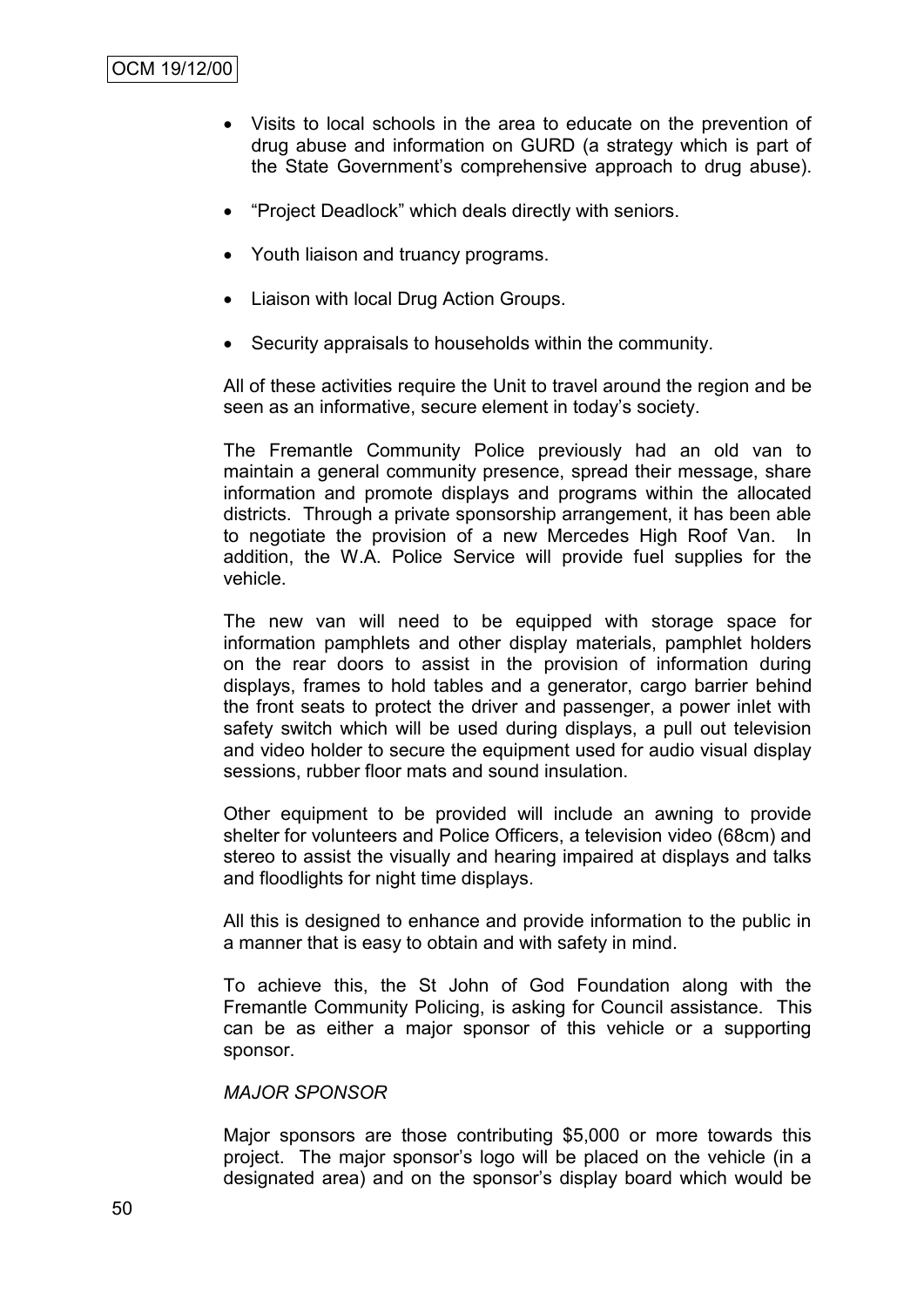displayed at every event attended by the Fremantle Community Police. Acknowledgement will also be included in any related media statements.

### *SUPPORTING SPONSOR*

Supporting sponsor"s benefits would include logo on the sponsor display boards which will be displayed at every Fremantle Community Police activity and acknowledgement in supporting literature promoting the Fremantle Community Police (i.e. media activities in the local press).

It is recommended that Council support this submission as it has a cost neutral effect on Council"s budget, owing to Government funding being attracted to fund a program which had previously been budgeted as Council expenditure.

In addition, with safety and security featuring high on the list of priority issues within the community, supporting such an initiative is considered to be an appropriate response in addressing some of these community concerns.

### **Strategic Plan/Policy Implications**

Corporate Strategic Plan Key Result Area "Facilitating the Needs of Your Community" Refers.

### **Budget/Financial Implications**

One of the programs which was identified as being considered worthwhile to support as part of Council's Safer City Program, was a program entitled "Black Pearl" – the objectives of which is to provide young "at risk" people with the opportunity to engage in self esteem activities such as modelling and public performances. \$5,000 of Council"s Safer City Budget was tentatively allocated for this purpose.

However, Council was successful in obtaining a \$5,000 Government Grant for this program, which effectively left this account with an unallocated amount of the same value. Therefore by supporting this proposal, there will be no impact on Council"s budget expenditure.

#### **Implications of Section 3.18(3) Local Government Act, 1995**

The State Government, through the W.A. Police Service, is responsible for general crime, law and order issues. However, with the concentration of Police activities now applied to matters deemed "high risk", the prioritisation of lower level policing functions has decreased in recent years. Consequently, programs such as Community Policing, which focus on matters of lower level crime and security issues and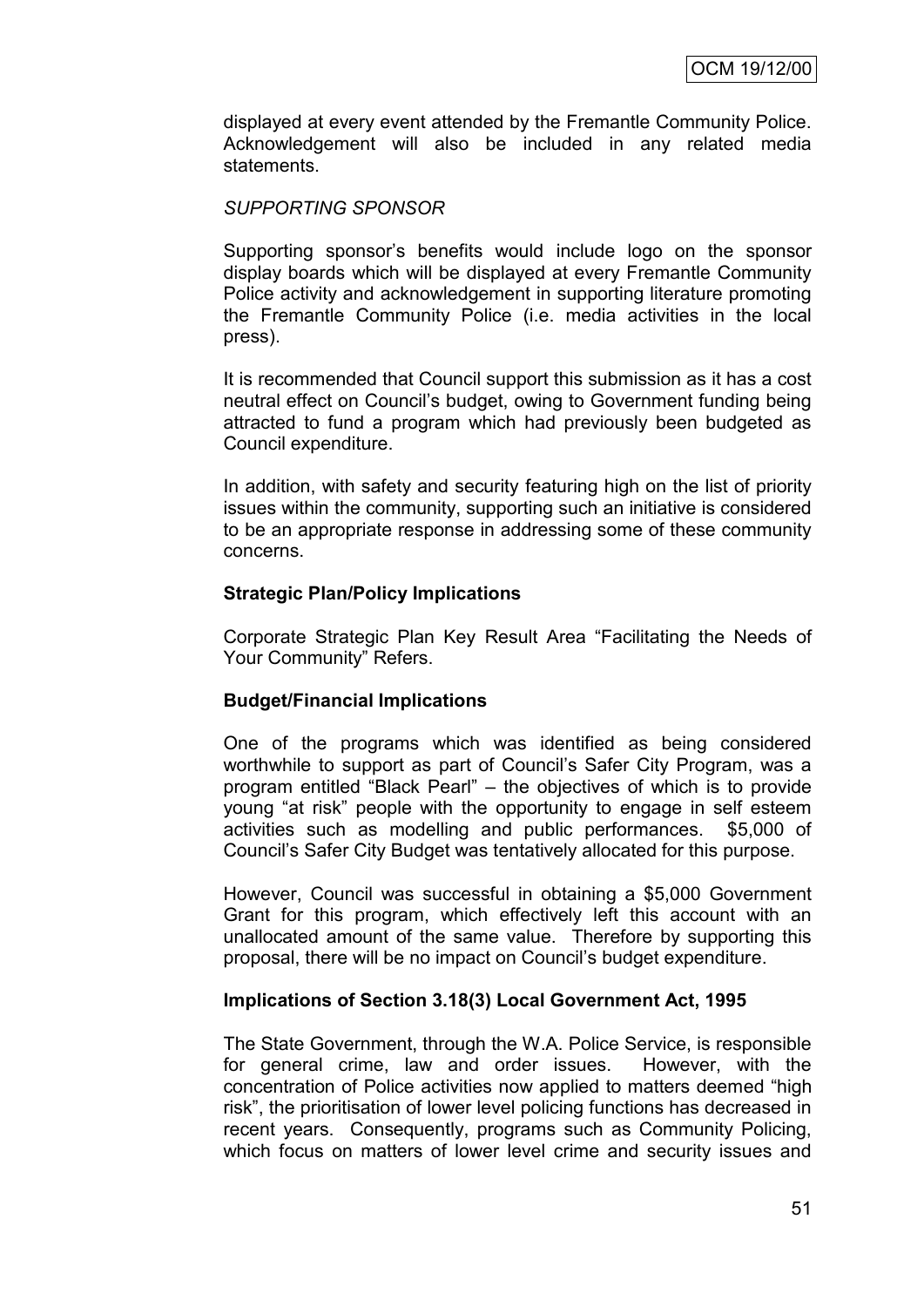which impact at a general community level, are being devolved for local communities to initiate.

### **17.2 (OCM1\_12\_2000) - SOUTHERN DISTRICTS INLINE HOCKEY HIRE AGREEMENT FOR USE OF THE JOE COOPER RECREATION CENTRE (8140) (DMG) (ATTACH)**

#### **RECOMMENDATION**

That Council advise Southern Districts Inline Hockey Club that:-

- (1) it is prepared to enter into a hire arrangement with the Club for the use of the Joe Cooper Recreation Centre for the period 1 January 2001 to 31 December 2002, at an annual rate of \$26,118.30 (excluding GST), incorporating a 10% subsidy from the City pursuant to Council"s Community Hall Fee Subsidy Policy; and
- (2) it will not financially support an extension of the Joe Cooper Centre however, the City would encourage and support further discussions with the Cockburn Basketball Association for the joint use and cost sharing of the Wally Hagan Stadium facilities and possible extensions.

# **COUNCIL DECISION**

#### **Background**

The current hire agreement of the Joe Cooper Recreation Centre for the Southern Districts Inline Hockey Club expires on the 31<sup>st</sup> December 2000. The previous hire charge was determined by establishing a negotiated hourly rate of \$18.00 for use of the facility over 129 hours per month for 12 months of the year totalling \$27,864.00.

This negotiated position effectively resulted in the Centre being established for the principal use of the Club. However, in recognition of the Club accepting that other long term users of the Centre were still required to be accommodated in the building to allow their activities to continue, a reduction in the fee which would normally apply for exclusive use hourly hire of the facility was negotiated, resulting in the rate of \$18.00 per hour for approximately 30 hours per week being set. While this is approximately a 50% reduction in full fee applicable to the hire areas required by the Club, it was considered a reasonable position, given that other tenants were co-existing with the Club – a position which was less than ideal for its circumstances.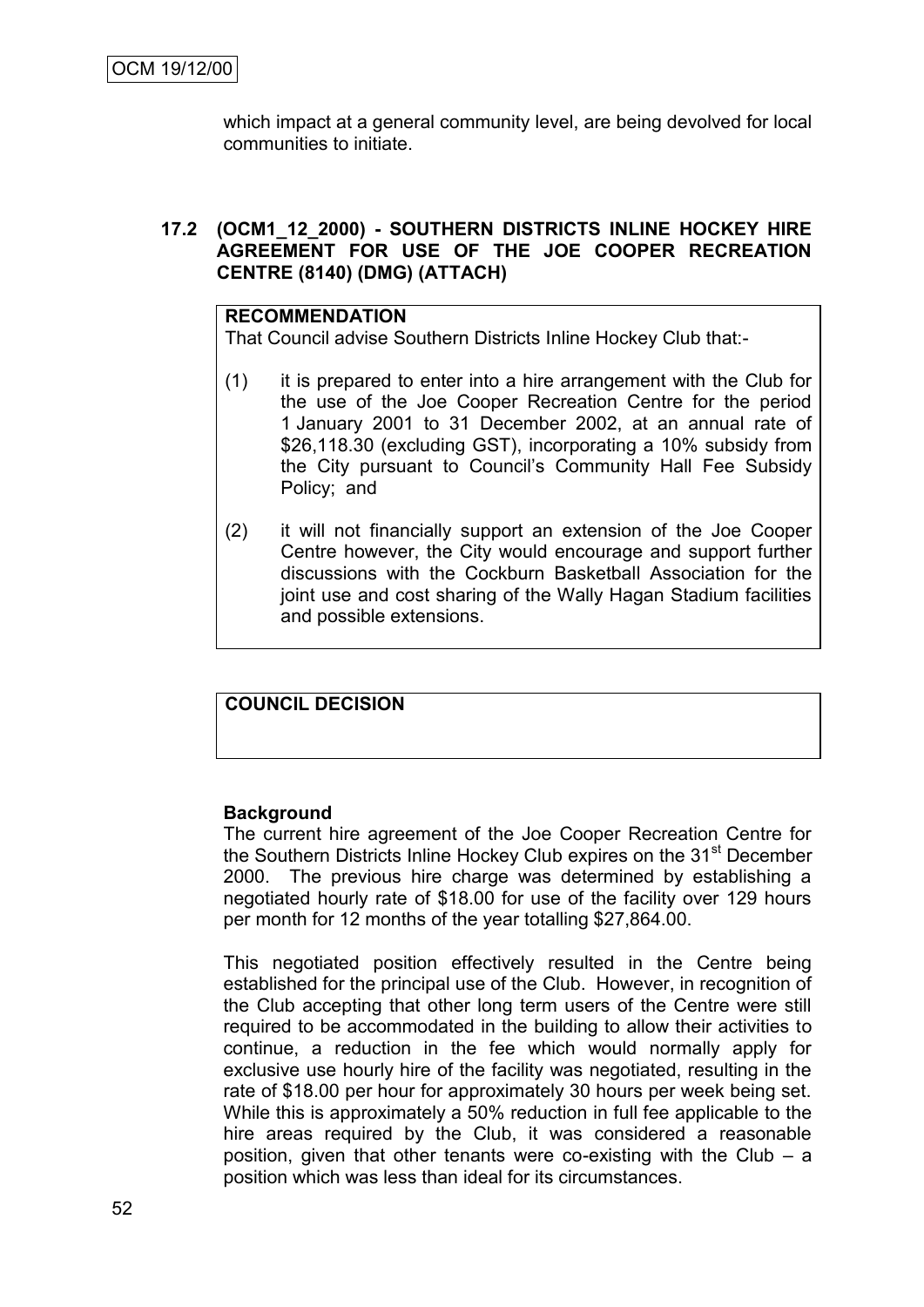The Southern districts Inline Hockey Club was successful in obtaining a 10% subsidy pursuant to Council Policy from the City, resulting in the annual fee equalling \$25,077.60. In June 2000, the GST was applied to the annual fee resulting in the fee equalling \$27,585.40.

The Southern Districts Inline Hockey Club has been in a hire agreement with the City since 1998 and has been responsible for the majority of income and utilisation of the Joe Cooper Recreation Centre. The annual hire fee of the club accounts for over 55% of the Joe Cooper Recreation Centre"s income.

### **Submission**

Request from the Southern Districts Inline Hockey Club for Council to reduce the allocation of hire fees for a 12 week period due to minimal utilisation of the facility during the holiday vacation periods.

### **Report**

Throughout recent discussions with the Inline Hockey Club, the club has requested that the 12-week period allocated to school holidays throughout the year be excluded from the hire agreement and thus corresponds to an appropriate reduction in the hire fee. Throughout the past two years, the club has had limited, if any, use of the Joe Cooper Recreation throughout holiday periods and yet is responsible for usage costs. By eliminating 12 weeks of centre usage from the hire agreement, the annual usage fee will equal \$22,100.00. The effect of eliminating the 12 weeks hire fees from the Inline Hockey Club would decrease the centre"s annual income by \$5,485.40. All relevant conditions in the current hire agreement and requirements for the maintenance of the floor will be carried forward in the January 1<sup>st</sup> 2001 – December  $31<sup>st</sup>$  2002 hire agreement

The basis of the Club"s submission is that the original negotiations in 1998 (for a 52 week per annum hire arrangement) were on the basis that Council"s income generating capacity from the Centre would be reduced because of the Centre being fitted out for In-line hockey purposes only. However, the Club is assessing that the Centre would be unlikely to attract many, if any, regular users for the periods not required by it. Their claim has some justification as Council"s Community Service programs have been the only regular users of the Centre during these periods. However it is not considered that this factor alone should be a reason for supporting the Club's submission which would result in a further 23% reduction to the Club"s Fee.

While the Club has expressed an intention to seek premises more suited to its activity, it has been unable to do so and the fact that the Joe Cooper Centre is not entirely appropriate, has been recognised in the rate the Club has been paying for the past 2 years.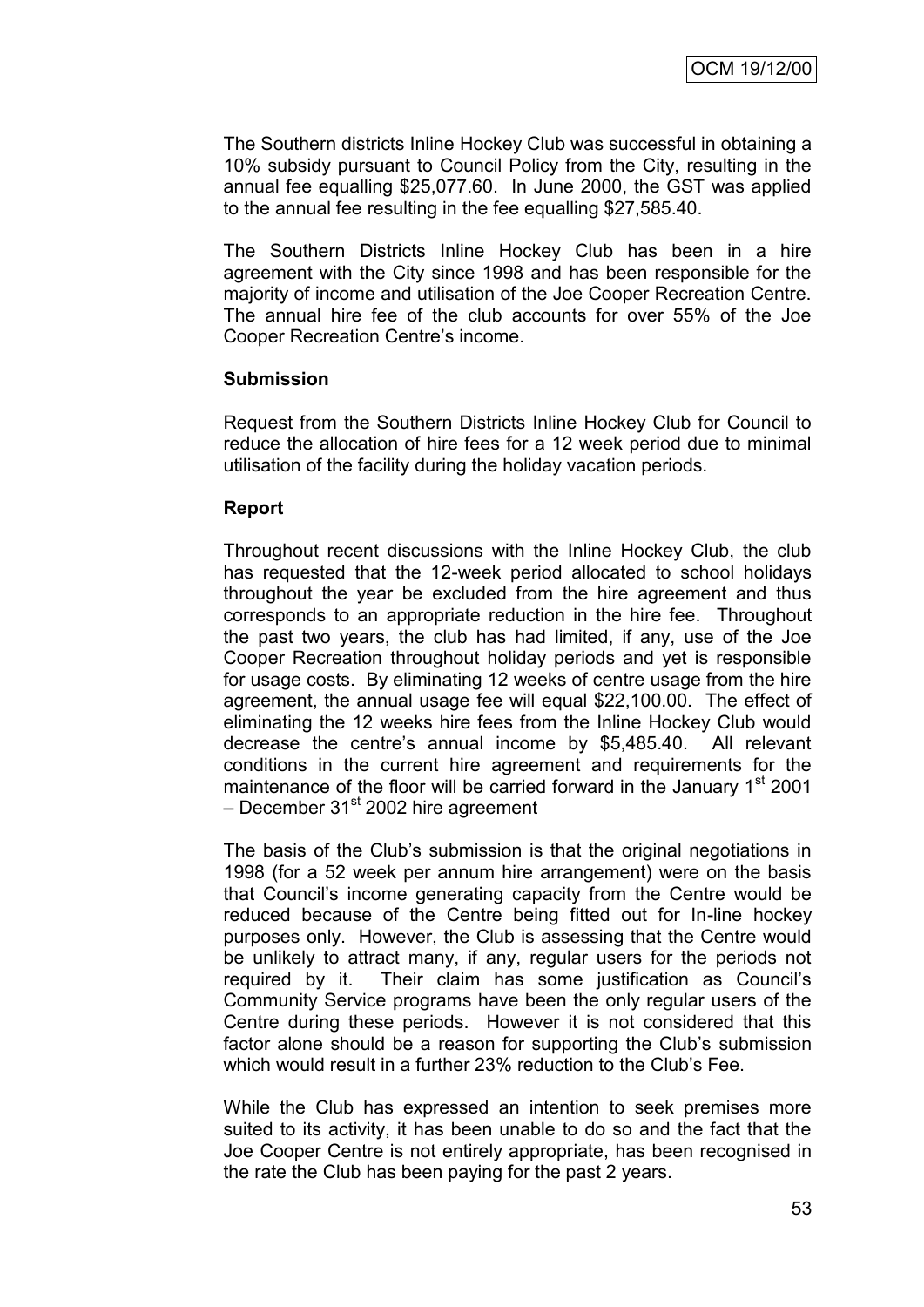The Club claims that interest and participation in the sport is widening, which is one of the reasons it wishes to extend the area of the premises. It follows that the Club should be benefitting from an increased membership base. Therefore, it is considered reasonable that Council"s original negotiated annual rate continue to apply, plus an increase to reflect the Consumer Price Index (CPI) for the past two years. It should also be acknowledged that this figure retains the 10% subsidy for the entire duration of the agreement over the next 2 years and will not include the CPI increase for 2000/01, which is expected to be greater than 7% as a result of GST.

In summary and taking all things into consideration, it is considered that a hire fee based on the following calculation for the duration of a two year arrangement, is reasonable.

| Base Fee (as negotiated in 1998)            | \$27,864.00 |
|---------------------------------------------|-------------|
| Less 10% subsidy (pursuant to Council's     | \$2,786.40  |
| <b>Community Hall Fee Policy)</b>           |             |
| <b>SUB TOTAL</b>                            | \$25,077.60 |
| Plus C.P.I. increase for 98/99 and 99/00 of | \$1,040.70  |
| 4.15% (cumulative)                          |             |
| <b>TOTAL</b>                                | \$26,118.30 |

Note: G.S.T. of 10% is also payable by the Club on this amount.

Recently, the Inline Hockey Club initiated talks concerning the possibility of constructing a larger playing area in order to meet National Inline League Standards and address the growing needs of the Club and the sport itself. Discussions have begun with the Cockburn Basketball Stadium and the Inline Hockey Club in order to investigate the possibility of extensions and joint management of the Wally Hagan complex. It is believed that this is the best possible facility scenario for both clubs. The option to upgrade the Joe Cooper Recreation Centre is not recommended for the following reasons

- Rationalisation potential of the City of Cockburn's Infrastructure assets (the Joe Cooper Recreation Centre and Wally Hagan Basketball Stadium).
- Poor location of facility as it is not located on or within sight of major transport infrastructure.
- Due to the age of the facility, significant maintenance will be required in the short term future.
- Requirement of approximately \$130,000 to meet general and disability access standards as outlined in Bernard/Seeber Architect"s independent report.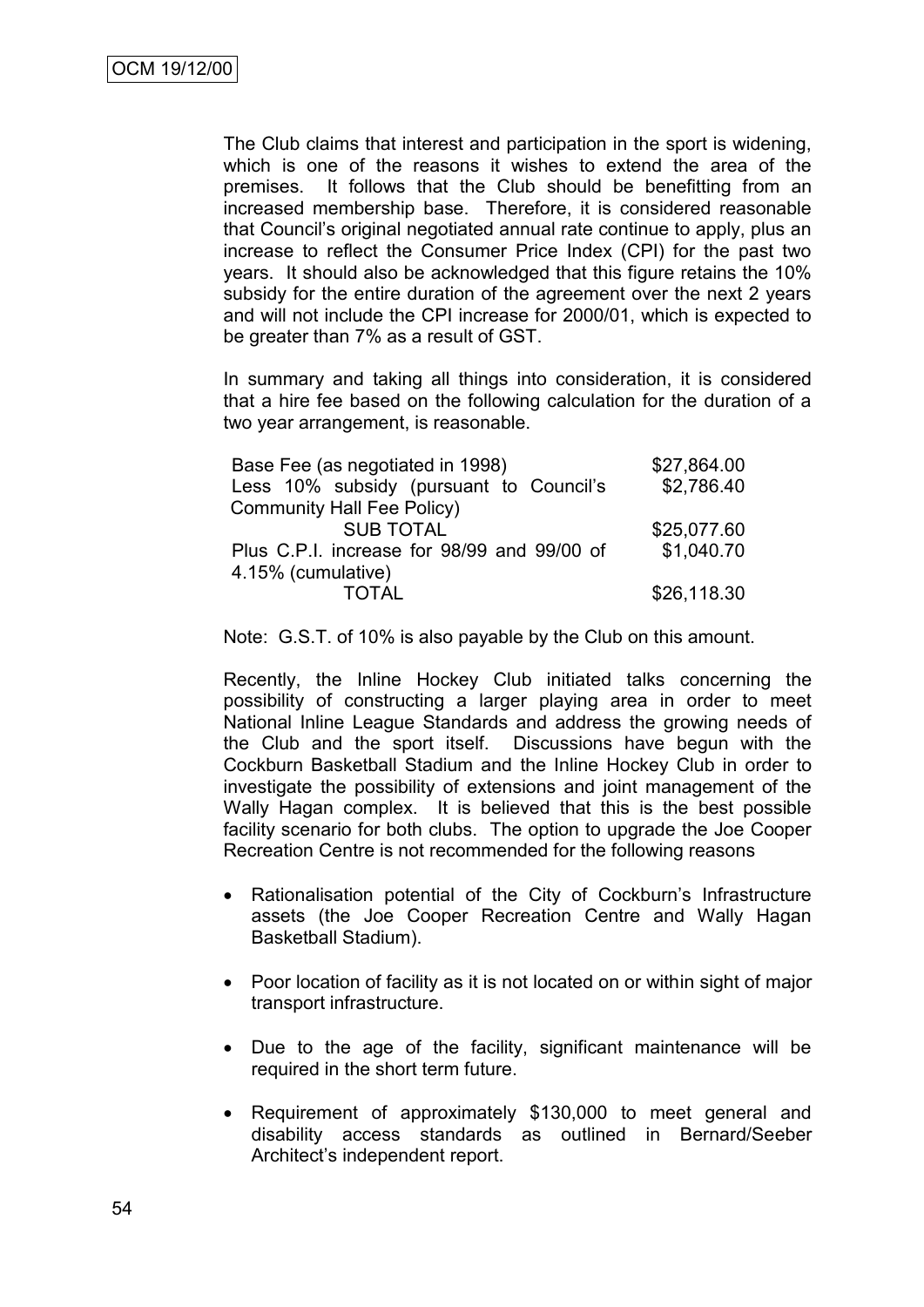Excessive estimated costings for extension of Joe Cooper Recreation Centre to meet the Inline Hockey Club requests.

It is the administration"s view that no financial contribution from the City be expended on extensions for the Joe Cooper Recreation Centre. Administration would prefer Inline Hockey Club to continue discussions with the Cockburn Basketball Association for the joint use and shared management of the Wally Hagan Facility.

The Cockburn Basketball Association is committed to future discussions and shared management of the Wally Hagan Facility as outlined in Agenda Item 17.1 in the November 2000 Ordinary Council Meeting. (see attached)

### **Strategic Plan/Policy Implications**

- Managing Your City "*To deliver resources and manage resources in a way that is cost competitive without compromising quality*"
- Facilitating The Needs Of Your Community "*To Facilitate and Provide an optimum range of Community Services*"

### **Budget/Financial Implications**

Increase of \$1,040.70 p.a. to Joe Cooper Recreation Centre income or a reduction of the Centre's income by \$5485.40, if the Club"s submission was accepted.

### **Implications of Section 3.18(3) Local Government Act, 1995**

Joe Cooper Recreation Centre operates in the competitive environment of leisure facility management. This activity could be provided by a competing facility in either the private or public sector however, it is doubtful that the subsidy offered by Council would be available if the program operated from a commercial facility.

# **17.3 (OCM1\_12\_2000) - BEELIAR (PANORAMA GARDENS) (9519) (RA)**

### **RECOMMENDATION**

That Council:

- (1) call tenders for a (1) one year 35 hour per week security patrol contract for the area known as Panorama Gardens Beeliar for the period 1 July 2001 to 30 June 2002;
- (2) on the identification of the preferred tenderer, advise the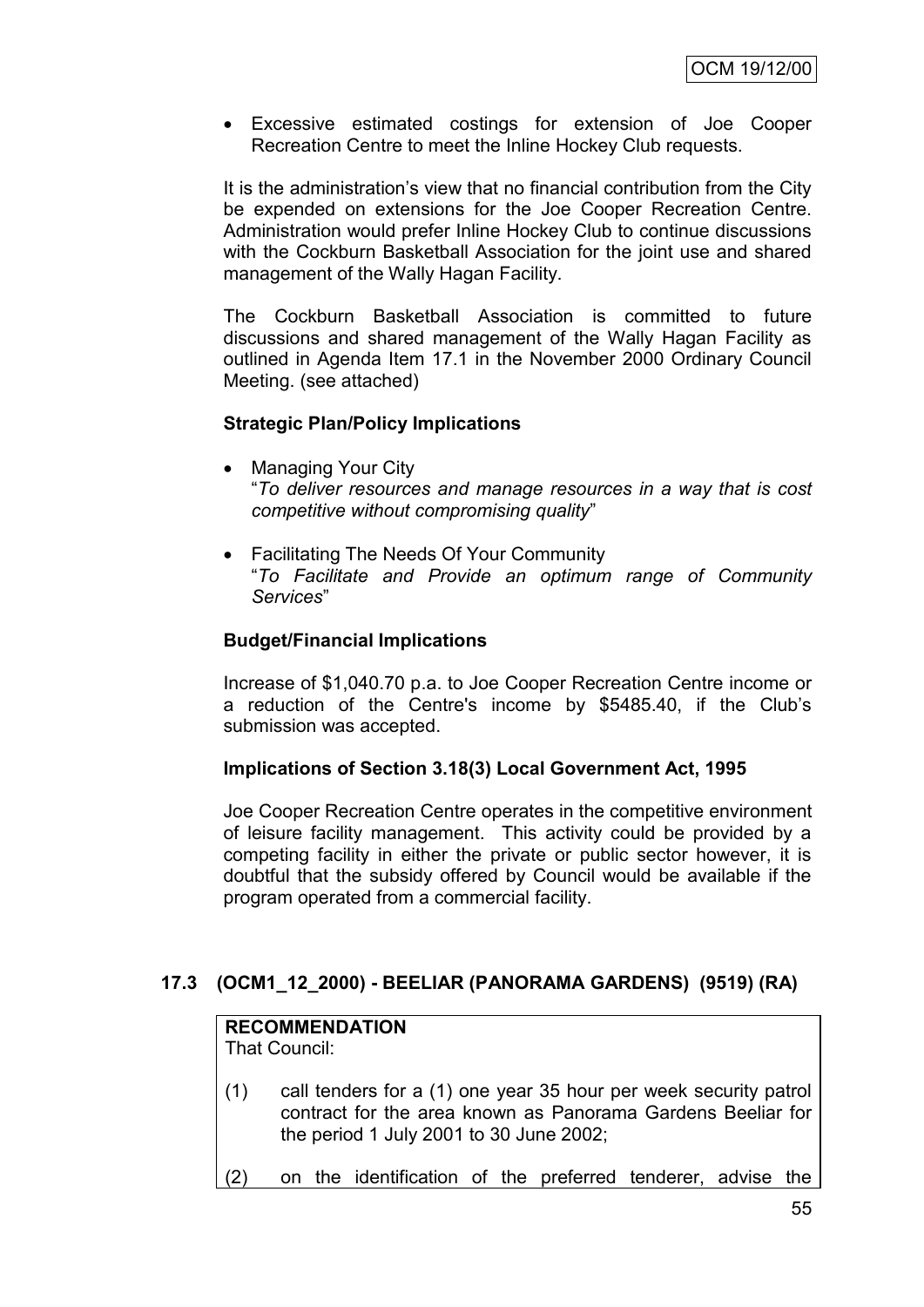property owners of the calculated cost per week for the security patrols and seek the owners agreement to pay a Council rated service charge to fund the patrols;

- (3) proceed to formalise a contract with the preferred tenderer as of 1 July 2000 for 1 year, should the response rate in agreement to pay the service charge, be greater than 50% of property owners in the area (other than the Ministry for Housing' whose property vote shall be considered as one); and
- (4) impose a service charge on the affected land owners, equivalent to the total cost of the tender, divided equally among the land owners receiving the service, pursuant to Section 6.38 of the Local Government Act, 1995.

### **COUNCIL DECISION**

# **Background**

Council, at its meeting of 21 November 2000, resolved to support the concept of a 12 month trial of security patrols for Panorama Gardens subject to a report on the financial options including a security patrol levy being available for the next meeting of Council. This Council decision was based on a report prepared by officers of Council following a 3-month trial of security patrols in the Beeliar (Panorama Gardens) funded by the Ministry of Housing in conjunction with joint venture partners, the Property Resource Group.

### **Submission**

N/A

### **Report**

The intent of the previous Council decision was to address the specific desires of the Panorama Gardens portion of the suburb of Beeliar. This being the case, the clear indication from the 36% of the householders who responded to the survey carried out on the trial security patrols, was as follows:

 54.7% wished to have 35 hours per week of security patrols which is the level provided in the trial and were prepared to pay \$57.20 per year at the current residential level and \$28.10 when the area is fully developed.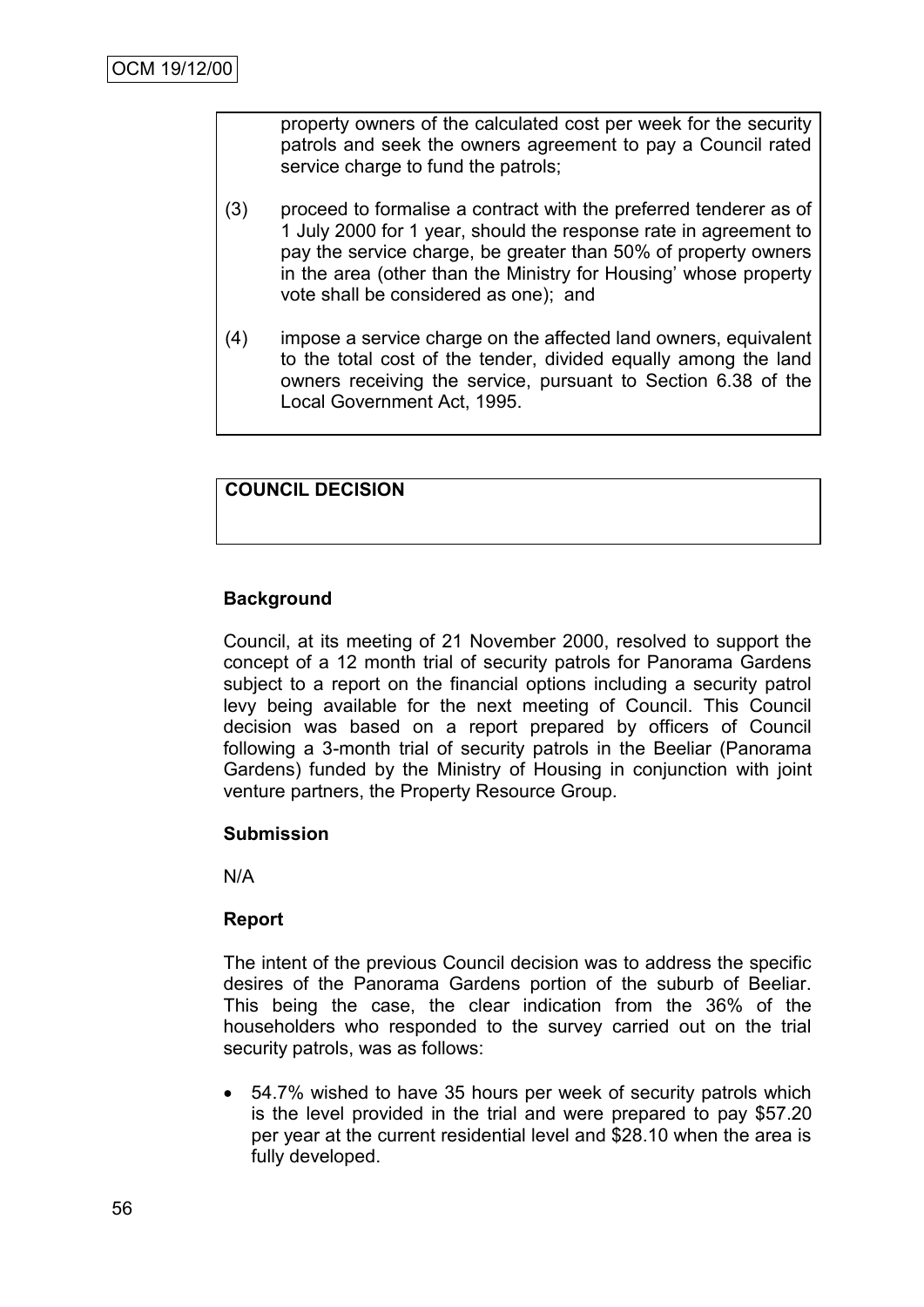- 41.75% wished to have 60 hours per week of security patrols and were prepared to pay \$98.80 per year and \$45.25 per year when the area is fully developed.
- 16.75% wished to have 24 hours per day (ie. 168 hours per week) of security patrols and were prepared to pay \$260.00 per year and \$122.20 when the area is fully developed.

On the advice of the joint venture partners, the Property Resource Group, there are currently 450 houses occupied with a total of 508 completed or under construction in the area in question. The Property Resource Group advises that the Ministry of Housing is prepared to contribute toward the cost of security for the balance of the lots up to a maximum of 700. Therefore, it can be considered that there are 700 'rateable properties' in the area.

There is however, a number of issues that may well arise should Council agree to go ahead with the funding of a trial security patrol for Panorama Gardens Beeliar, irrespective if the patrols are funded by a levy or from municipal funds.

There are in the vicinity of 26,000 rateable properties within the City of Cockburn, with the proposed Beeliar trial only serving 450 properties. There may be a call from groups and individuals in other suburbs requesting consideration be given to security patrols for their area, or at least a survey be carried out in their area to seek views on security patrols. If security patrols are effective, it could be argued or there could be the perception that perpetrators of crime would move to an adjoining suburb hence increasing the pressure for security patrols in another suburb.

In addition, an ad hoc process in which security patrols are considered on a suburb by suburb basis, could lead to a number of different contracts to different firms for different periods at different rates.

The opportunity to implement security alternatives such as on call patrol "hot spot call outs" could be missed or made difficult to implement due to new community expectation to retain an existing service.

The comprehensive Security Audit carried out by the City in September 1999, found that the majority of residents did not wish to have security patrols. On the basis of this comprehensive study, the Council set about funding and implementing a number of pro active crime prevention initiatives such as initiatives for young people, property identification program, seniors crime awareness program and the crime hot spots clean up program. There is \$100,000 already committed to these initiatives in the Council budget. Council has made a conscious and considered decision to address crime issues in this way and it will be a substantial shift in direction, to move toward the introduction of security patrols.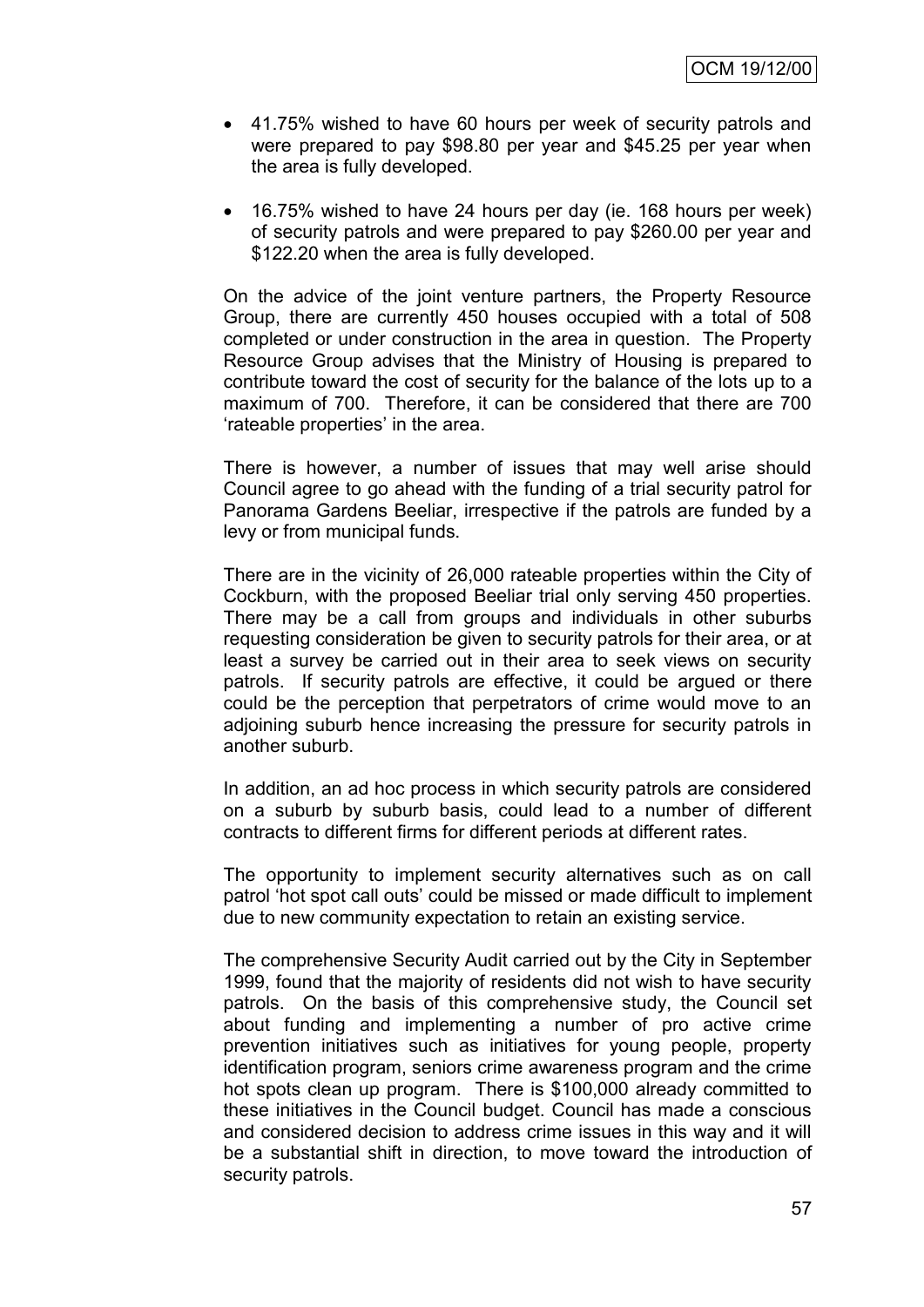In the recently completed Community Needs Survey, early indications are that the community seek to have a "hot spot" type of patrol, that is where there is a service available on call to address security and related matters as opposed to a random constant patrol covering the whole city. This approach is also substantially cheaper than the full patrol option.

### **Strategic Plan/Policy Implications**

Strategic Plan Item 5.3 refers to "Municipal Law and Public Safety".

### **Budget/Financial Implications**

There are no readily identifiable funds available within the current budget for security patrols in Panorama Gardens. The funds would need to be found by reducing or deleting a currently budgeted activity or project. The alternative is to impose a service charge under section 6.38 of the Local Government Act. Whilst it is possible under the terms of the Local Government Act to impose this differential rate outside of the normal rate period, it does generate some administrative difficulties. Should Council decide to impose a levy on the area, it is suggested this be instigated within the normal rates period that occurs in August although the service would operate from July 2001. As this is a rapidly developing area, there will be new houses being occupied that would reasonably be expected to contribute to the security patrols on a pro rata basis from the date of occupancy.

The Property Resource Group tendered for the security patrol contract in May 2000 for a contract for 3 months. The hourly rates quoted ranged from \$22.70 to \$37.24 inclusive of GST, which for a 35 hour per week service for 1 year, ranges between \$41,314 to \$67,777 inclusive of GST. For 700 properties, the rate per property is then \$59.02 to \$96.82.

It must be noted that under the Local Government Act, Council is required to call an open tender where it can reasonably be expected that tender quotations will be greater than \$50,000.

### **Implications of Section 3.18(3) Local Government Act, 1995**

The Western Australian Police Force currently has responsibility for the protection of Life and Property, the prevention and detection of Crime and crime prevention through Safer WA, Community Policing and Neighbourhood Watch.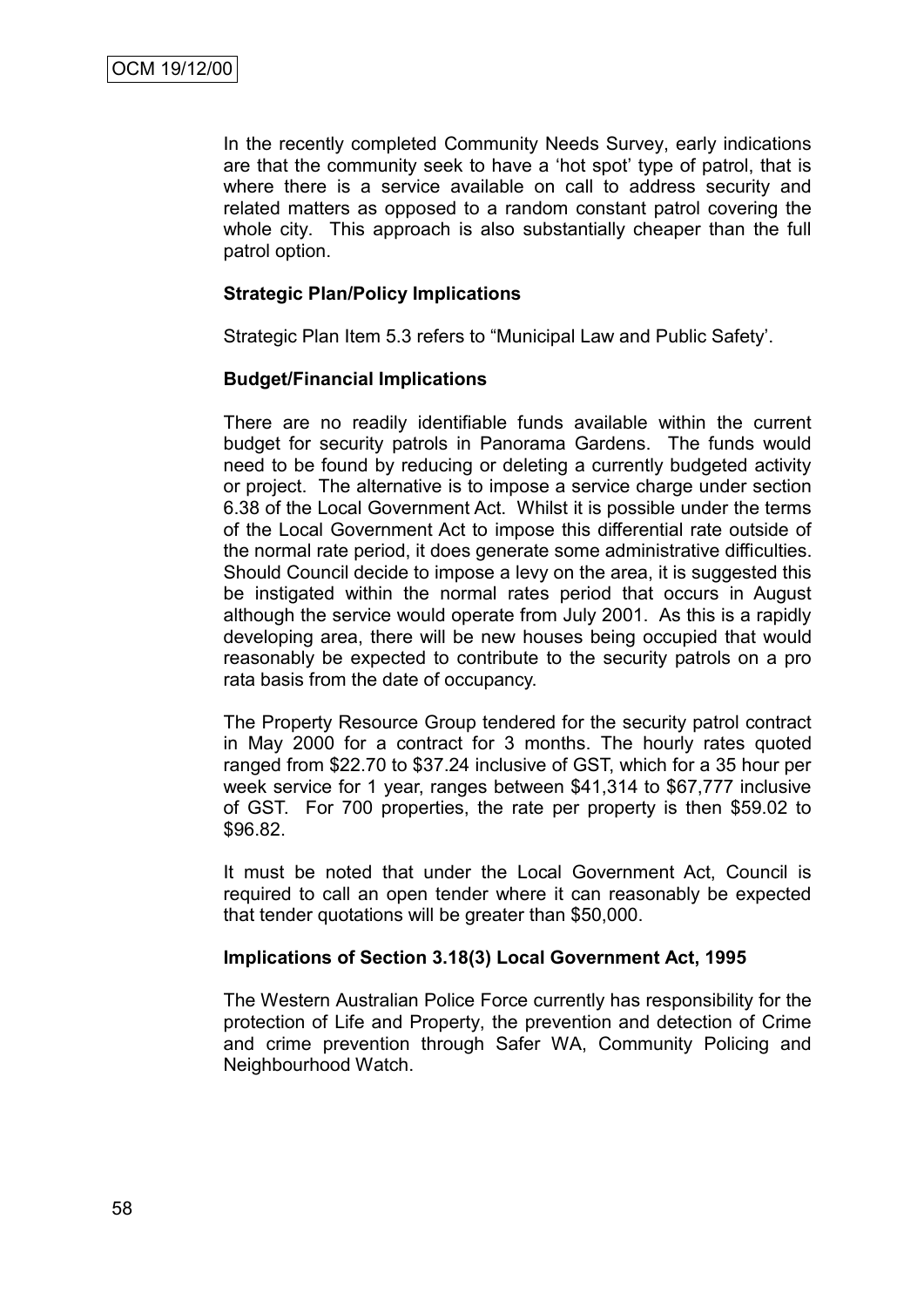### **18. EXECUTIVE DIVISION ISSUES**

Nil

### **19. MOTIONS OF WHICH PREVIOUS NOTICE HAS BEEN GIVEN**

Nil

### **20. NOTICES OF MOTION GIVEN AT THE MEETING FOR CONSIDERATION AT NEXT MEETING**

Nil

### **21. NEW BUSINESS OF AN URGENT NATURE INTRODUCED BY DECISION OF MEETING BY COUNCILLORS OR OFFICERS**

Nil

# **22. MATTERS TO BE NOTED FOR INVESTIGATION, WITHOUT DEBATE**

Nil

### **23. CONFIDENTIAL BUSINESS**

Nil

### **24. RESOLUTION OF COMPLIANCE (Section 3.18(3), Local Government Act 1995)**

That Council is satisfied that resolutions carried at this Meeting and applicable to items concerning Council provided services and facilities, are:-

- (a) integrated and co-ordinated, so far as practicable, with any provided by the Commonwealth, the State or any public body;
- (b) not duplicated, to an extent Council considers inappropriate, services or facilities as provided by the Commonwealth, the